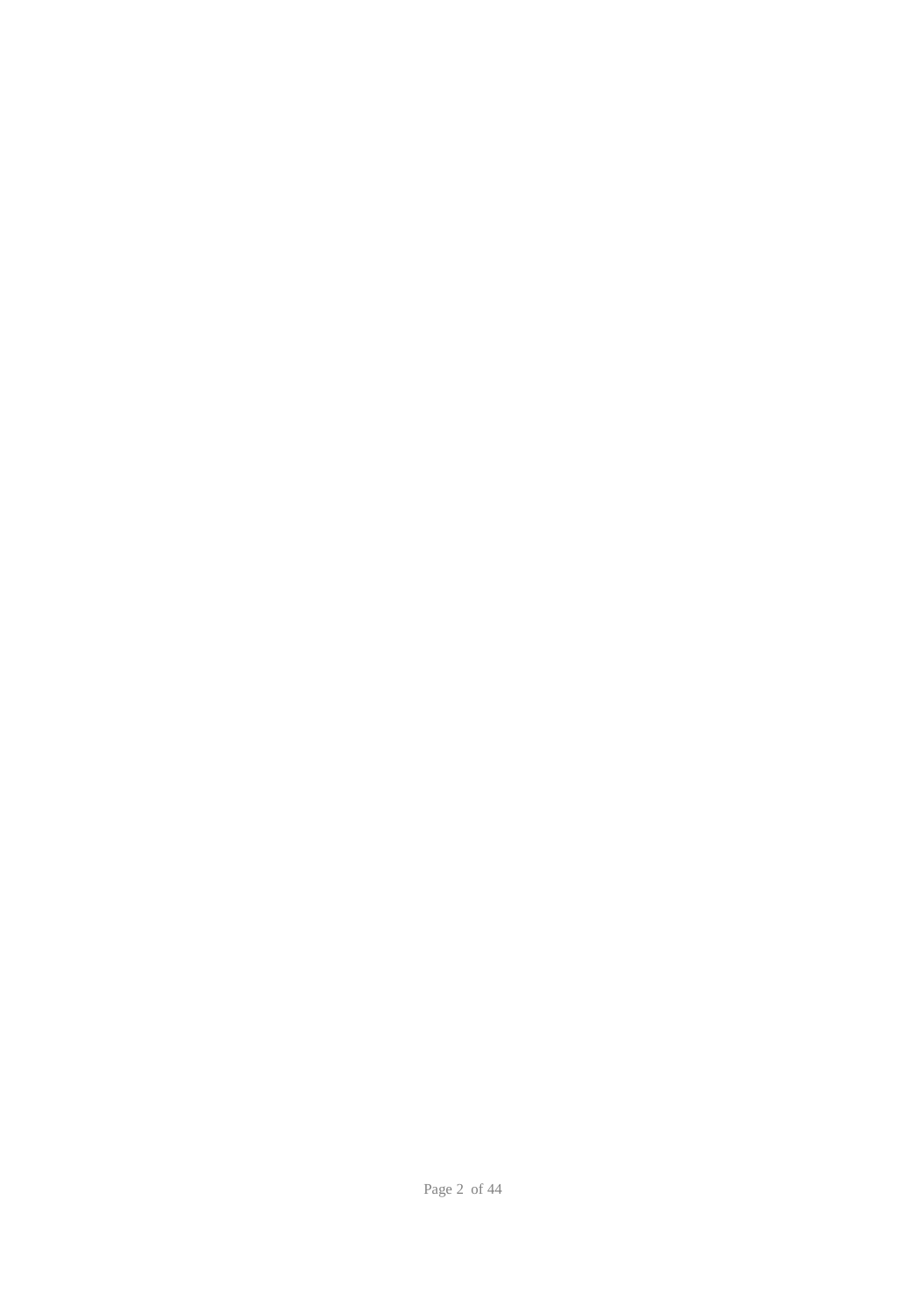#### **Introduction**

The Freedom of Information (Scotland) Act 2002 (FOISA) provides individuals with a right of access to all recorded information held by Dumfries and Galloway College. Anyone can use this right, and information can only be withheld where FOISA expressly permits it.

FOISA requires Dumfries and Galloway College to adopt and maintain a **publication scheme**, and to publish information in accordance with that scheme<sup>1</sup>. A publication scheme is a document which describes the information the college publishes, tells the public where to find it, and whether there is a charge for it. When deciding what it will publish, a college must consider the public interest in information about<sup>2</sup>:

- its services, the cost of providing services, and the standards attained by those services
- the facts or analyses, on the basis of which it has made decisions of importance to the public
- the reasons for the decisions it has made.

The Act also allows the Scottish Information Commissioner to prepare model publication schemes which can be adopted by a group of authorities<sup>3</sup>. The Commissioner has developed the Model Publication Scheme 2018 ('MPS'), which is suitable for adoption by all public authorities, including Scottish colleges. You can find a link to the MPS here http://www.itspublicknowledge.info/MPS/.

Dumfries and Galloway College has adopted the Scottish Information Commissioner's MPS in its entirety, without amendment. This means that we are committed to publishing all the information we hold, which is described by the classes in the MPS.

#### **Our Guide to Information**

This document is the **Guide to Information** which Dumfries and Galloway College makes available under the classes described in the MPS. It:

- allows the public to see what information is available in relation to each class
- states what charges may be applied
- explains how to find the information easily
- provides contact details for enquiries and to get help with accessing the information
- explains how to request information that has not been published.

<sup>&</sup>lt;sup>1</sup> See section 23 of FOISA.

 $2$  See section 23(3) of FOISA.  $3$  See section 24 of FOISA.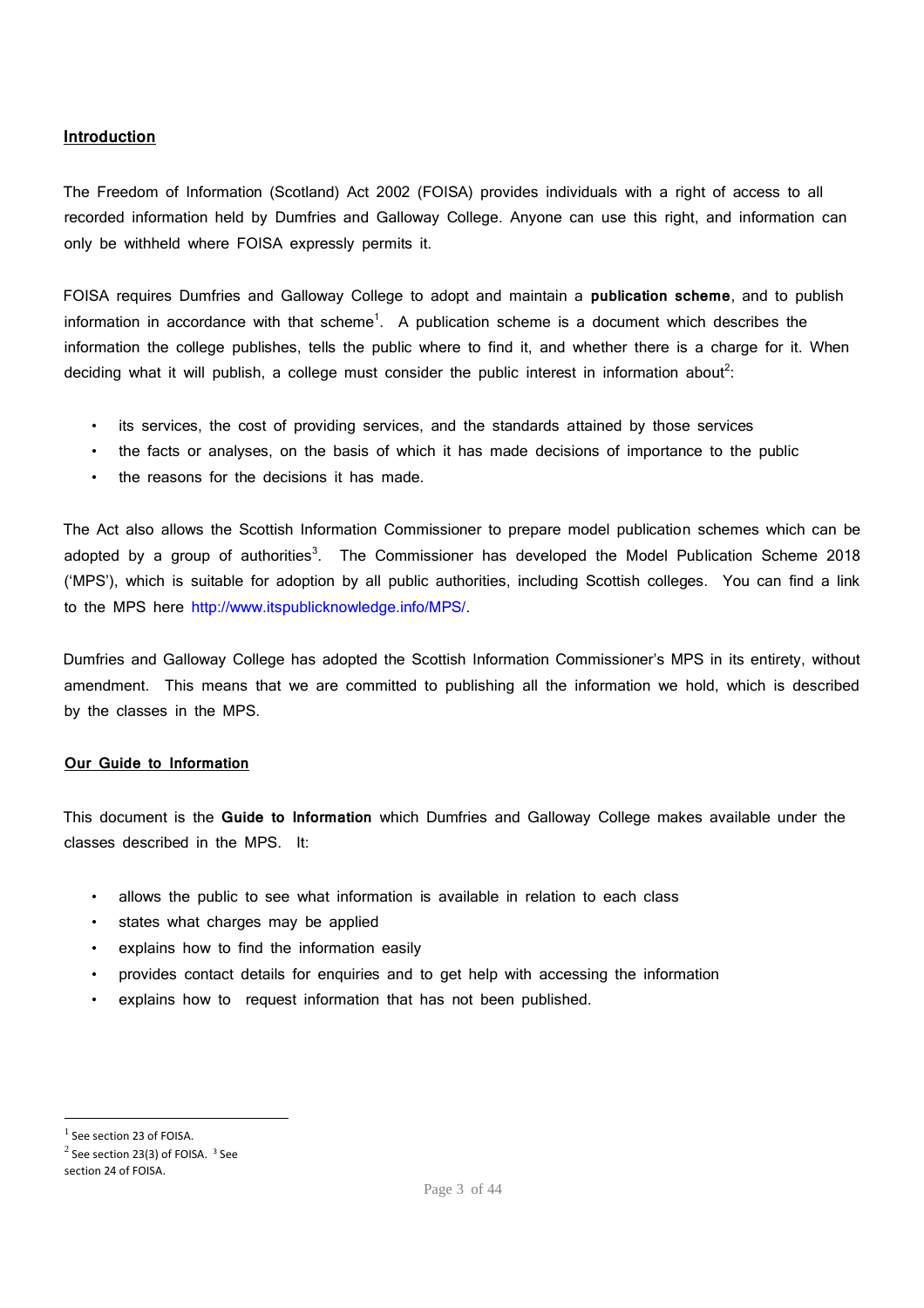Alongside FOISA, the Environmental Information (Scotland) Regulations 2004 (the EIRs) provides a separate right of access to the environmental information that we hold. The MPS also covers environmental information.

#### **About the Model Publication Scheme**

The MPS set out eight broad classes of information, and by adopting it, Dumfries and Galloway College is committing to publishing everything that it holds which falls into the broad description given for each class. The MPS classes are:

- Class 1: About the authority
- Class 2: How we deliver our functions and services
- Class 3: How we take decisions and what we have decided
- Class 4: What we spend and how we spend it
- Class 5: How we manage our human, physical and information resources
- Class 6: How we procure goods and services from external providers
- Class 7: How we are performing
- Class 8: Our commercial publications
- Class 9: Our open data

The MPS also describes the standards for e.g. copyright, charging, availability and formats, which an authority is committing to when it adopts the MPS – while this Guide sets out the specific arrangements we have made at Dumfries and Galloway College.

#### **The MPS Principles**

The College MPS Scheme complies with the 6 principles governing the way authorities must make their information available. These are

- Principle 1: Availability and formats
- Principle 2: Exempt information
- Principle 3: Copyright and re-use
- Principle 4: Charges
- Principle 5: Advice and assistance
- Principle 6: Duration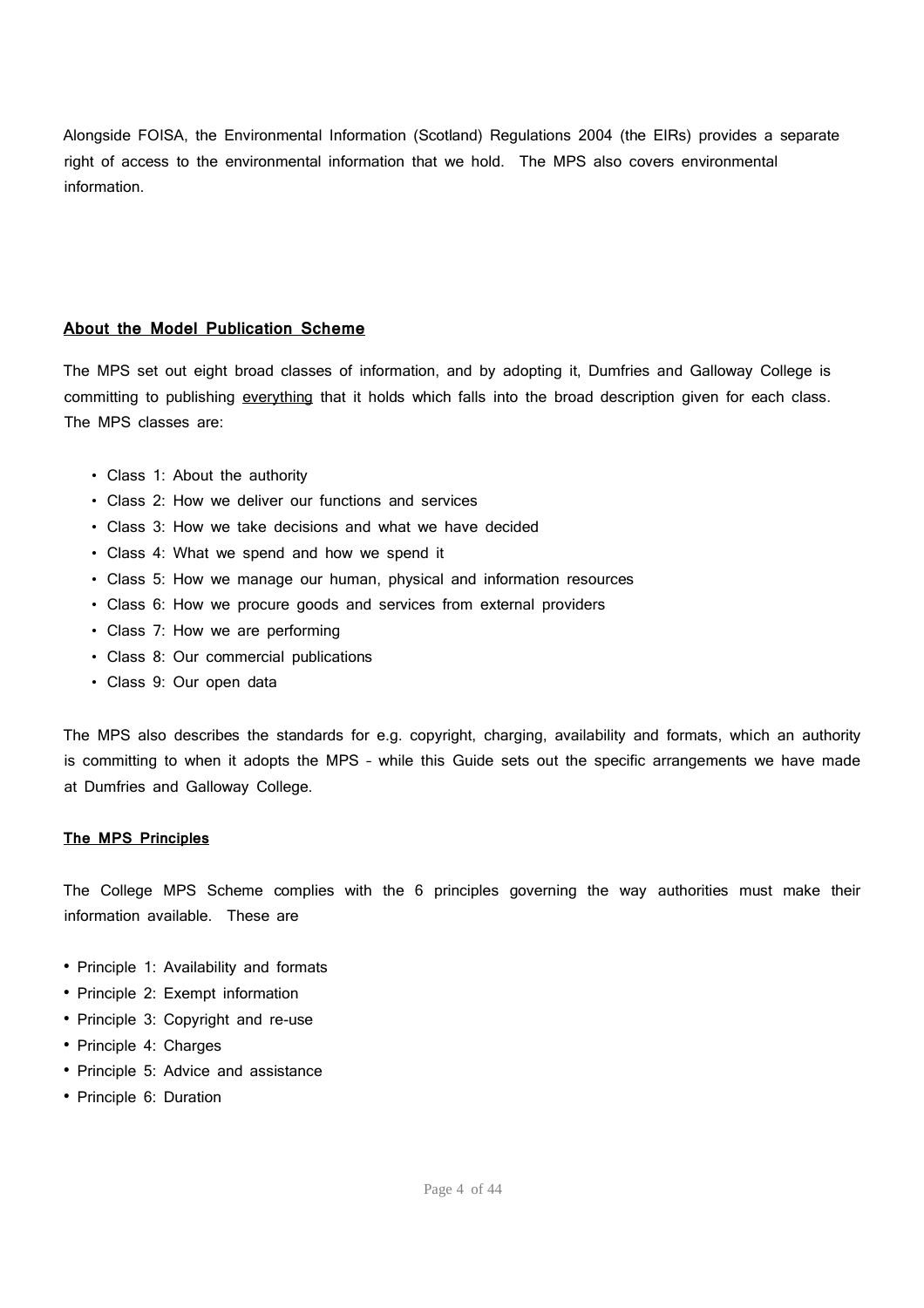#### **Principle 1 - Availability and format of information**

#### **Online**:

Most information listed in our Guide to Information is available to download from our website at **www.dumgal.ac.uk** Often a link within the classes will take you direct to the relevant page or document. Where there is no such link, use our website's "Search" facility at **www.dumgal.ac.uk/site/search** If you are still having trouble finding information, please contact Lorraine Grierson, Secretary to the Board, Dumfries and Galloway College, Bankend Road, Dumfries, DG1 4FD, telephone 01387 734364, email [Boardsecretary@dumgal.ac.uk](mailto:Boardsecretary@dumgal.ac.uk) for further assistance.

#### **By inspection:**

You can choose to visit our premises to inspect any of the information in this Guide. However it would be helpful if you could call us to make an appointment, so we can ensure you can be dealt with efficiently when you arrive – please contact Lorraine Grierson, Secretary to the Board, Dumfries and Galloway College, Bankend Road, Dumfries, DG1 4FD, telephone 01387 734364 for further assistance.

#### **By e-mail:**

If the information you are looking for is listed in our Guide but is not published on our website, you can request it by emailing us at **boardsecretary@dumgal.ac.uk.** We will usually be able to send you the information you are looking for by email. When requesting information from us, please provide a telephone number so that we can call you to clarify details, if necessary.

However we offer alternative arrangements for people who do not want to, or cannot, access the information online (or by inspection at our premises). For example, we can usually arrange to send information to you in paper copy (although there may be a charge for this).

#### **By phone:**

While we prefer to receive requests for information from our publication scheme in writing, you can also request information by phone. Please call Lorraine Grierson, Secretary to the Board, Dumfries and Galloway College, Bankend Road, Dumfries, DG1 4FD, telephone 01387 734364 to request information available under this Guide.

#### **By post:**

To obtain information listed under the scheme as a printed document or other format by post, please send your request to: Lorraine Grierson, Secretary to the Board, Dumfries and Galloway College, Bankend Road, Dumfries, DG1 4FD, telephone 01387 734364. Email: **boardsecretary@dumgal.ac.uk.**

When writing to us to request information, please include your name, address and phone number and full details of the information you would like to receive. We may need to phone you to clarify the information you want.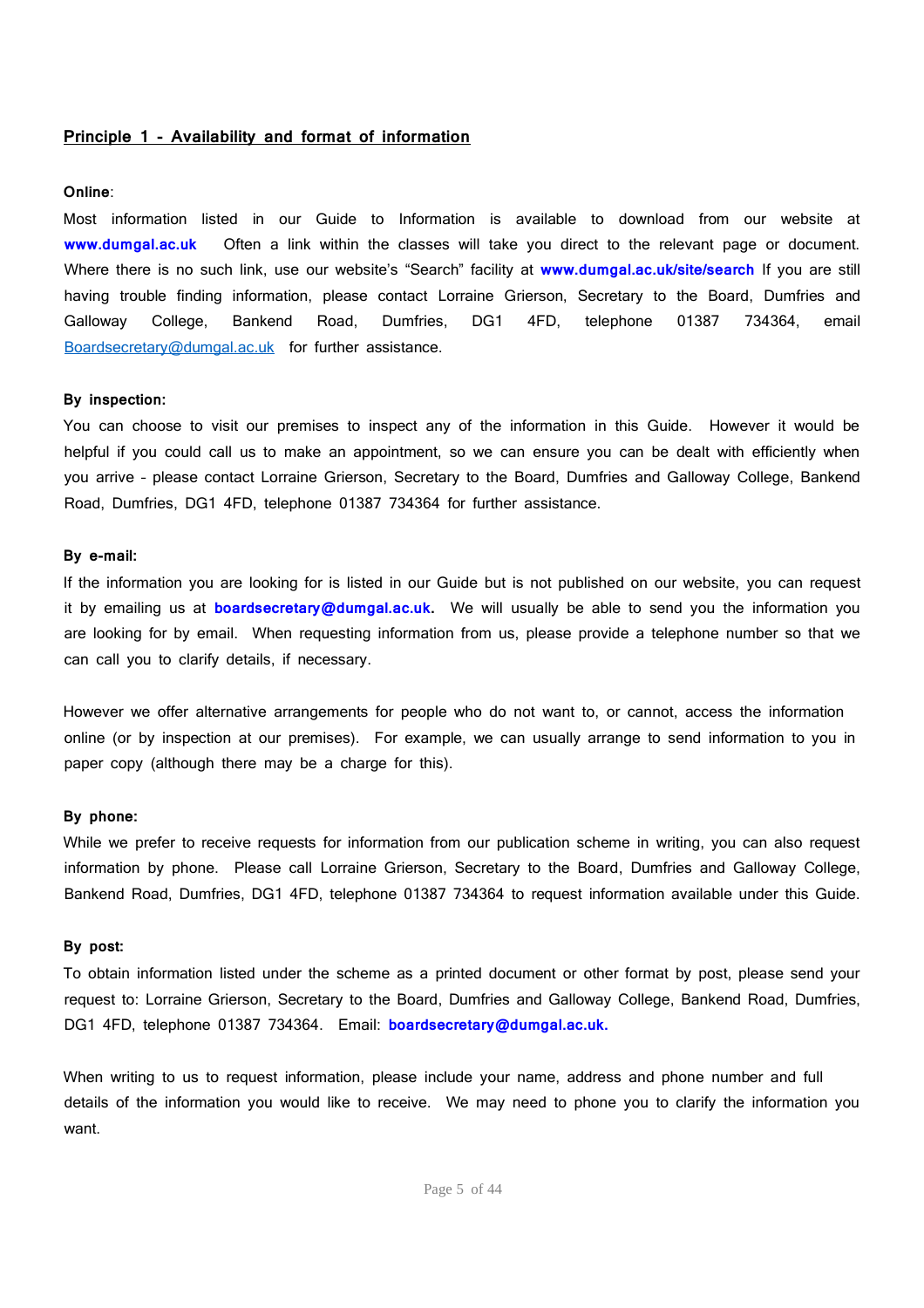#### **Principle 2 - Exempt information**

If a document we publish contains information that is exempt under Scotland's freedom of information laws (for example sensitive personal information or a trade secret), we may remove or black out the information before publication but we will explain why. Note that information will only be withheld, however, where FOISA (or, in the case of environmental information, the EIRs) expressly permits it. If you wish to complain about any information which has been withheld from you, contact Lorraine Grierson, Secretary to the Board, at the College.

#### **Principle 3 – Copyright and re-use**

Where Dumfries and Galloway College holds the copyright in its published information, the information may be copied or reproduced without formal permission, provided that:

- it is copied or reproduced accurately
- it is not used in a misleading context, and
- the source of the material is identified

Where Dumfries and Galloway College does not hold the copyright in information we publish, we will make this clear.

#### **Principle 4 - Charges**

This section explains when we may make a charge for our publications and how any charge will be calculated. There is no charge to view information on our website or at our premises.

We may charge for providing information to you e.g., photocopying and postage, but we will charge you no more than it actually costs us to do so. We will always tell you what the cost is before providing the information to you.

Our photocopying charge per sheet of paper is shown in the tables below:

#### **Black and white photocopying**

| Size of paper | Pence per sheet of |
|---------------|--------------------|
|               | paper              |
| A1            | 10 <sub>p</sub>    |
| A2            | 10p                |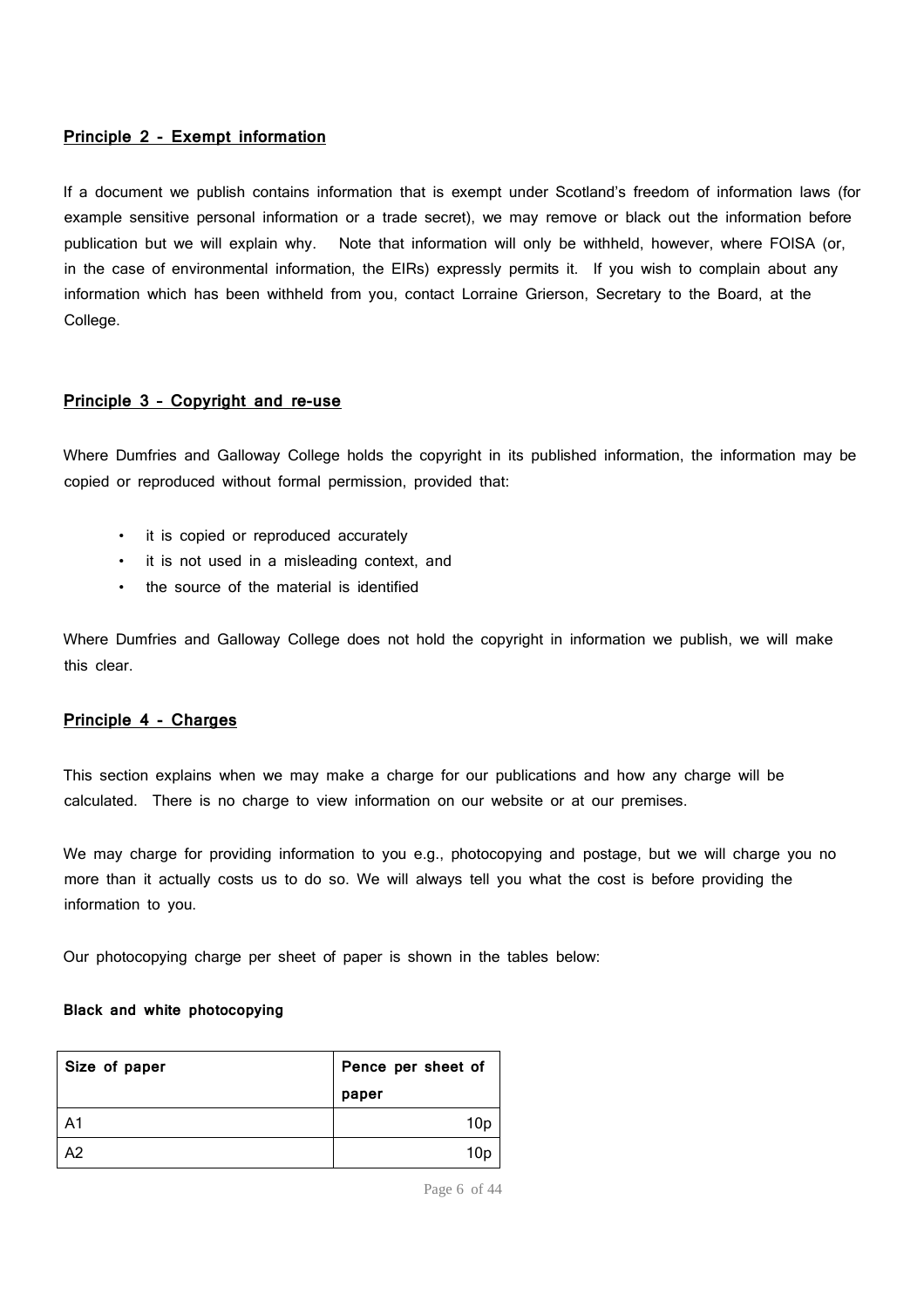| A <sub>3</sub> | 10 <sub>p</sub> |
|----------------|-----------------|
| A4             | 10 <sub>p</sub> |
| A <sub>5</sub> | 10 <sub>p</sub> |

#### **Colour photocopying**

| Size of paper  | Pence per sheet of |
|----------------|--------------------|
|                | paper              |
| A <sub>1</sub> | 30p                |
| A2             | 30p                |
| A <sub>3</sub> | 30p                |
| A4             | 30p                |
| A <sub>5</sub> | 30 <sub>p</sub>    |

Information provided on CD-Rom will be charged at the rate of £1.00 per computer disc. Postage costs will be recharged at the rate we pay to send the information to you.

When providing copies of pre-printed publications, we will charge no more than the cost per copy of the total print run. We do not pass any other costs on to you in relation to our published information.

This charging schedule does not apply to our commercial publications (see Class 8 below). These items are offered for sale through retail outlets such as book shops, academic journal websites or museum shops and their price reflects a 'market value' which may include the cost of producing the information.

#### **Principle 5 – Advice and Assistance**

We welcome feedback on how we can develop our Guide to Information further. If you would like to comment on any aspect of this Guide, or the Commissioner's MPS, please contact: Lorraine Grierson, Secretary to the Board, Dumfries and Galloway College, Bankend Road, Dumfries, DG1 4FD. Tel: 01387 734364. Email: **boardsecretary@dumgal.ac.uk**

If you wish to complain about any aspect of this Guide, then please contact us, and we will try and resolve your complaint as quickly as possible. You can contact: Lorraine Grierson, Secretary to the Board, Dumfries and Galloway College, Bankend Road, Dumfries, DG1 4FD. Tel: 01387 734364. Email: **boardsecretary@dumgal.ac.uk**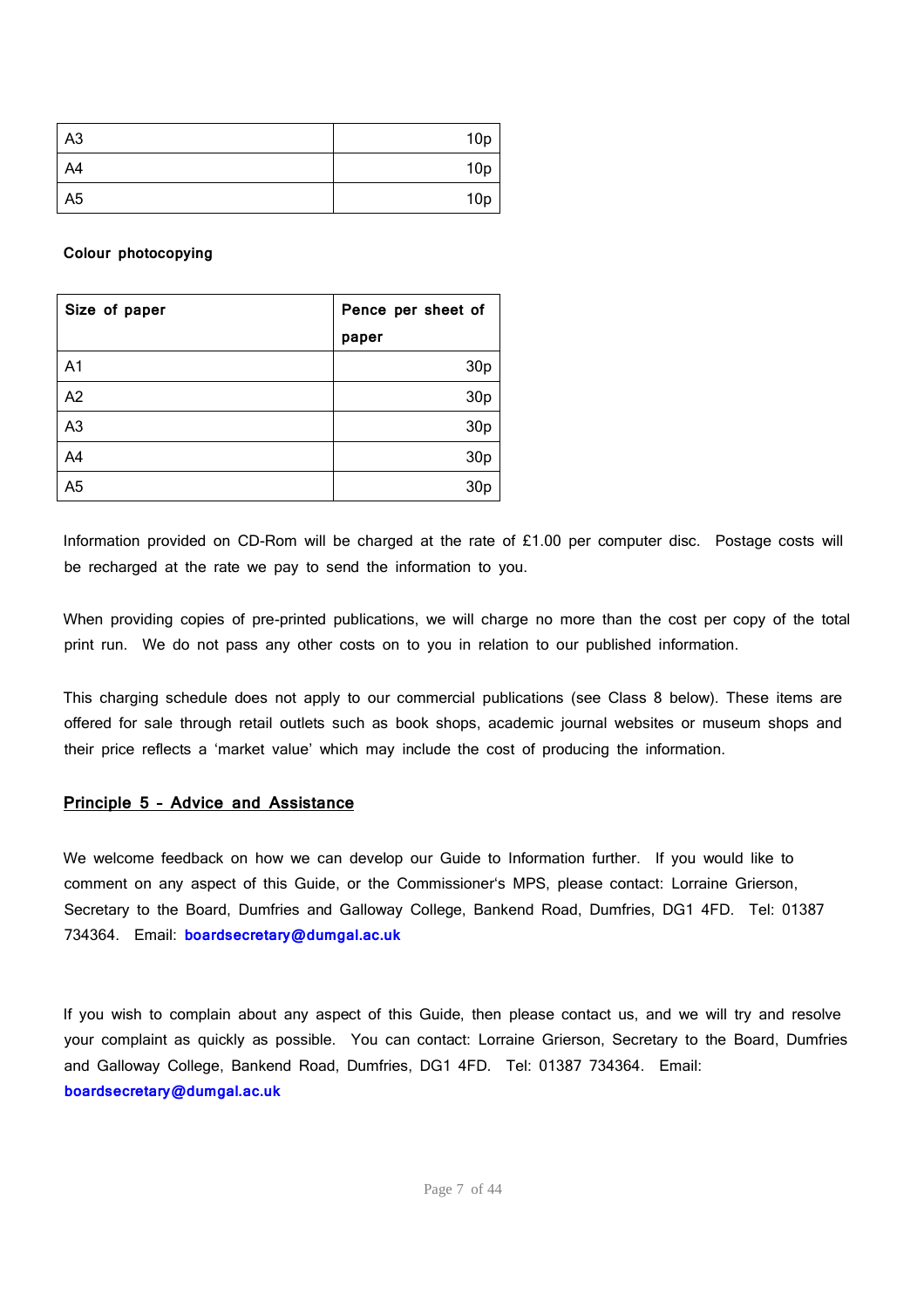Any complaint will be acknowledged within seven working days of receipt and we will respond in full within twenty working days. You have legal rights to access information under FOISA and EIRs and a right of appeal to the Scottish Information Commissioner if you are dissatisfied with our response. These rights apply only to information requests made in writing\* or another recordable format. If you are unhappy with our responses to your request you can ask us to review it and if you are still unhappy, you can make an appeal to the Scottish Information Commissioner.

#### **Scottish Information Commissioner**

Kinburn Castle Doubledykes Road St Andrews Fife KY16 9DS

Tel: 01334 464610 Email: enquiries@itspublicknowledge.info Website: www.itspublicknowledge.info

\*verbal requests for environmental information are acceptable.

#### **Principle 6 - Duration**

In some of the Classes covered by the MPS, information is not published until it is formally approved, a process which may take some time after its initial creation in draft form. This applies especially to minutes of meetings, which are normally not available until approved by the next meeting in the sequence. The relevant timescales are published in the same locations and in the same form that the information will ultimately be published.

#### **How to access information which is not available under this MPS**

Should you wish to request a copy of any information that we hold that is not available under the MPS, please write to:

Lorraine Grierson, Secretary to the Board, Dumfries and Galloway College, Bankend Road, Dumfries, DG1 4FD. Tel: 01387 734364. Email: **boardsecretary@dumgal.ac.uk**

#### **Charges for information not available under the MPS:**

If you submit a request to us for information which **is not** available under the MPS the charges will be based on the following calculations: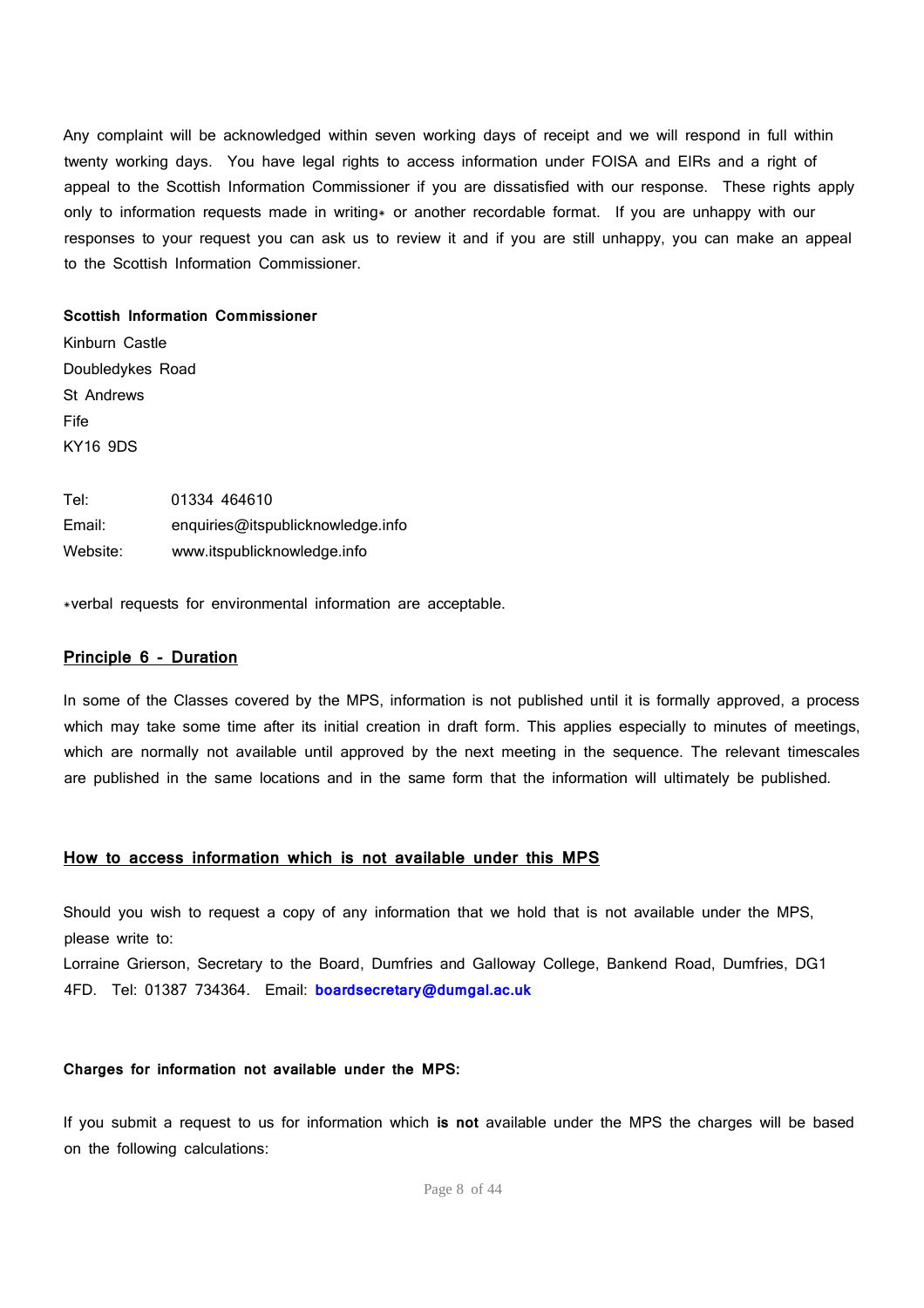#### General information requests:

- There will be no charge for information requests which cost us £100 or less to process.
- Where information costs between £100 and £600 to provide you may be asked to pay 10% of the cost. That is, if you were to ask for information that cost us £600 to provide, you would be asked to pay £50, that calculated on the basis of a waiver for the first £100 and 10% of the remaining £500.
- We are not obliged to respond to requests which will cost us over £600 to process.
- In calculating any fee, staff time will be calculated at actual cost per staff member hourly salary rate to a maximum of £15 per person per hour.
- We do not charge for the time used to determine whether we hold the information requested, nor for the time it takes to decide whether the information can be released. However charges may be made for locating, retrieving and providing information to you.
- In the event that we decide to impose a charge we will issue you with notification of the charge (a fees notice) and how it has been calculated. You will have three months from the date of issue of the fees notice in which to decide whether to pay the charge. The information will be provided to you on payment of the charge. If you decide not to proceed with the request there will be no charge to you.

#### Charges for environmental information:

We do not charge for the time spent to determine whether we hold the information requested, nor for the time it takes to decide whether the information can be released. However charges may be made for locating, retrieving and providing information to you.

In the event that we decide to impose a charge we will issue you with notification of the charge (a fees notice) and how it has been calculated. You will have 60 working days from the date of issue of the fees notice in which to decide whether to pay the charge. The information will be provided to you on payment of the charge. If you decide not to proceed with the request there will be no charge to you.

Charges are calculated on the basis of the actual cost to the authority of providing the information.

- Photocopying is charged at 10p per A4 sheet for black and white copying, 30p per A4 sheet for colour copying.
- Postage is charged at actual rate for first class mail.
- Staff time is calculated at actual cost per staff member hourly salary rate to a maximum of £15 per person per hour.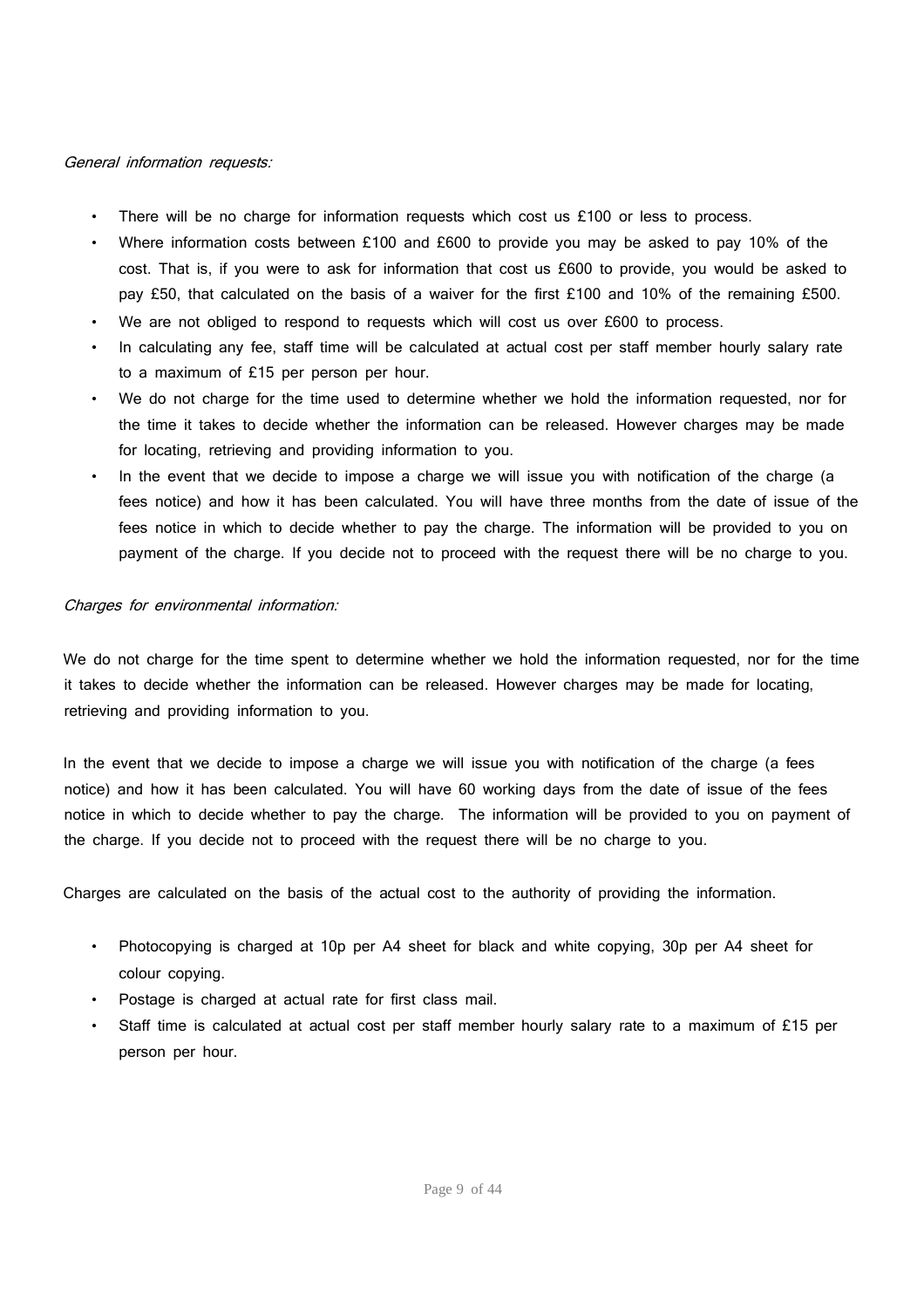Requests for your own personal data: information on how to request your own personal data by staff or students is contained within the Colleges' Data Protection Policy. We do not charge for requests for your own personal data.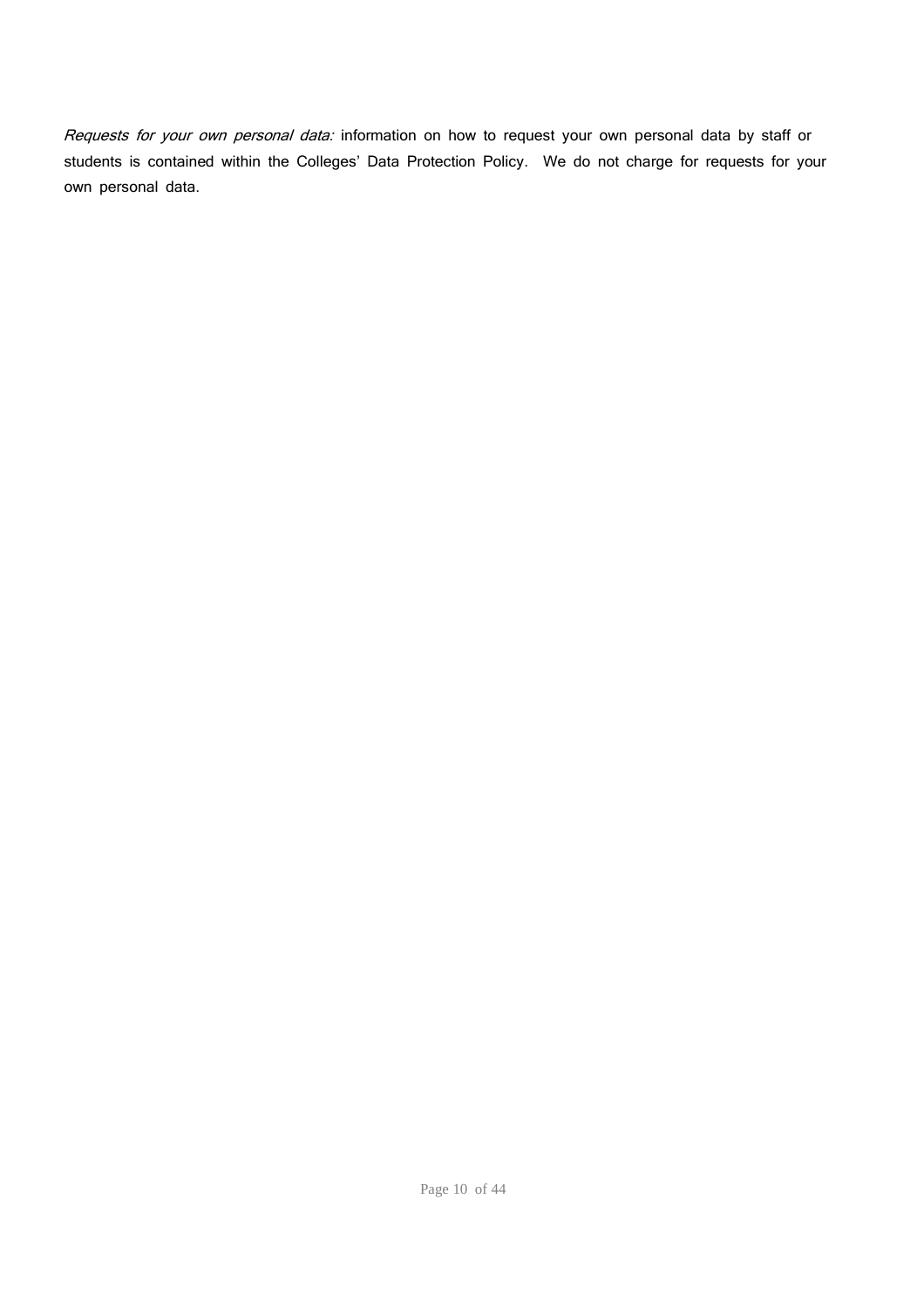## **Guide to Information published by Dumfries and Galloway College.**

The next section includes the information we publish under the MPS classes. Several larger classes are broken down into a number of sub-classes for ease of use.

| <b>MPS</b> class                                   | Sub-classes                                     |
|----------------------------------------------------|-------------------------------------------------|
| Class 1: About Dumfries and Galloway College       | General information about Dumfries and Galloway |
|                                                    | College                                         |
|                                                    | Access to information                           |
|                                                    | Our constitution                                |
|                                                    | Corporate planning                              |
|                                                    | How Dumfries and Galloway College is run        |
|                                                    | <b>Diversity</b>                                |
|                                                    | Health and safety                               |
|                                                    | External and community relations                |
|                                                    | Government and regulator relations              |
| Class 2: How we deliver our functions and services | Student administration and support              |
|                                                    | Teaching quality                                |
|                                                    | Information services                            |
| Class 3: How we take decisions and what we have    |                                                 |
| decided                                            |                                                 |
| Class 4: What we spend and how we spend it         |                                                 |
| Class 5: How we manage our human, physical and     | Human resources                                 |
| information resources                              | Physical resources                              |
|                                                    | Information resource                            |
| Class 6: How we procure goods and services from    |                                                 |
| external providers                                 |                                                 |
| Class 7: How we are performing                     |                                                 |
| Class 8: Our commercial publications               |                                                 |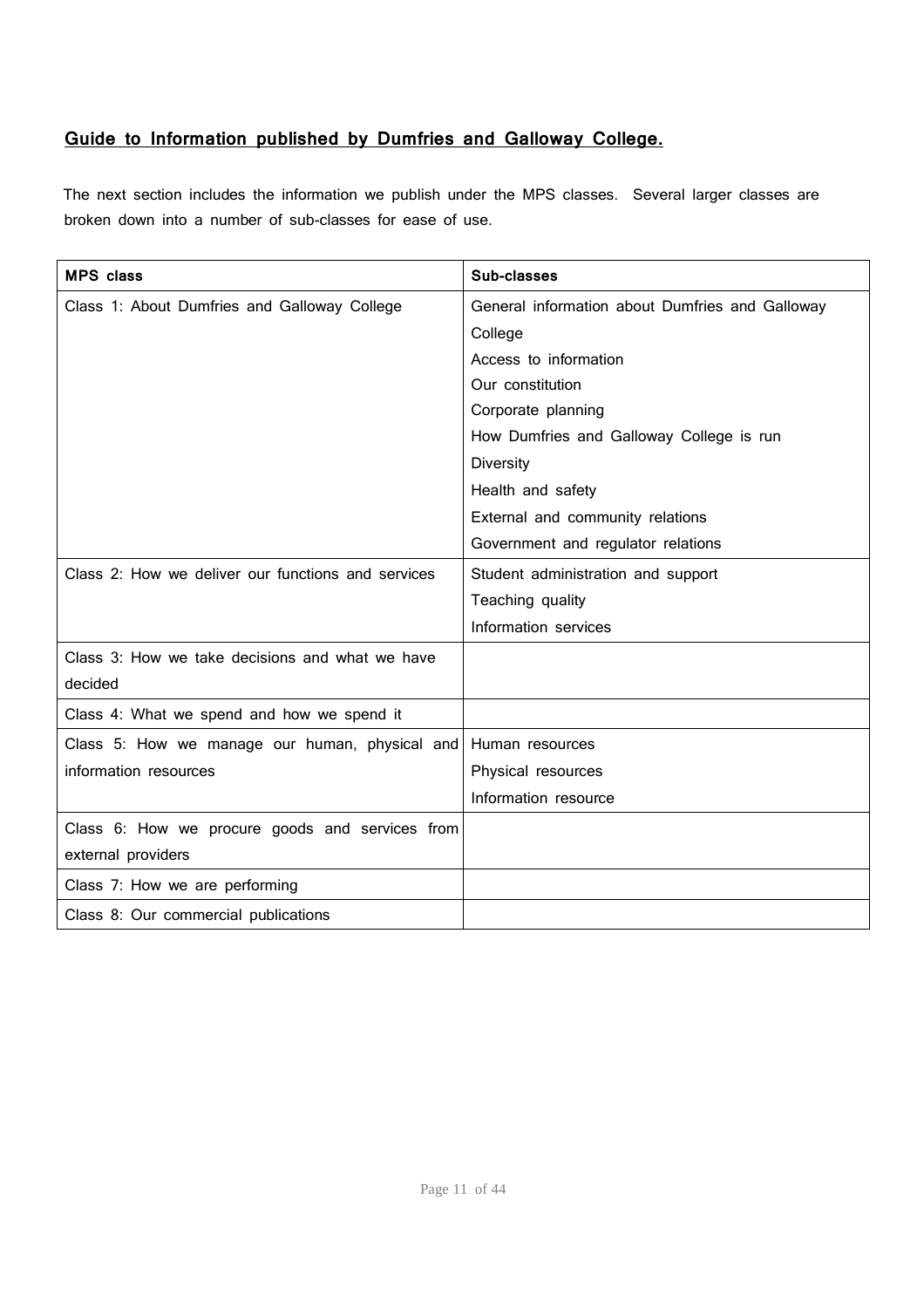## **Guide to Information available under the MPS classes**

## **Class 1: About Dumfries and Galloway College**

Information about Dumfries and Galloway College, who we are, where to find us, how to contact us, how we are managed and our external relations.

#### **General information about Dumfries and Galloway College**

| <b>Description</b>                                                       | Links/where to find the information                         |
|--------------------------------------------------------------------------|-------------------------------------------------------------|
| The name of the college, and the address of its principal office.        | Dumfries and Galloway College,                              |
|                                                                          | Crichton Gate,                                              |
|                                                                          | Bankend Road,                                               |
|                                                                          | Dumfries,                                                   |
|                                                                          | DG1 4FD                                                     |
|                                                                          |                                                             |
| Names of the principal officers of the college including Principal, Vice | Joanna Campbell, Principal                                  |
| Principal(s), Head of Human Resources(s), Board Secretary, Heads of      | Andy Glen, Vice Principal, Strategic Planning and Corporate |
| Department.                                                              | <b>Services</b>                                             |
|                                                                          | Douglas Dickson, Vice Principal Learning, Teaching and      |
|                                                                          | <b>Student Experience</b>                                   |
|                                                                          | Scott Proctor, Vice Principal of Finance and Commercial     |
|                                                                          | Services                                                    |
|                                                                          | Billy Currie, Head of Corporate Services                    |
|                                                                          | Janet Weir, Director of Curriculum                          |
|                                                                          |                                                             |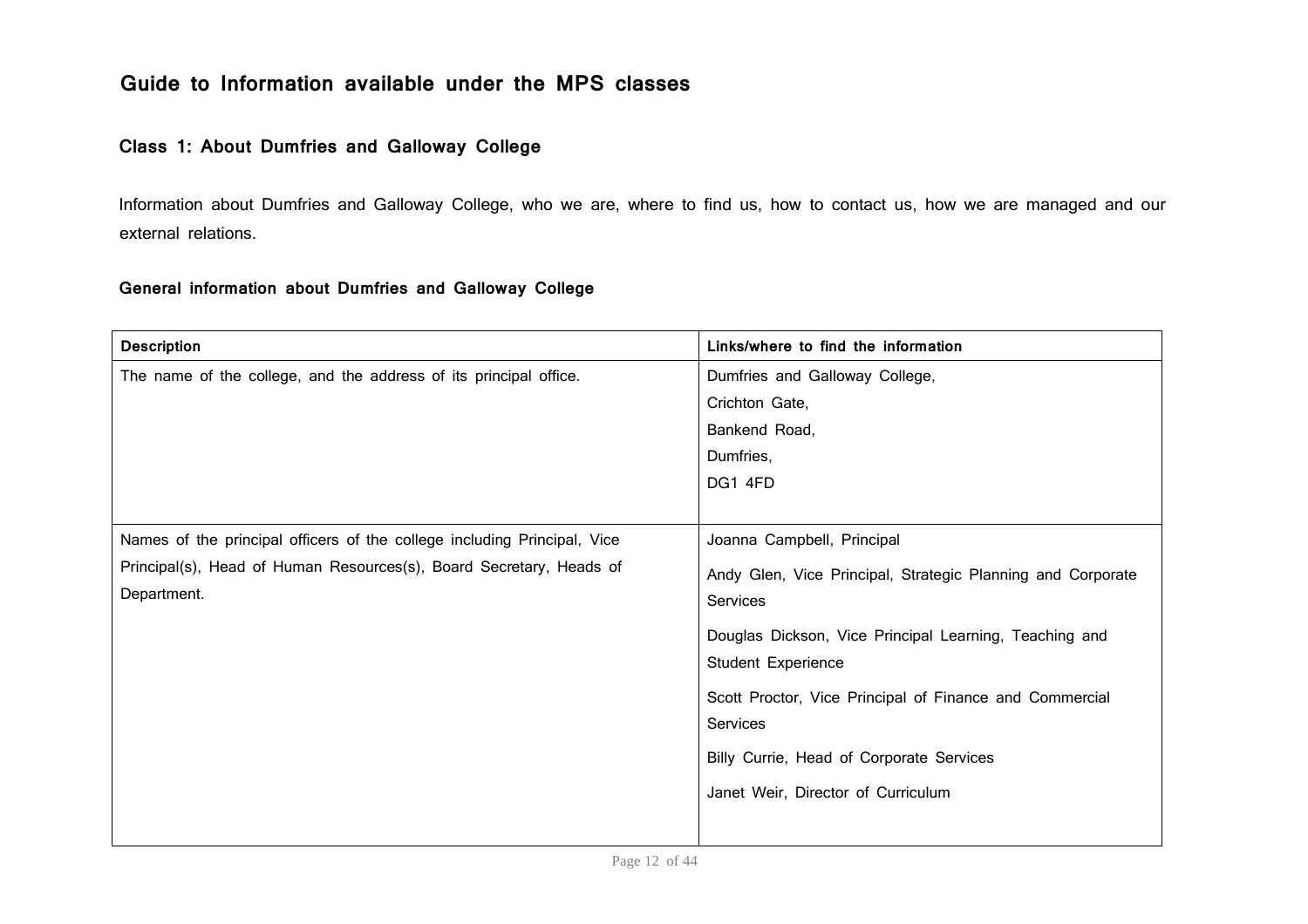|                                                                                                                                                                                                                                                                                                                                                                 | Phil Storrier, Director of Student Experience and Academic<br>Performance<br>Alastair Brown, Director of Marketing and commercial Services<br>Karen Hunter, Head of Finance<br>Shona Dougall, Interim Head of Human Resources and OD<br>Lorraine Grierson, Strategic Planning Manager and Secretary<br>to the Board |
|-----------------------------------------------------------------------------------------------------------------------------------------------------------------------------------------------------------------------------------------------------------------------------------------------------------------------------------------------------------------|---------------------------------------------------------------------------------------------------------------------------------------------------------------------------------------------------------------------------------------------------------------------------------------------------------------------|
| A description of the college's major organisational units and how these relate<br>to each other e.g.<br>Organisational structure charts.<br>Description of responsibilities/ activities of major organisational units<br>(including all academic and support teams and departments).<br>Information on relevant senior managerial staff in major organisational | Please contact: Shona Dougall, Interim Head of Human<br>Resources, Dumfries and Galloway College, Bankend Road,<br>Dumfries, DG1 4FD. Tel: 01387 734006. Email:<br>dougalls@dumgal.ac.uk                                                                                                                            |
| units.<br>Contact information for major organisational units.                                                                                                                                                                                                                                                                                                   |                                                                                                                                                                                                                                                                                                                     |
| Information on how to contact the college - initial point of contact covering<br>areas                                                                                                                                                                                                                                                                          | You can link to contact information here                                                                                                                                                                                                                                                                            |
| likely to be of interest to enquirers e.g. admissions.                                                                                                                                                                                                                                                                                                          | http://www.dumgal.ac.uk/site.                                                                                                                                                                                                                                                                                       |
| Opening hours of the college's principal office                                                                                                                                                                                                                                                                                                                 | Monday-Friday 08:45-16:30                                                                                                                                                                                                                                                                                           |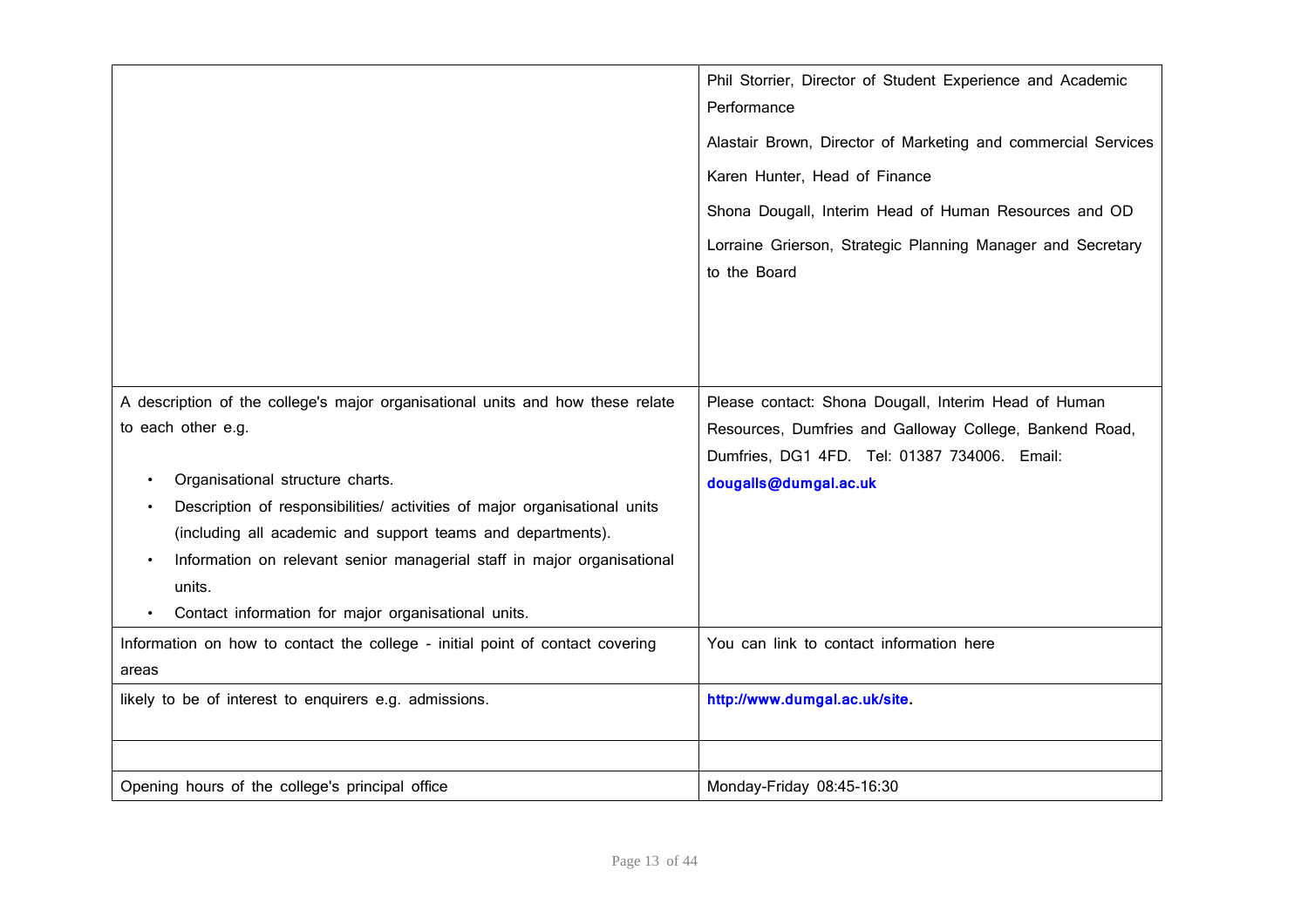| Information on the dates of the college's academic years including dates for | You can link to the College calendar here:                       |
|------------------------------------------------------------------------------|------------------------------------------------------------------|
| the current academic year as well as future academic years, as far as known. | www.dumgal.ac.uk/                                                |
|                                                                              |                                                                  |
| Dates of closure of the college, college calendar.                           | You can link to the College calendar (including closure dates)   |
|                                                                              | here: www.dumgal.ac.uk/                                          |
| Procedures on how to complain about the college                              | You can link to Dumfries and Galloway College comments           |
|                                                                              | and complaints procedures here:                                  |
|                                                                              | www.dumgal.ac.uk/site/sites/default/files/files/comments-        |
|                                                                              | andcomplaints-procedure-2-6567.pdf                               |
| Arrangements for serving official documents on the college                   | Dumfries and Galloway College does not for the time being,       |
|                                                                              | hold information under this class and is therefore unable to     |
|                                                                              | publish information under this class of information. If, in      |
|                                                                              | future, Dumfries and Galloway College does hold information      |
|                                                                              | which falls under this class, then it will be published and this |
|                                                                              | MPS will be updated to reflect this.                             |
| Customer codes or charters                                                   | You can link to the College 'Learning Together' document         |
|                                                                              | http://www.dumgal.ac.uk/site/content/about/college-<br>here:     |
|                                                                              | policies                                                         |

## **Access to Information**

| <b>Description</b>                                                         | Links/where to find the information                        |
|----------------------------------------------------------------------------|------------------------------------------------------------|
| Details of how to request information from the college - name, address and | Please contact: Lorraine Grierson, Secretary to the Board, |
| contact information of the College's main contact point for requests       | Dumfries and Galloway College, Bankend Road, Dumfries,     |
|                                                                            | DG1 4FD. Tel: 01387 734364. Email:                         |
|                                                                            | boardsecretary@dumgal.ac.uk                                |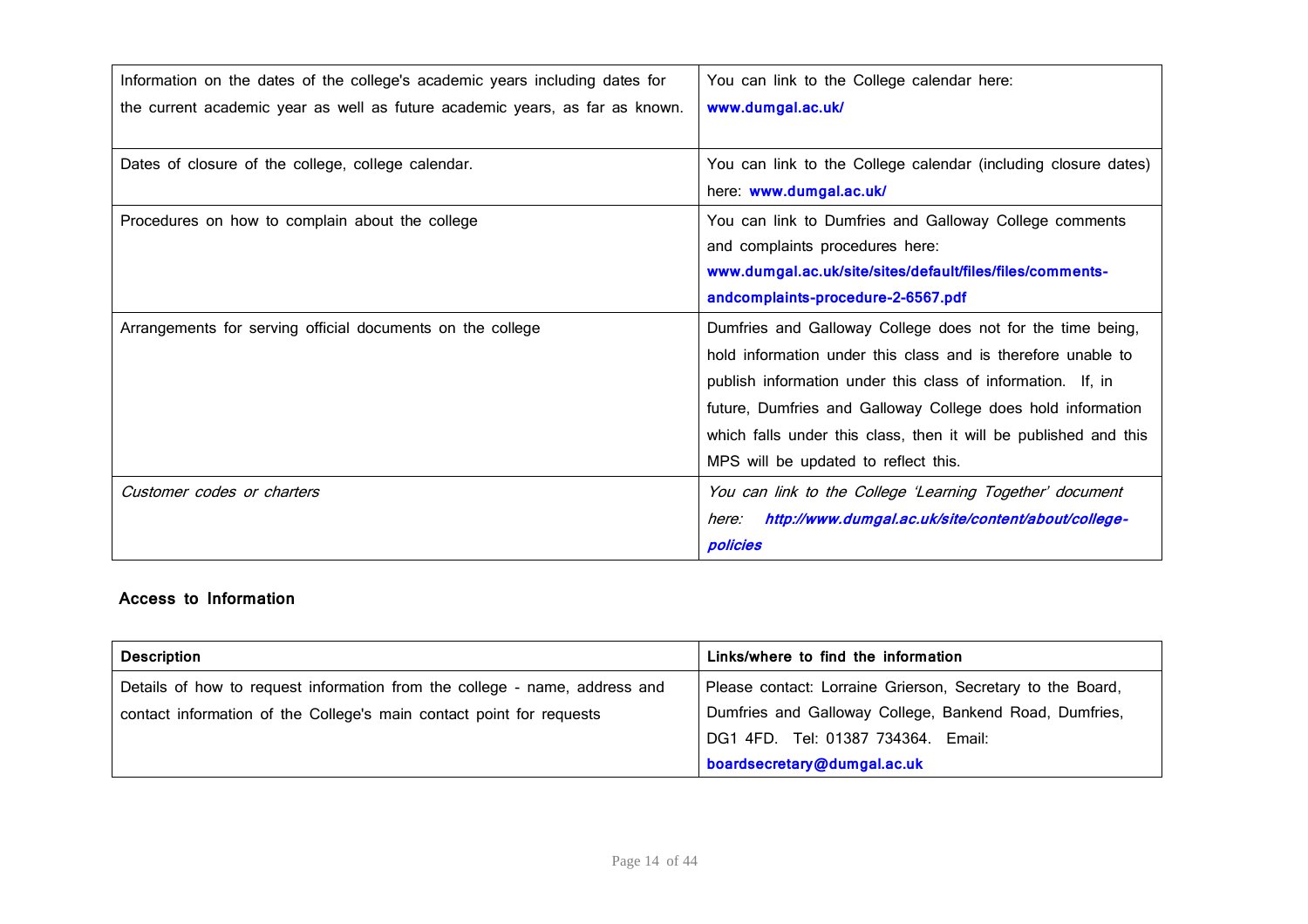| Details of how to request environmental information from the College - Name,        | Please contact: Billy Currie, Head of Corporate Services,      |
|-------------------------------------------------------------------------------------|----------------------------------------------------------------|
| address and contact information of the College's main contact point for             | Dumfries and Galloway College, Bankend Road, Dumfries,         |
| environmental requests                                                              | DG1                                                            |
|                                                                                     | Tel: 01387 734174. Email: curriew@dumgal.ac.uk<br>4FD.         |
| Institutional Freedom of Information policies and procedures, including information | The College does not have Freedom of Information policies      |
| on requesting reviews or making complaints                                          | and procedures, but follows the guidance issued by the         |
|                                                                                     | Information Commissioner.                                      |
|                                                                                     | You can link to the College's Model Publication Scheme here:   |
|                                                                                     | http://www.dumgal.ac.uk/site/content/about/freedominformation. |
|                                                                                     |                                                                |
|                                                                                     | You can link to the College Complaints procedures here:        |
|                                                                                     | www.dumgal.ac.uk/site/sites/default/files/files/comments-      |
|                                                                                     | andcomplaints-procedure-2-6567.pdf                             |
| Institutional Environmental Policies and Procedures including information on        | You can link to the College's Environmental Policy here:       |
| requesting reviews or making complaints.                                            | http://www.dumgal.ac.uk/site/content/about/college-policies    |
|                                                                                     |                                                                |
|                                                                                     | The College does not for the time being, have Environmental    |
|                                                                                     | Procedures and is therefore unable to publish information      |
|                                                                                     | under this class of information. If, in future, the College    |
|                                                                                     | develops environmental procedures, then they will be           |
|                                                                                     | published and this MPS will be updated to reflect this.        |
| Single Model Publication Scheme 2018 and Dumfries and Galloway College              | You can find a link to the MPS here                            |
| Guide to Information.                                                               | http://www.dumgal.ac.uk/site/content/about/freedominformation. |
| Institutional Data Protection policies and procedures including procedures for      | You can link to the College Data Protection Policy here        |
| dealing with subject access requests.                                               | http://www.dumgal.ac.uk/site/content/about/college-policies    |
|                                                                                     |                                                                |
|                                                                                     | For access to the College Data Protection Procedures please    |
|                                                                                     | contact: Lorraine Grierson, Secretary to the Board, Dumfries   |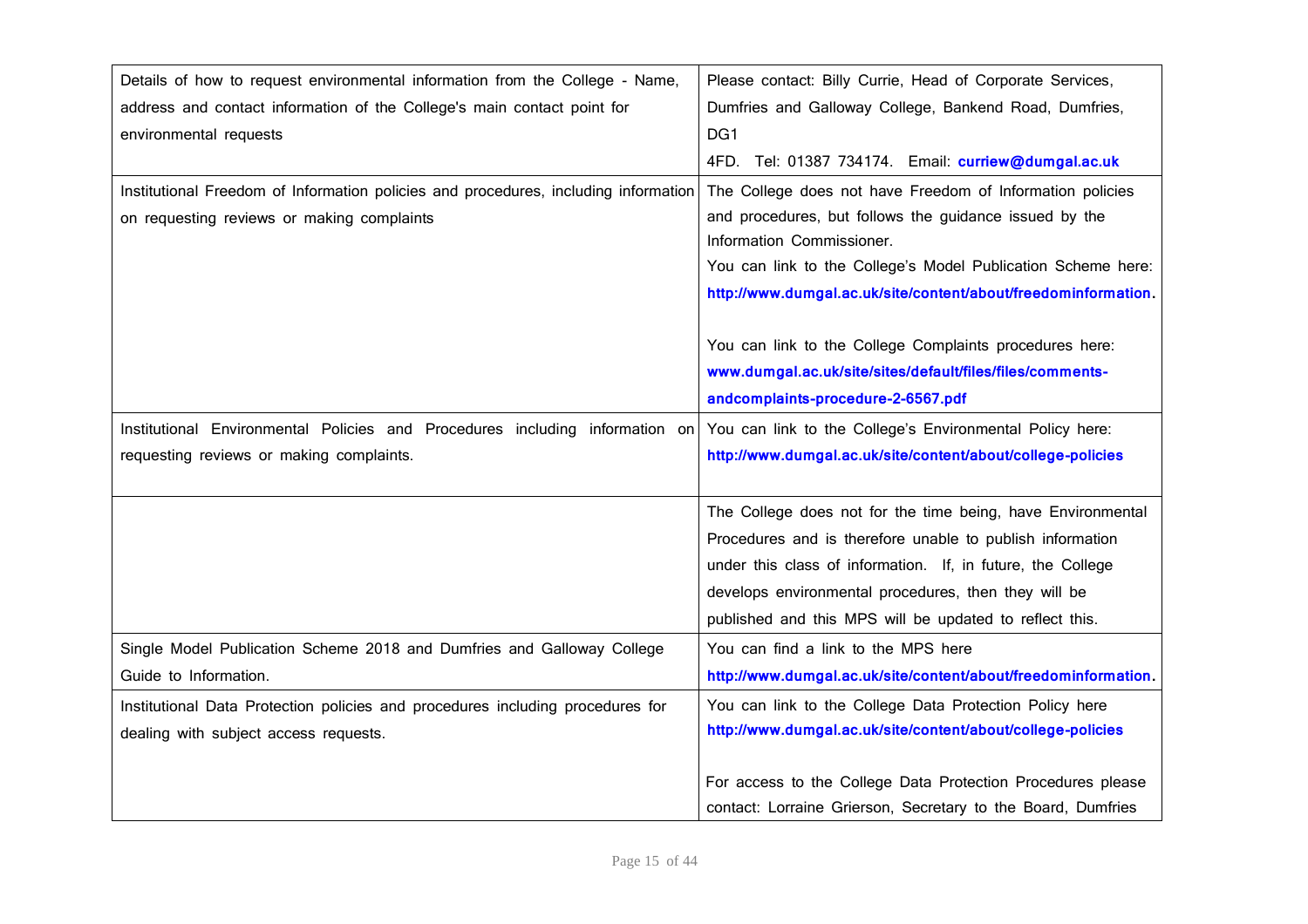|                                                                                                                                                             | and Galloway College, Bankend Road, Dumfries, DG1 4FD.<br>Tel: 01387 734364. Email: boardsecretary@dumgal.ac.uk                                                                                                                                                                                                                                                                                                                                                                                                                                          |
|-------------------------------------------------------------------------------------------------------------------------------------------------------------|----------------------------------------------------------------------------------------------------------------------------------------------------------------------------------------------------------------------------------------------------------------------------------------------------------------------------------------------------------------------------------------------------------------------------------------------------------------------------------------------------------------------------------------------------------|
| Charging schedule for environmental information provided in response to<br>requests under the EIRs                                                          | The College does not charge for environmental information in<br>response to requests under the EIRs.                                                                                                                                                                                                                                                                                                                                                                                                                                                     |
| Details of how to make subject access requests under the DPA - Name,<br>address and contact information of the College's main contact point for<br>requests | Any member of staff wishing to access their data will normally<br>be required to apply in writing to<br>Lorraine Grierson, Secretary to the Board, Dumfries and<br>Galloway College, Bankend Road, Dumfries, DG1 4FD. Tel:<br>01387 734364. Email: boardsecretary@dumgal.ac.uk<br>Any student wishing to access their data will normally be<br>required to apply in writing to Lorraine Grierson, Secretary to<br>the Board, Dumfries and Galloway College, Bankend Road,<br>Dumfries, DG1 4FD. Tel: 01387 734364. Email:<br>boardsecretary@dumgal.ac.uk |
|                                                                                                                                                             | You can also link to the College Data Protection Policy here<br>http://www.dumgal.ac.uk/site/content/about/college-policies                                                                                                                                                                                                                                                                                                                                                                                                                              |

## **Our constitution**

| the<br>tind<br><b>/where</b><br><b>informatior</b><br>to<br>IMIN |
|------------------------------------------------------------------|
|------------------------------------------------------------------|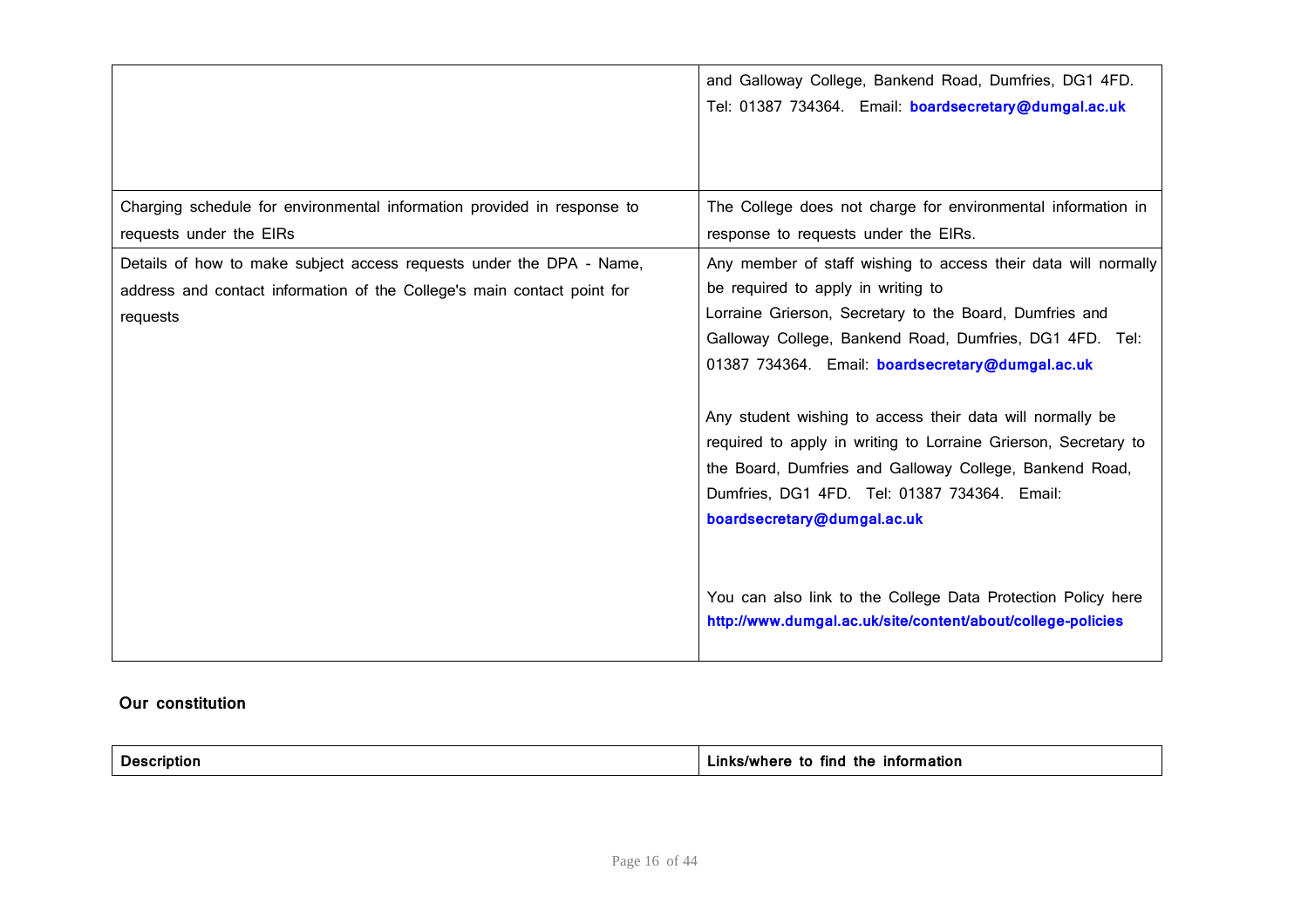| Information on how the college was established and its standing from a   | Institutional status under the Further and Higher      |
|--------------------------------------------------------------------------|--------------------------------------------------------|
| legal perspective e.g. Institutional status under the Further and Higher | Education (Scotland) Act 1992.                         |
| Education (Scotland) Act 1992.                                           |                                                        |
|                                                                          | You can link information on the history of the college |
|                                                                          | here:                                                  |
|                                                                          | http://www.dumgal.ac.uk/site/content/about/about       |
|                                                                          |                                                        |

## **Corporate Planning**

| <b>Description</b>                                                  | Links/Where to find the information                         |
|---------------------------------------------------------------------|-------------------------------------------------------------|
| Dumfries and Galloway College Mission statement                     | "Our Mission is to support the individual, social and       |
|                                                                     | economic development of the people, communities and         |
|                                                                     | businesses of Dumfries and Galloway by providing inclusive, |
|                                                                     | accessible and relevant vocational and other learning       |
|                                                                     | opportunities in a positive and supportive environment."    |
| Dumfries and Galloway College corporate or Strategic Plan           | You can link to the College's strategic plan and outcome    |
|                                                                     | agreement here:                                             |
|                                                                     | http://www.dumgal.ac.uk/site/content/about/strategic-plans  |
|                                                                     |                                                             |
| Corporate strategies e.g. Estate Strategy, Human Resources strategy |                                                             |
| Corporate policies e.g. sustainability, environmental policies      | You can link to corporate policies here:                    |
|                                                                     | http://www.dumgal.ac.uk/site/content/about/college-policies |
|                                                                     |                                                             |
| Internal procedures for planning and resource allocation            |                                                             |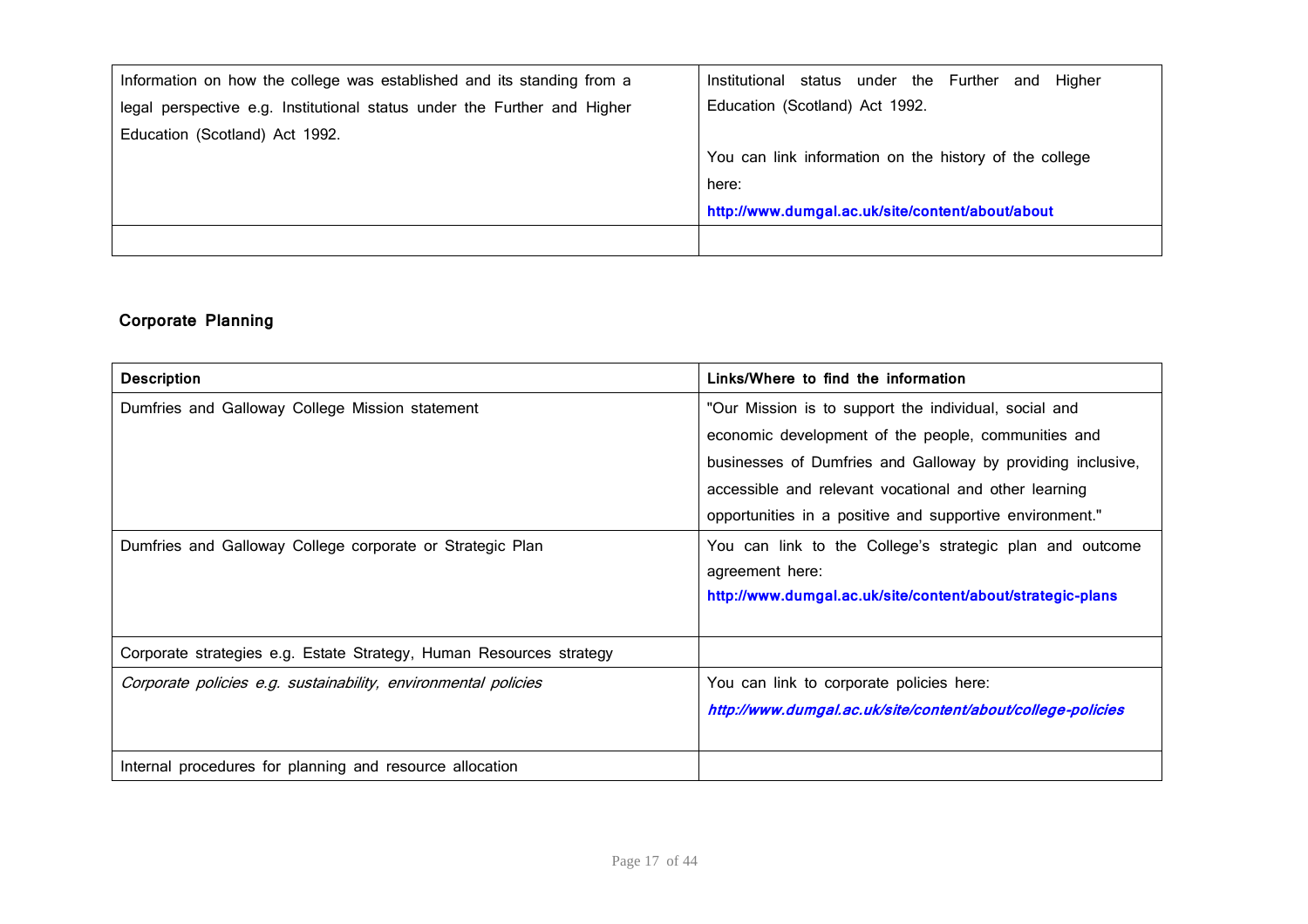## **How Dumfries and Galloway College is run**

| <b>Description</b>                                                                                                                                                                                                                                                                                                                  | Links/where to find the information                                                                                                                                                                                                                                 |
|-------------------------------------------------------------------------------------------------------------------------------------------------------------------------------------------------------------------------------------------------------------------------------------------------------------------------------------|---------------------------------------------------------------------------------------------------------------------------------------------------------------------------------------------------------------------------------------------------------------------|
| The college's governance structures and operational procedures, e.g.                                                                                                                                                                                                                                                                | The College's governance structures and standing orders are<br>available from<br>www.dumgal.ac.uk/site/content/about/boardmanagement                                                                                                                                |
| Description of Statutory Bodies (e.g. Board of Management).<br>Arrangements for appointment to statutory bodies. (In many cases it will<br>be appropriate to list the names of people who are members of the<br>above as they are matters of public interest.<br>Standing orders (or similar) that describe operational procedures. | For information relating to arrangements for appointment please<br>contact: Shona Dougall, Interim Head of Human Resources,<br>Dumfries and Galloway College, Bankend Road, Dumfries, DG1<br>4FD. Tel: 01387<br>734006. Email: dougalls@dumgal.ac.uk                |
| The college's conflict of interests policies e.g.                                                                                                                                                                                                                                                                                   | Board of Management code of conduct is available from<br>www.dumgal.ac.uk/site/content/about/board-management                                                                                                                                                       |
| Information on the circumstances in which members of the governing<br>body, senior managers and other members of staff are expected to<br>declare potential conflicts of interest.<br>Codes of conduct governing conflict of interest issues.                                                                                       | For information of declaration of potential conflicts of interest<br>please contact: Shona Dougall, Interim Head of Human<br>Resources, Dumfries and Galloway College, Bankend Road,<br>Tel: 01387 734006.<br>Dumfries, DG1 4FD.<br>Email:<br>dougalls@dumgal.ac.uk |
| Register of interests for members of the governing body, senior management,<br>and any other bodies or offices covered by the college's conflict of interest<br>policies.                                                                                                                                                           | You can link to the Register of interest for Board of<br>Management and senior management here:<br>www.dumgal.ac.uk/site/content/about/board-management                                                                                                             |

## **Diversity**

| <b>Class</b><br>Description<br>. <del>.</del> | Comments<br>38 L<br>.ambies/ |
|-----------------------------------------------|------------------------------|
|                                               |                              |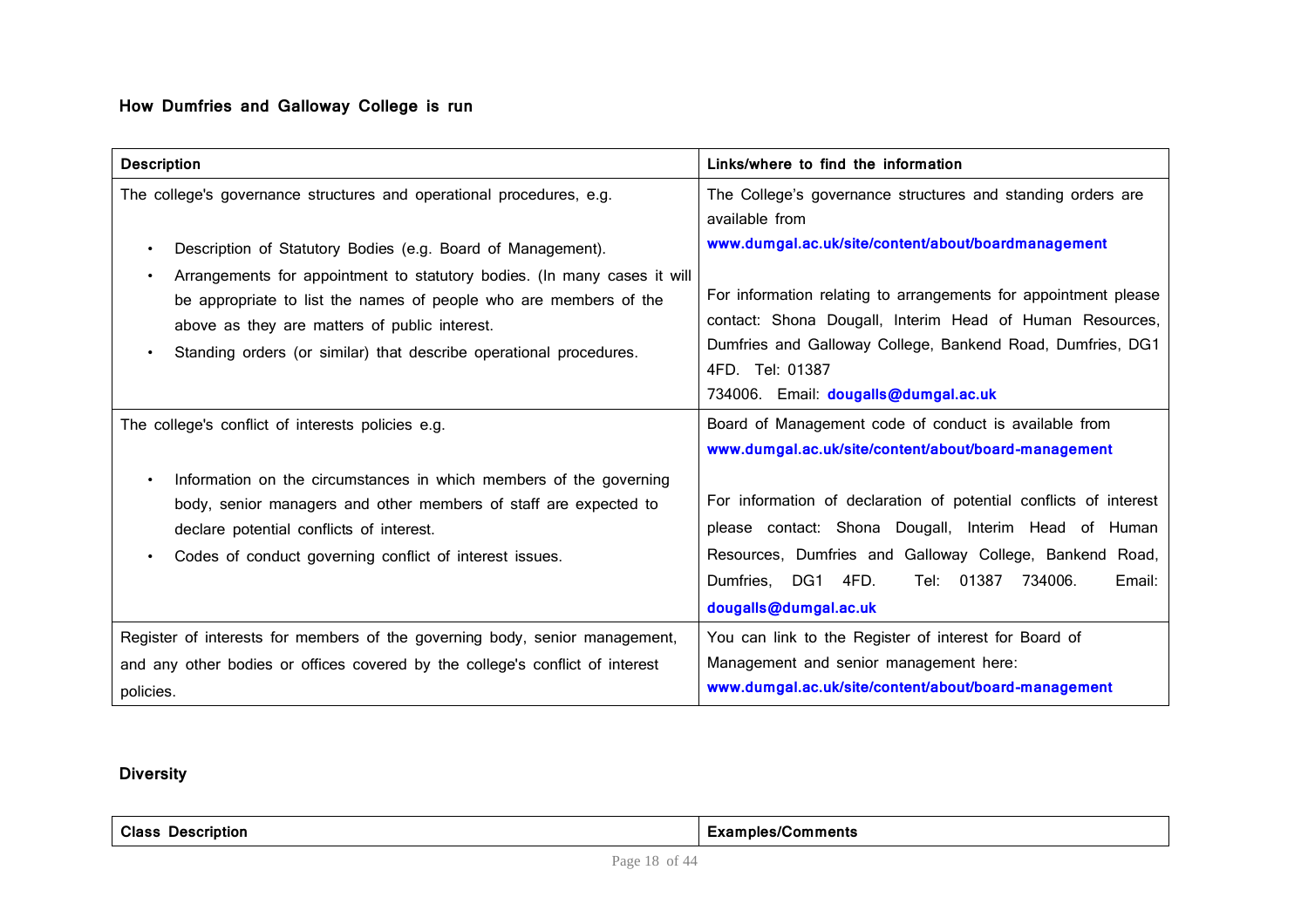| Policies, procedures and guidelines relating to support and equality for disabled | Please contact: Sue Livermore, Equality and Diversity Officer,    |
|-----------------------------------------------------------------------------------|-------------------------------------------------------------------|
| people                                                                            | Dumfries and Galloway College, Bankend Road, Dumfries, DG1        |
|                                                                                   | 4FD. Tel: 01387 734258, Email: livermores@dumgal.ac.uk            |
| A description of the college's support structures for disability issues           | Please contact: Sue Livermore, Equality and Diversity Officer,    |
|                                                                                   | Dumfries and Galloway College, Bankend Road, Dumfries, DG1        |
|                                                                                   | 4FD. Tel: 01387 734258, Email: livermores@dumgal.ac.uk            |
| Details of how to get information about support for disabled people (Where        | Please contact: Sue Livermore, Equality and Diversity Officer,    |
| larger colleges operate decentralised arrangements appropriate information on     | Dumfries and Galloway College, Bankend Road, Dumfries, DG1        |
| other major points of contact should be provided.)                                | 4FD. Tel: 01387 734258, Email: livermores@dumgal.ac.uk            |
| The levels of accessibility of each of the college's main buildings and services. | Please contact: Sue Livermore, Equality and Diversity Officer,    |
| (Colleges should provide broad information about accessibility e.g. including     | Dumfries and Galloway College, Bankend Road, Dumfries, DG1        |
| information for people with hearing or vision impairments.)                       | 4FD. Tel: 01387 734258, Email: livermores@dumgal.ac.uk            |
| The college's diversity and equality strategies.                                  | You can link to the college's diversity and equality strategies   |
|                                                                                   | here:                                                             |
|                                                                                   | http://www.dumgal.ac.uk/site/content/about/equalopportunities     |
| Summary statistics on support for disability within the college e.g.statistics on | For statistics on support for disability relating to staff please |
| the numbers of staff and students with particular types of disability (though     | Shona Dougall, Interim Head of Human Resources,<br>contact:       |
| recognising                                                                       | <b>Dumfries</b>                                                   |
| potential Data Protection Act implications).                                      | and Galloway College, Bankend Road, Dumfries, DG1 4FD. Tel:       |
|                                                                                   | 01387 734006, Email: dougalls@dumgal.ac.uk                        |
|                                                                                   |                                                                   |
|                                                                                   | For statistics on support for disability relating to students     |
|                                                                                   | please contact: Shona Dougall, Interim Head of Human              |
|                                                                                   | Resources, Dumfries and Galloway College, Bankend Road,           |
|                                                                                   | Dumfries, DG1 4FD. Tel: 01387 734006. Email:                      |
|                                                                                   | dougalls@dumgal.ac.uk                                             |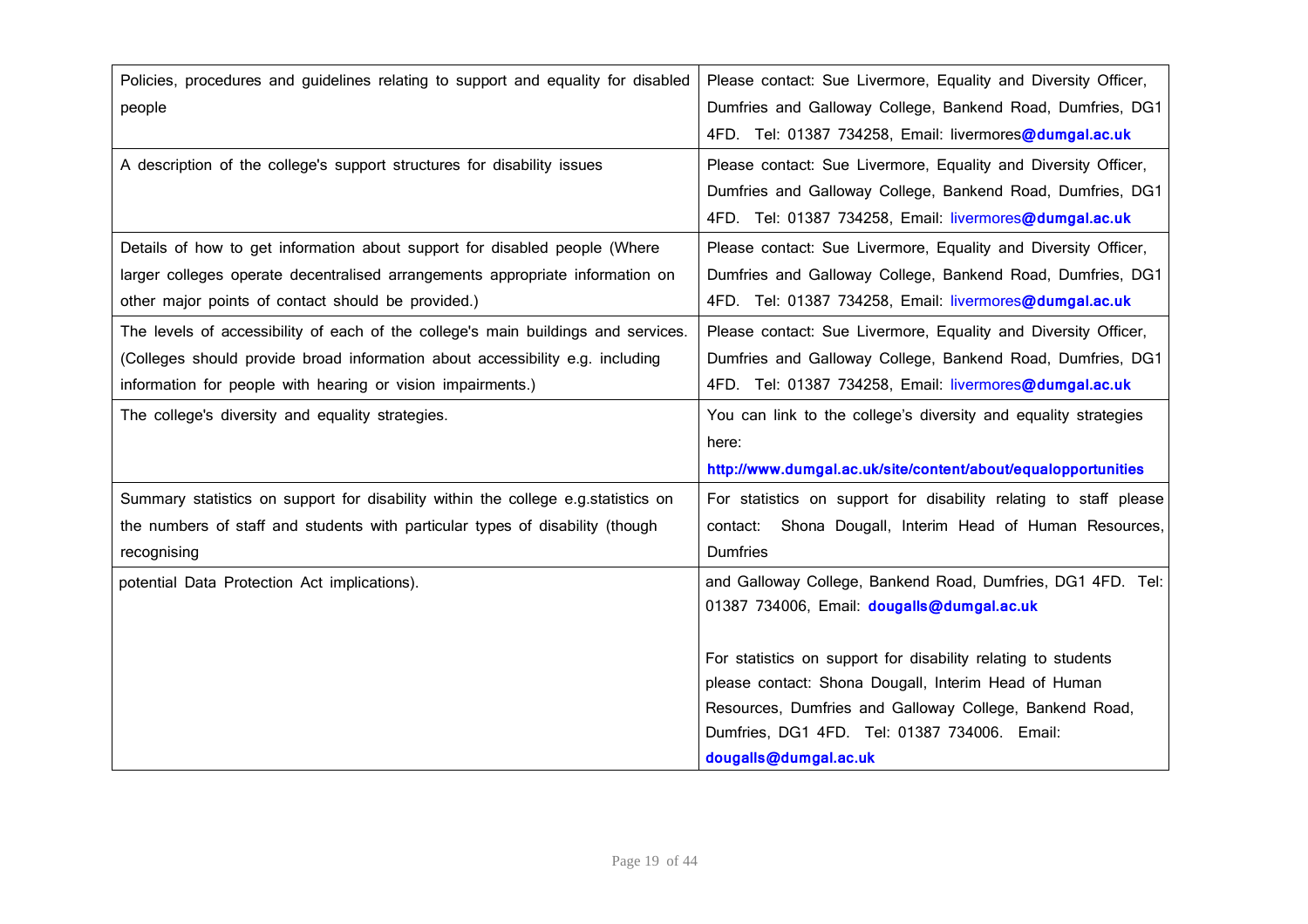| <b>Description</b>                                                            | Links/where to find the information                       |
|-------------------------------------------------------------------------------|-----------------------------------------------------------|
| Policies, procedures and guidelines relating to health and safety             | Please contact: Billy Currie, Head of Corporate Services, |
|                                                                               | Dumfries and Galloway College, Bankend Road, Dumfries,    |
|                                                                               | DG1                                                       |
|                                                                               | 4FD. Tel: 01387 734174, Email: curriew@dumgal.ac.uk       |
| Annual reports to governing body on health and safety issues                  | Please contact: Billy Currie, Head of Corporate Services, |
|                                                                               | Dumfries and Galloway College, Bankend Road, Dumfries,    |
|                                                                               | DG1                                                       |
|                                                                               | 4FD. Tel: 01387 734174, Email: curriew@dumgal.ac.uk       |
| Mechanisms for monitoring and reporting on health and safety issues, e.g. how | Please contact: Billy Currie, Head of Corporate Services, |
| the College complies with Health and Safety Executive guidelines and targets. | Dumfries and Galloway College, Bankend Road, Dumfries,    |
|                                                                               | DG1                                                       |
|                                                                               | 4FD. Tel: 01387 734174, Email: curriew@dumgal.ac.uk       |
| Summary statistics on accidents and incidents within the college              | Please contact: Billy Currie, Head of Corporate Services, |
|                                                                               | Dumfries and Galloway College, Bankend Road, Dumfries,    |
|                                                                               | DG1                                                       |
|                                                                               | 4FD. Tel: 01387 734174, Email: curriew@dumgal.ac.uk       |
| Information on the college's support structures for health and safety e.g.    | Please contact: Billy Currie, Head of Corporate Services, |
|                                                                               | Dumfries and Galloway College, Bankend Road, Dumfries,    |
| Management structure and duties within health and safety department.          | DG1                                                       |
| Remit and membership of health and safety committee(s).                       | 4FD. Tel: 01387 734174, Email: curriew@dumgal.ac.uk       |
| Contact details of how to get information about health and safety issues      | Please contact: Billy Currie, Head of Corporate Services, |
| (NOTE - FOI requests should be sent to the FOI officer, see page 5 for        | Dumfries and Galloway College, Bankend Road, Dumfries,    |
| contact details).                                                             | DG1                                                       |
|                                                                               | 4FD. Tel: 01387 734174, Email: curriew@dumgal.ac.uk       |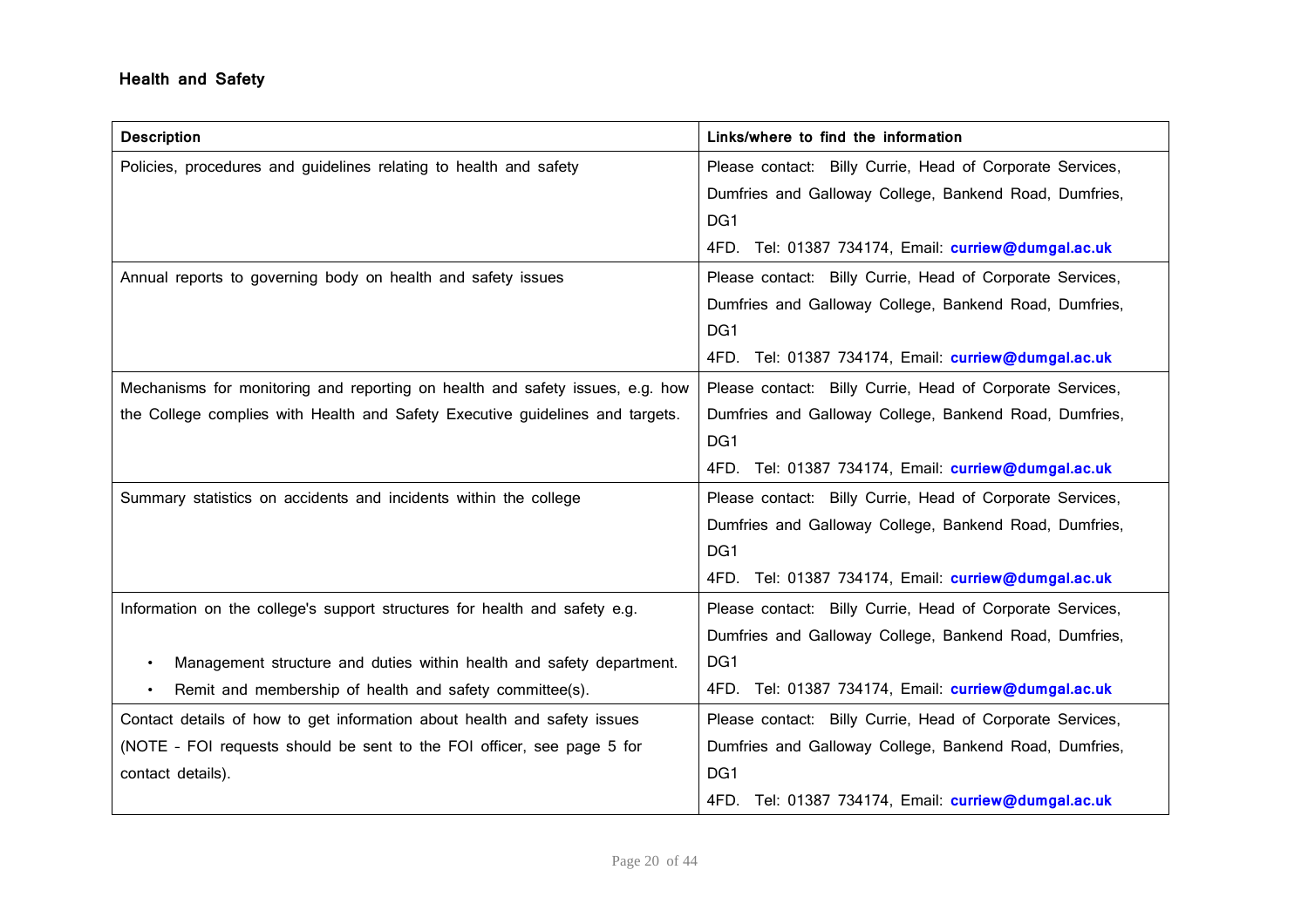## **External and community relations**

| <b>Description</b>                                                                                                                               | Links/where to find the information                                                                                                                                                                                                                                                       |
|--------------------------------------------------------------------------------------------------------------------------------------------------|-------------------------------------------------------------------------------------------------------------------------------------------------------------------------------------------------------------------------------------------------------------------------------------------|
| Arrangements for keeping in touch with former staff and students including<br>constitution of alumni organisations, services provided to alumni. | The College does not for the time being have any<br>arrangements and is therefore unable to publish information<br>under this class of information. If, in the future, the College<br>develops arrangements, then they will be published and this<br>MPS will be updated to reflect this. |
| Facilities and services available to the local community.                                                                                        | The College does not have any arrangements                                                                                                                                                                                                                                                |
| <b>Description</b>                                                                                                                               | Links/where to find the information                                                                                                                                                                                                                                                       |
|                                                                                                                                                  |                                                                                                                                                                                                                                                                                           |
| Promotional material relating to institutional fundraising objectives, including<br>fundraising plans and prospectuses.                          | You can link to all promotional information here:<br>http://www.dumgal.ac.uk/site/                                                                                                                                                                                                        |
| Information created specifically to publicise facilities and activities including press<br>releases, college website, newsletters and magazines. | You can link to this information here:<br>http://www.dumgal.ac.uk/site/                                                                                                                                                                                                                   |
| Subsidiary companies (wholly and part owned) and other significant financial<br>interests.                                                       | The College does not have any subsidiary companies or other<br>significant financial interests.                                                                                                                                                                                           |
| Strategic agreements with other bodies.                                                                                                          | You can link to the 'Outcome Agreement' the College has with<br>the Scottish Funding Council here:<br>http://www.dumgal.ac.uk/site/content/about/strategic-plans                                                                                                                          |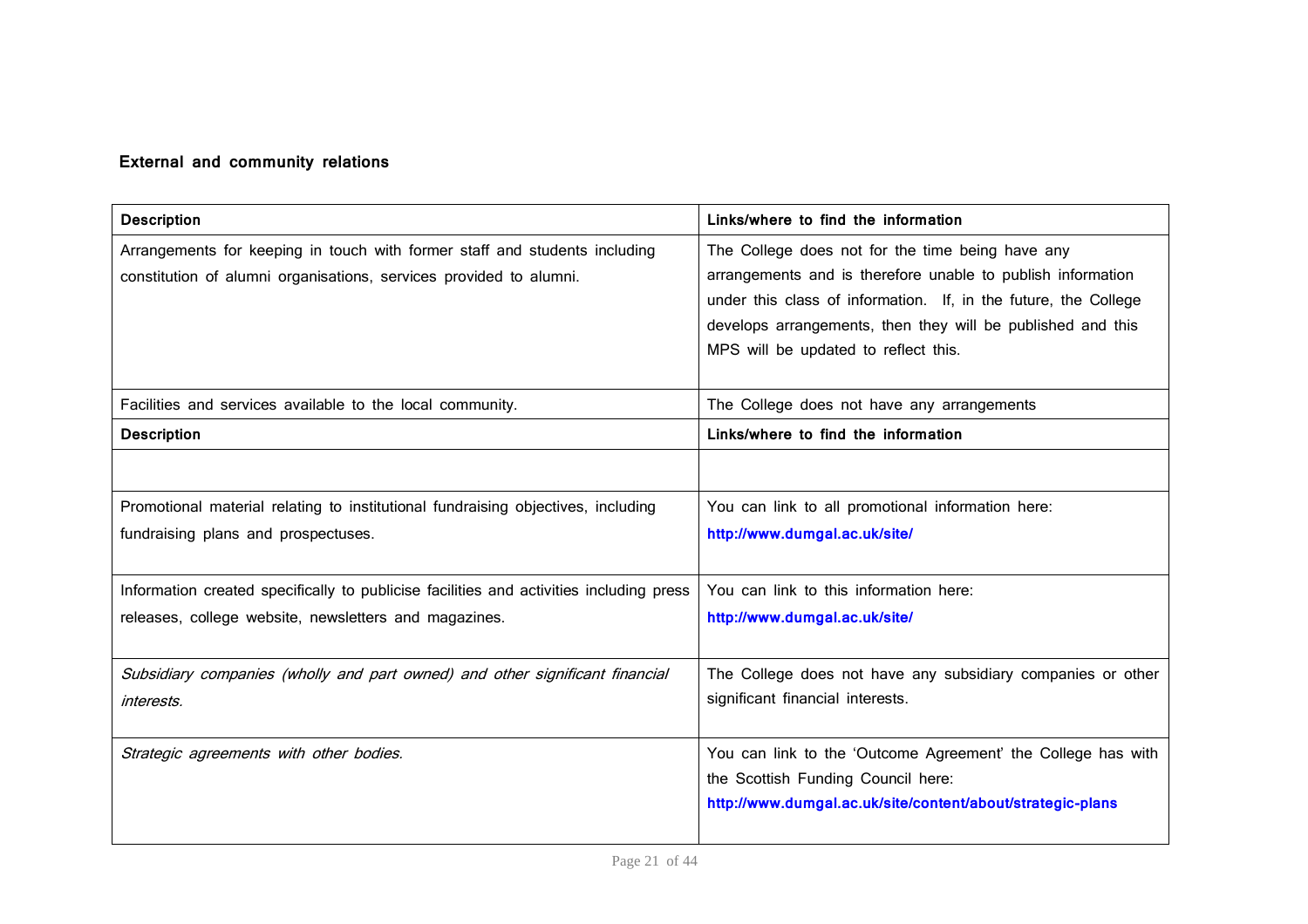## **Government and Regulator Relations**

| <b>Description</b>                                                             | Links/where to find the information                          |
|--------------------------------------------------------------------------------|--------------------------------------------------------------|
| Funding body statistical reports and returns Information that the college is   | Please contact: Shona Dougall, Interim Head of Human         |
| legally obliged to make available to its funding body e.g. Scottish Funding    | Resources, Dumfries and Galloway College, Bankend Road,      |
| Council statistical returns.                                                   | Dumfries, DG1 4FD. Tel: 01387 734006; Email:                 |
|                                                                                | dougalls@dumgal.ac.uk                                        |
|                                                                                |                                                              |
| Reports on College by Education Scotland (formerly HMIE)                       | You can link to College reviews here: www.dumgal.ac.uk/      |
| College reviews                                                                |                                                              |
| Annual engagement visits.<br>$\bullet$                                         |                                                              |
| Other statutory reports which the College is legally required to publish,      | You can link to the 'Outcome Agreement' the College has with |
| including environmental regulatory reports.                                    | the Scottish Funding Council here:                           |
|                                                                                | http://www.dumgal.ac.uk/site/content/about/strategic-plans   |
|                                                                                |                                                              |
| Statistical information on student admission, progression and completion which | Please contact: Lorraine Grierson, Secretary to the Board,   |
| the college is required by the Funding Council to publish e.g.                 | Dumfries and Galloway College, Bankend Road, Dumfries,       |
| Student qualifications on entry;                                               | DG1 4FD. Tel: 01387 734364; Email:                           |
| The range of student entrants classified by age, sex, ethnicity, disability    | boardsecretary@dumgal.ac.uk                                  |
| and geographical origin;                                                       |                                                              |
| Student progress and retention data for each year of each                      |                                                              |
| course/programme;                                                              |                                                              |
| Data on student completion;<br>$\bullet$                                       |                                                              |
| Data on qualifications awarded;                                                |                                                              |
| Data on employment/training outcomes for students.                             |                                                              |
|                                                                                |                                                              |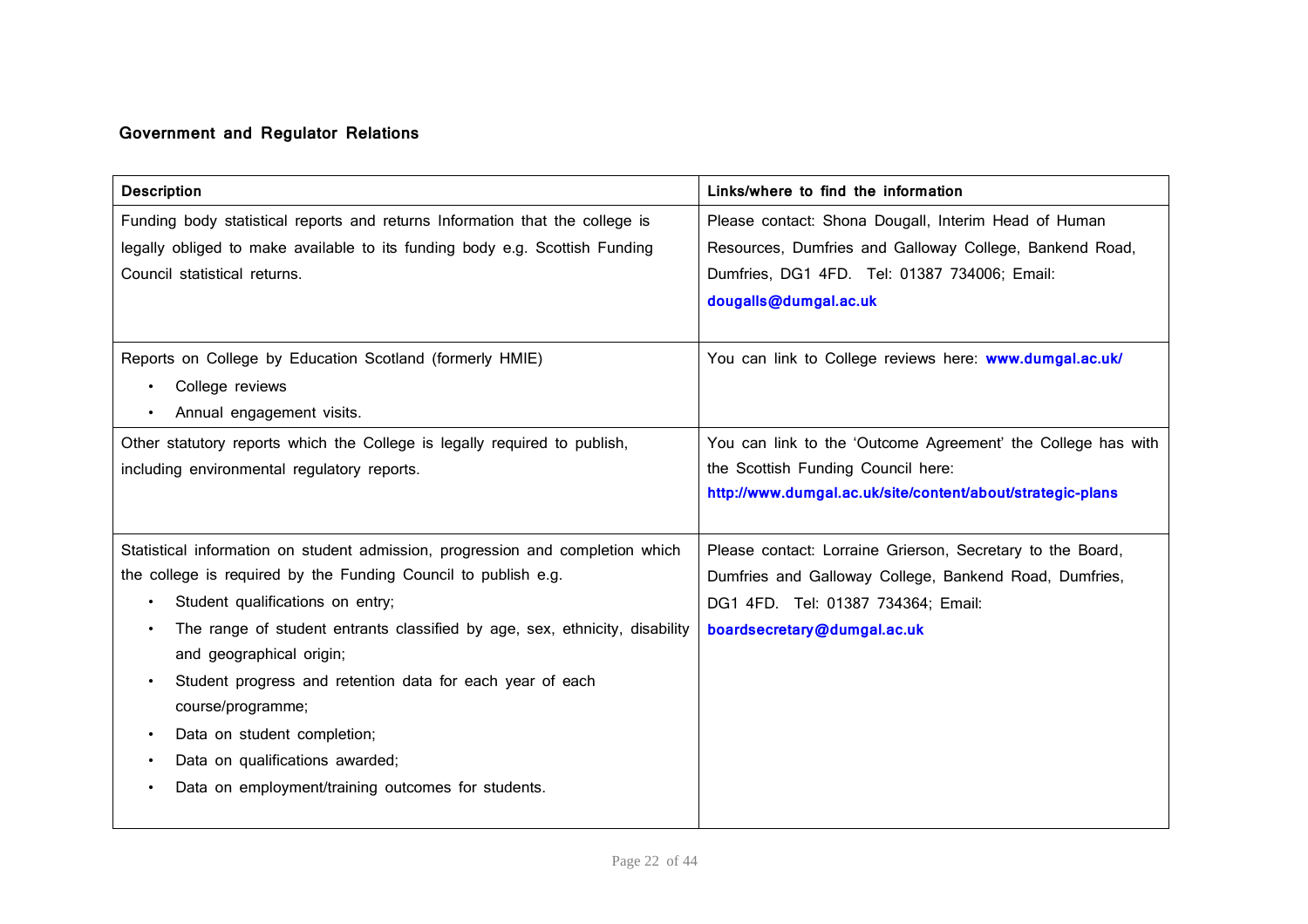## **Class 2: How we deliver our functions and services**

Information about our work, our strategy and policies for delivering functions and services and information for our service users.

### **Student Administration & Support**

This section contains information on how the college manages the administration and progression of their students from admission to course completion, including student support services.

| <b>Description</b>                                                                  | Links/where to find the information                         |
|-------------------------------------------------------------------------------------|-------------------------------------------------------------|
| Programmes offered by the college including structure and broad content of          |                                                             |
| each programme and qualification gained if successful.                              |                                                             |
| The college's admissions procedures and policies including:                         | You can link to the College Admission policy here:          |
|                                                                                     | http://www.dumgal.ac.uk/site/content/about/college-policies |
| Information on how to obtain a prospectus, attend an open day, visit<br>$\bullet$   |                                                             |
| the college, apply for admission.                                                   | You can link to the College Assessment policy here:         |
| General/course-specific entry requirements.<br>$\bullet$                            | http://www.dumgal.ac.uk/site/content/about/college-policies |
| Policies and procedures for dealing with applications, including those<br>$\bullet$ |                                                             |
| covering the assessment of external qualifications.                                 | You can link to prospectus, open day information here:      |
| The colleges widening participation policies<br>$\bullet$                           | http://www.dumgal.ac.uk/site/                               |
|                                                                                     |                                                             |
| Tuition fees and other charges to students. Including information on                | Please contact: Karen Hunter, Head of Finance, Dumfries and |
|                                                                                     | Galloway College, Bankend Road, Dumfries, DG1 4FD. Tel:     |
| the college's tuition fees (for home/EU and overseas students) and any<br>$\bullet$ | 01387 734070; Email: hunterk@dumgal.ac.uk                   |
| other costs to students (identifying whether these are compulsory),                 |                                                             |
|                                                                                     |                                                             |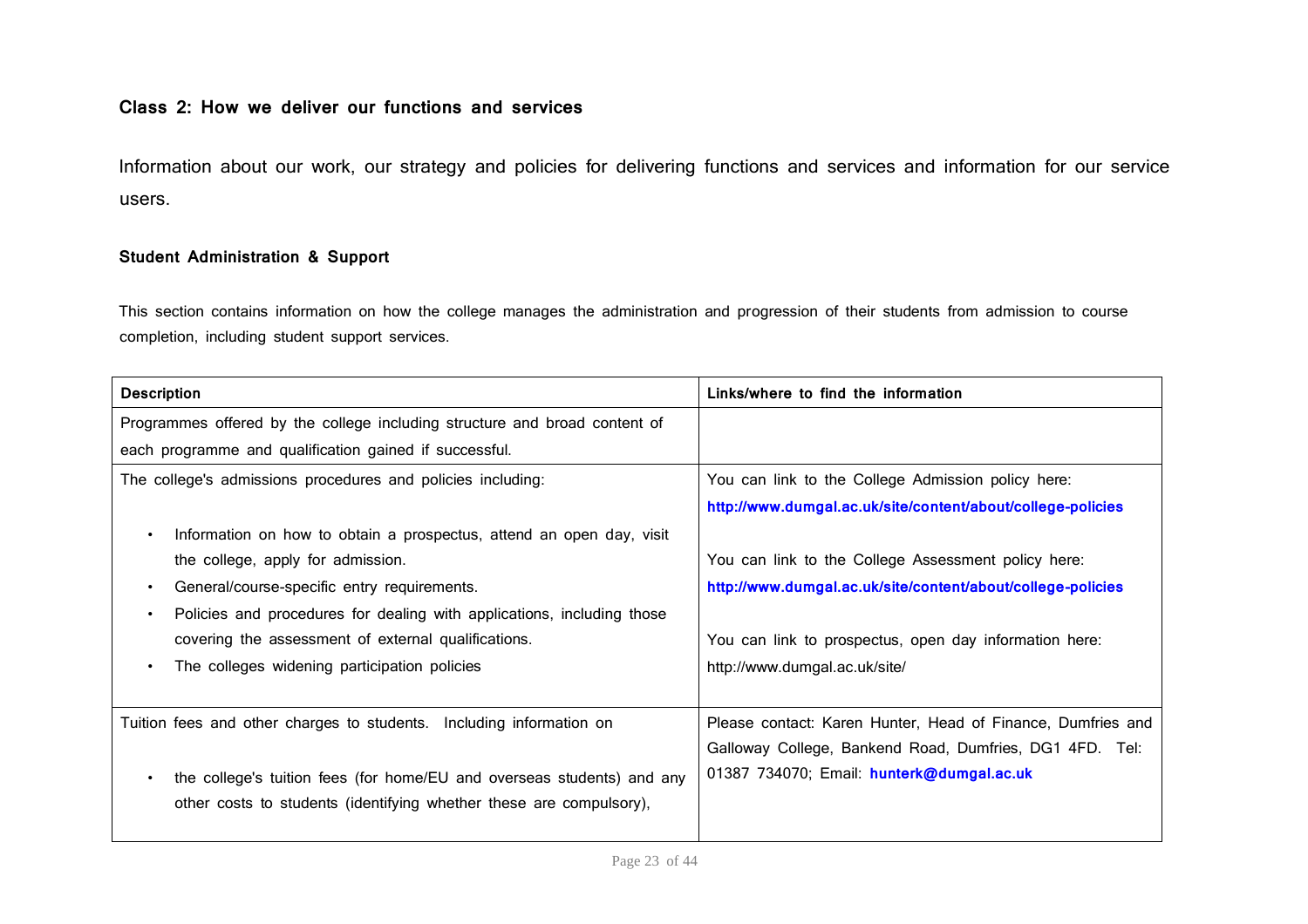| when payment must be made, how payments can be made, and                   |                                                                                                                 |
|----------------------------------------------------------------------------|-----------------------------------------------------------------------------------------------------------------|
| whether instalment options are available.                                  |                                                                                                                 |
|                                                                            |                                                                                                                 |
| The college's arrangements for registering students including policies and | Please contact Joanna Ward, Student Records Manager,                                                            |
| procedures covering student enrolment                                      | Dumfries and Galloway College, Bankend Road, Dumfries,<br>DG1 4FD. Tel: 01387 734071, Email: wardj@dumgal.ac.uk |
| Arrangements for assessments and examinations                              |                                                                                                                 |
| Examination periods/timetables.                                            | You can link to the College Assessment and re-assessment<br>policy here:                                        |
| Assessment and examination procedures, including oral examinations.        | http://www.dumgal.ac.uk/site/content/about/college-policies                                                     |
| Assessment and examination regulations, including policies and             |                                                                                                                 |
| practices on breaches of regulations.                                      |                                                                                                                 |
| Appeals procedures                                                         |                                                                                                                 |
| Regulations governing student progression • Regulations governing          | Please contact Douglas Dickson, Vice Principal,                                                                 |
| access to courses.                                                         | Dumfries and Galloway College, Bankend Road, Dumfries,                                                          |
| Regulations about availability of resit examinations.                      | DG1 4FD. Tel: 01387 734000, Email:                                                                              |
| Regulations and practices governing changes of programme                   | dicksond@dumgal.ac.uk                                                                                           |
|                                                                            |                                                                                                                 |
|                                                                            |                                                                                                                 |

| Description and availability of the academic and non-academic learning support | Please contact Phil Storrier, Director of Student Support, |
|--------------------------------------------------------------------------------|------------------------------------------------------------|
| services offered by the college This class should include information on:      | Dumfries and Galloway College, Bankend Road, Dumfries,     |
| learning development and support; personal development advice; services for    | DG1 4FD. Tel: 01387 734187, Email:                         |
| students with special needs.                                                   | storrierp@dumgal.ac.uk                                     |
|                                                                                |                                                            |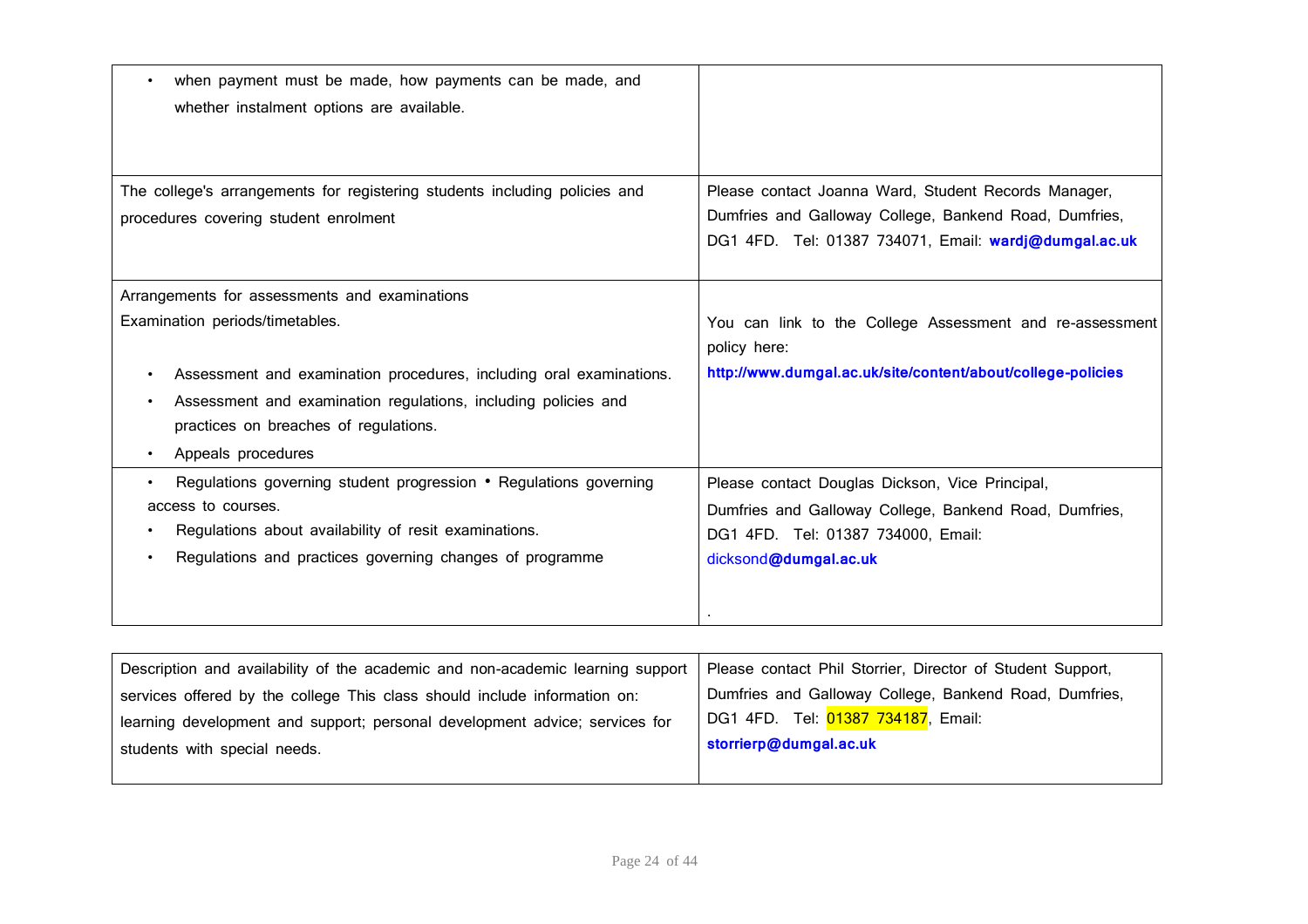| Student liaison including<br>The structure and functioning meetings of staff/student consultative<br>committees or other liaison groups.<br>Terms of Reference of staff/student liaison committee(s). Minutes and<br>$\bullet$<br>papers of staff/student liaison committee(s) meetings<br>A description of the availability and range of the college's welfare and advice<br>services. | Please contact Alastair Brown, Director of Marketing and<br>commercial Services, Dumfries and Galloway College,<br>Bankend Road, Dumfries, DG1 4FD. Tel: 01387 734090,<br>Email: browna@dumgal.ac.uk<br>The College offers a student advisor service for all learners<br>where they can get help and advice on support with their<br>studies, have their particular needs assessed and where<br>appropriate can be directed to appropriate external<br>services/authorities for advice |
|-----------------------------------------------------------------------------------------------------------------------------------------------------------------------------------------------------------------------------------------------------------------------------------------------------------------------------------------------------------------------------------------|----------------------------------------------------------------------------------------------------------------------------------------------------------------------------------------------------------------------------------------------------------------------------------------------------------------------------------------------------------------------------------------------------------------------------------------------------------------------------------------|
| A description of the college's chaplaincy services including information about<br>support for staff and students belonging to different denominations and faiths.                                                                                                                                                                                                                       | The College does not offer chaplaincy services but a prayer<br>room is available for use by students of different faiths.                                                                                                                                                                                                                                                                                                                                                              |
| A description of the medical support services provided by the college for<br>students.                                                                                                                                                                                                                                                                                                  | The College only provides first aid information. Please<br>contact Billy Currie, Dumfries and Galloway College, Bankend<br>Road, Dumfries, DG1 4FD. Tel: 01387 734174, Email:<br>curriew@dumgal.ac.uk                                                                                                                                                                                                                                                                                  |
| Availability, conditions of use and range of services offered by the college's<br>careers service, including opening hours and location.                                                                                                                                                                                                                                                | The College does not offer a careers services. However,<br>Skills Development Scotland visits the College to provide this<br>type of information.                                                                                                                                                                                                                                                                                                                                      |
| Availability, conditions of use and range of sporting and recreational facilities<br>offered by the college, including information about entitlement to use facilities,<br>facilities available, charges, etc.                                                                                                                                                                          | The College does not currently have these types of facilities<br>available for general use.                                                                                                                                                                                                                                                                                                                                                                                            |
| The college's policies on the collection, maintenance and use of personal<br>information about students.<br>Policies and procedures covering the collection, checking, maintenance<br>and disposal of data, management of the student records system itself,<br>and allocation of responsibilities to staff.                                                                            | You can link to the College's data protection policy here:<br>Any student wishing to access their data will normally be<br>required to apply in writing to Lorraine Grierson, Secretary to<br>the Board, Dumfries and Galloway College, Bankend Road,<br>Dumfries, DG1 4FD. Tel: 01387 734364, Email:<br>boardsecretaryl@dumgal.ac.uk                                                                                                                                                  |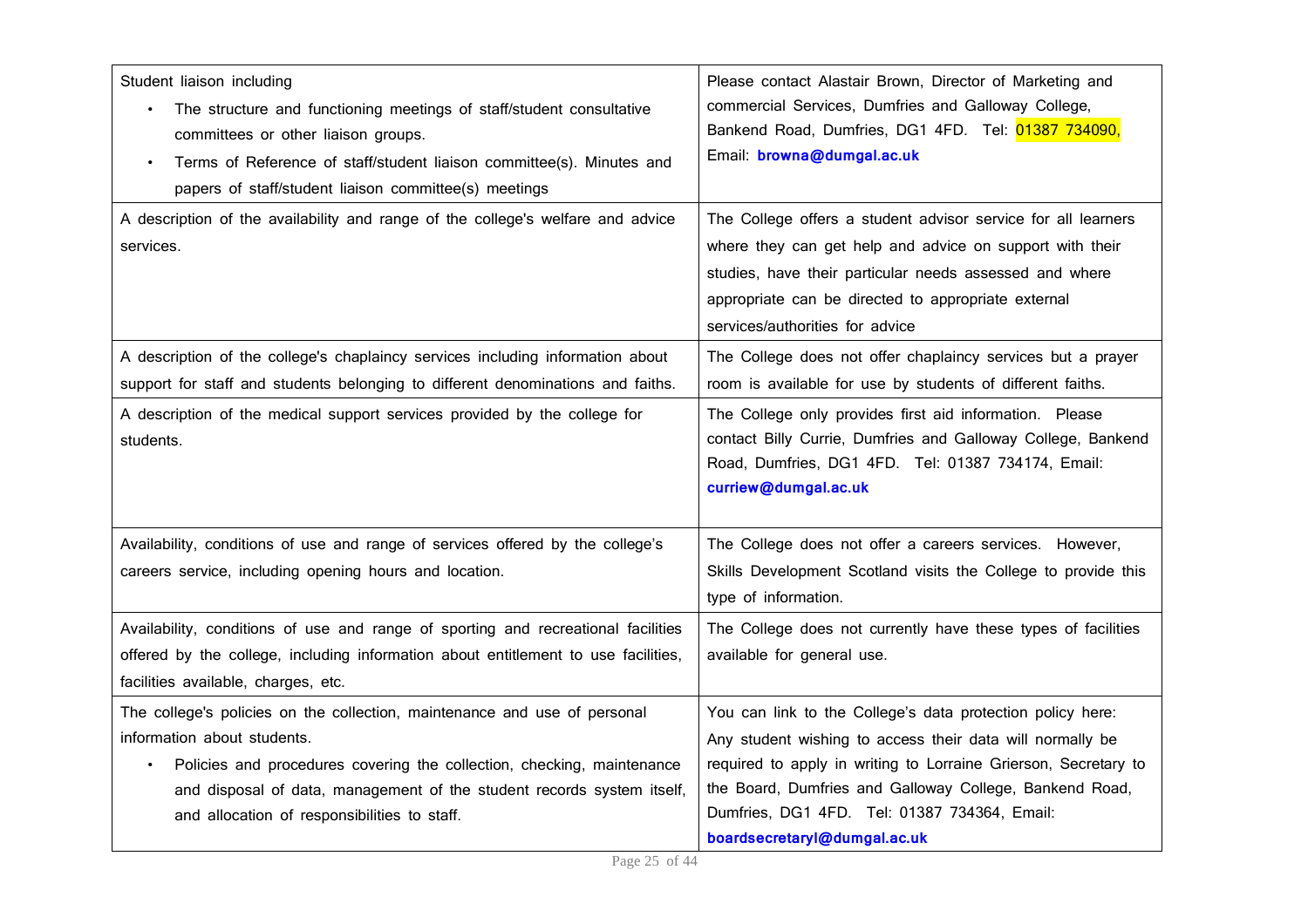| Arrangements for the provision of data to $SQA3$ , SFC, and other bodies<br>with statutory rights to data.                                                                                                                     |                                                                                                                                                                          |
|--------------------------------------------------------------------------------------------------------------------------------------------------------------------------------------------------------------------------------|--------------------------------------------------------------------------------------------------------------------------------------------------------------------------|
| The college's policies and procedures for disciplinary proceedings against<br>students                                                                                                                                         | Please contact Kate Glendye, Performance Manager, Dumfries<br>and Galloway College, Bankend Road, Dumfries, DG1 4FD.<br>Tel: 01387 734093, Email: glendyeke@dumgal.ac.uk |
| Code of student discipline and other policy and procedure documents.<br>$\bullet$<br>Internal and external Appeals procedures<br>Availability, conditions of use and range of accommodation services<br>offered by the college |                                                                                                                                                                          |

| Information about availability of accommodation, prices, application<br>٠<br>processes, letting arrangements, lease conditions, availability to the<br>public in vacations                                                                    | The College does not for the time being, hold information<br>under this class and is therefore unable to publish information<br>under this class of information. If, in future, Dumfries and<br>Galloway College does hold information which falls under this<br>class, then it will be published and this MPS will be updated<br>to reflect this. |
|-----------------------------------------------------------------------------------------------------------------------------------------------------------------------------------------------------------------------------------------------|----------------------------------------------------------------------------------------------------------------------------------------------------------------------------------------------------------------------------------------------------------------------------------------------------------------------------------------------------|
| Information about awards ceremonies<br>Dates and details of ceremonies for the current academic year.<br>٠<br>Attendance and ticketing information, Academic Dress information,<br>costs.<br>Information on Photographic and Video facilities | Please contact Dorothy McMinn, Executive Asst, Dumfries<br>and Galloway College, Bankend Road, Dumfries, DG1 4FD.<br>Tel:<br>01387 734003, Email: mcminnd@dumgal.ac.uk                                                                                                                                                                             |

<sup>3</sup> *Scottish Qualifications Authority*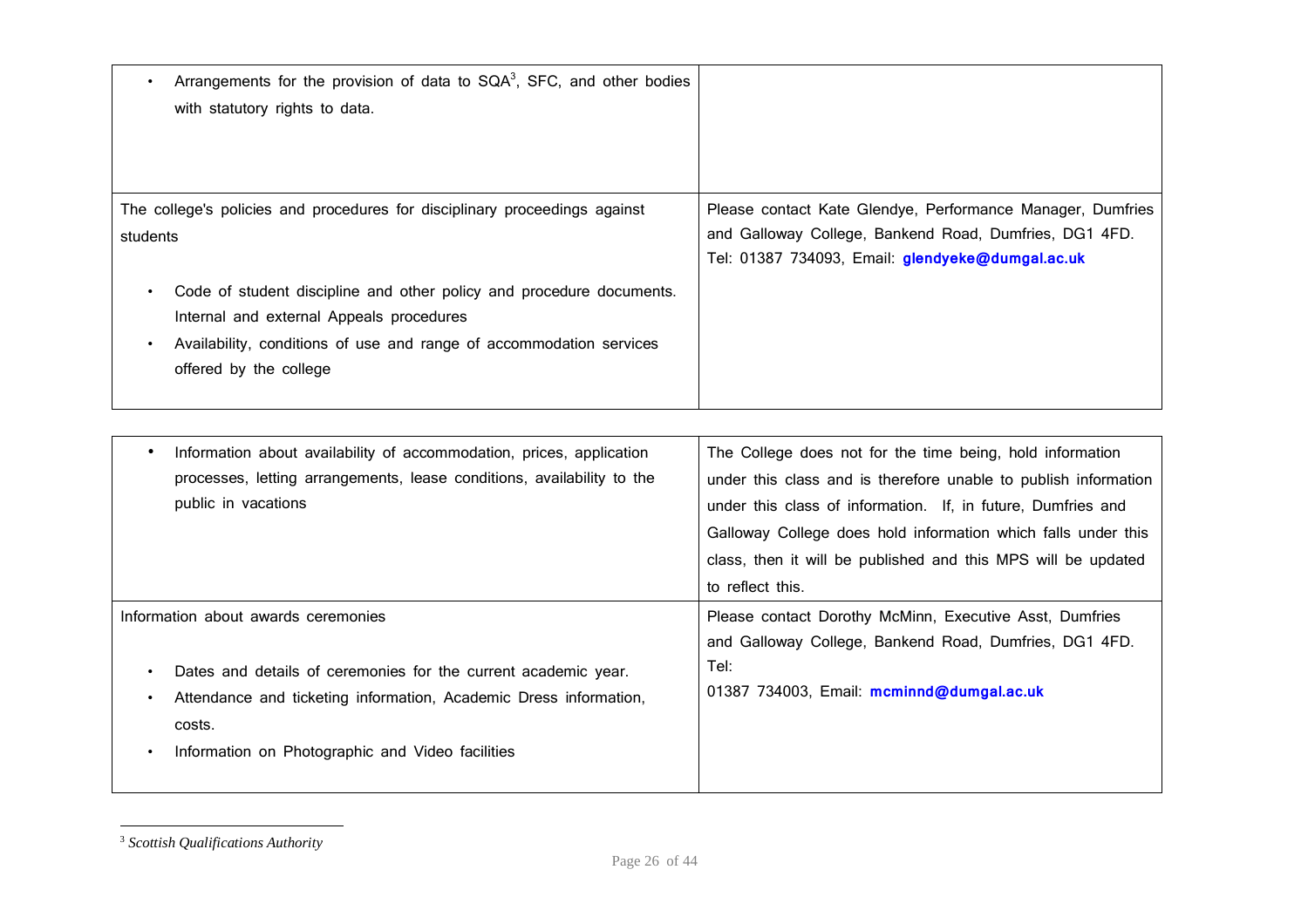| Procedures for dealing with student complaints about the college<br>Information on how to register a complaint.<br>Procedural information on how complaints will be dealt with.<br>$\bullet$<br>Procedural information on any internal and external appeals mechanisms.<br>Where different arrangements apply to different types of complaints (e.g.<br>accommodation, learning support, examinations) colleges should provide<br>information about all of these. | You can link to the College's complaint procedure here<br>www.dumgal.ac.uk/site/sites/default/files/files/comments-<br>andcomplaints-procedure-2-6567.pdf                  |
|-------------------------------------------------------------------------------------------------------------------------------------------------------------------------------------------------------------------------------------------------------------------------------------------------------------------------------------------------------------------------------------------------------------------------------------------------------------------|----------------------------------------------------------------------------------------------------------------------------------------------------------------------------|
| The legal and structural basis of the college's relationships with the Students<br>Union/Association<br>Agreements, protocols, etc governing the college's relationship with the<br>Union.<br>Details of Union representation on institutional committees etc., and<br>institutional representation on Union boards or committees.<br>Funding provided to the Union                                                                                               | Please contact Kate Glendye, Performance Manager,<br>Dumfries and Galloway College, Bankend Road, Dumfries,<br>DG1 4FD. Tel: 01387 734093, Email:<br>glendyek@dumgal.ac.uk |
| Information on the operation and activities of the Students Union and other<br>student clubs including<br>Constitution, Code of Practice, List of Officers and any other related<br>documents about the Students Union/Association.<br>Information about student clubs                                                                                                                                                                                            | Please contact Kate Glendye, Performance Manager,<br>Dumfries and Galloway College, Bankend Road, Dumfries,<br>DG1 4FD. Tel: 01387 734093, Email:<br>glendyeK@dumgal.ac.uk |

## **Teaching Quality**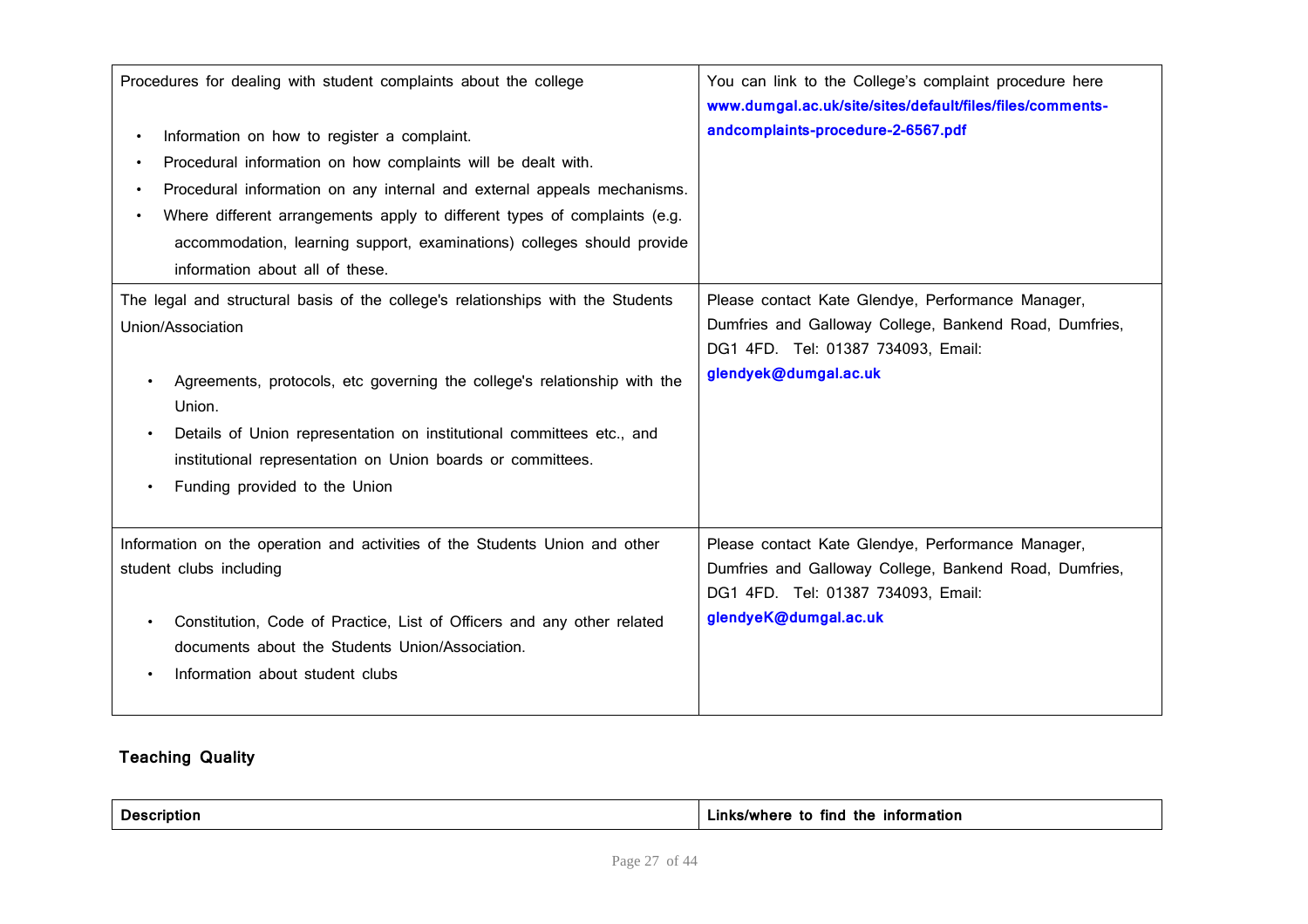| Programme approval and monitoring arrangements:                                   | You can link to the College's procedure here<br>http://www.dumgal.ac.uk/site/content/about/college-policies |
|-----------------------------------------------------------------------------------|-------------------------------------------------------------------------------------------------------------|
| Programme specifications.                                                         |                                                                                                             |
| Statement of the respective roles, responsibilities and authority of              |                                                                                                             |
| bodies involved in programme approval and review.                                 |                                                                                                             |
| Key outcomes of programme approval, and annual monitoring and                     |                                                                                                             |
| review processes.                                                                 |                                                                                                             |
| Periodic reports of departmental major programme reviews.                         |                                                                                                             |
| Anonymous summary results of surveys of student satisfaction with [college        | Please contact Kate Glendye, Quality Manager, Dumfries and                                                  |
| name] e.g. Student perceptions of:                                                | Galloway College, Bankend Road, Dumfries, DG1 4FD. Tel:                                                     |
| Arrangements for academic support and guidance.                                   | 01387 734093, Email: glendyek@dumgal.ac.uk                                                                  |
| Library services and $IT^4$ support,                                              |                                                                                                             |
| suitability of accommodation, equipment and facilities for teaching and           |                                                                                                             |
| learning.                                                                         |                                                                                                             |
| Quality of teaching and the range of teaching and learning methods.               |                                                                                                             |
| Assessment arrangements.                                                          |                                                                                                             |
| Quality of pastoral support.                                                      |                                                                                                             |
| The nature of and duration of accreditation by professional, statutory or         | Please contact Kate Glendye, Quality Manager, Dumfries and                                                  |
| regulatory bodies, including accreditation and monitoring reports.                | Galloway College, Bankend Road, Dumfries, DG1 4FD. Tel:                                                     |
|                                                                                   | 01387 734093, Email: glendyek@dumgal.ac.uk                                                                  |
|                                                                                   |                                                                                                             |
| A description of courses where the college acts as an external examination        | The College does not for the time being, hold information                                                   |
| body or validates the examinations and qualifications of others, including 'joint | under this class and is therefore unable to publish information                                             |
| awards'. List of courses, description of validation procedures.                   | under this class of information. If, in future, Dumfries and                                                |
|                                                                                   | Galloway College does hold information which falls under this                                               |
|                                                                                   | class, then it will be published and this MPS will be updated                                               |
|                                                                                   | to reflect this.                                                                                            |

<sup>4</sup> *Information Technology*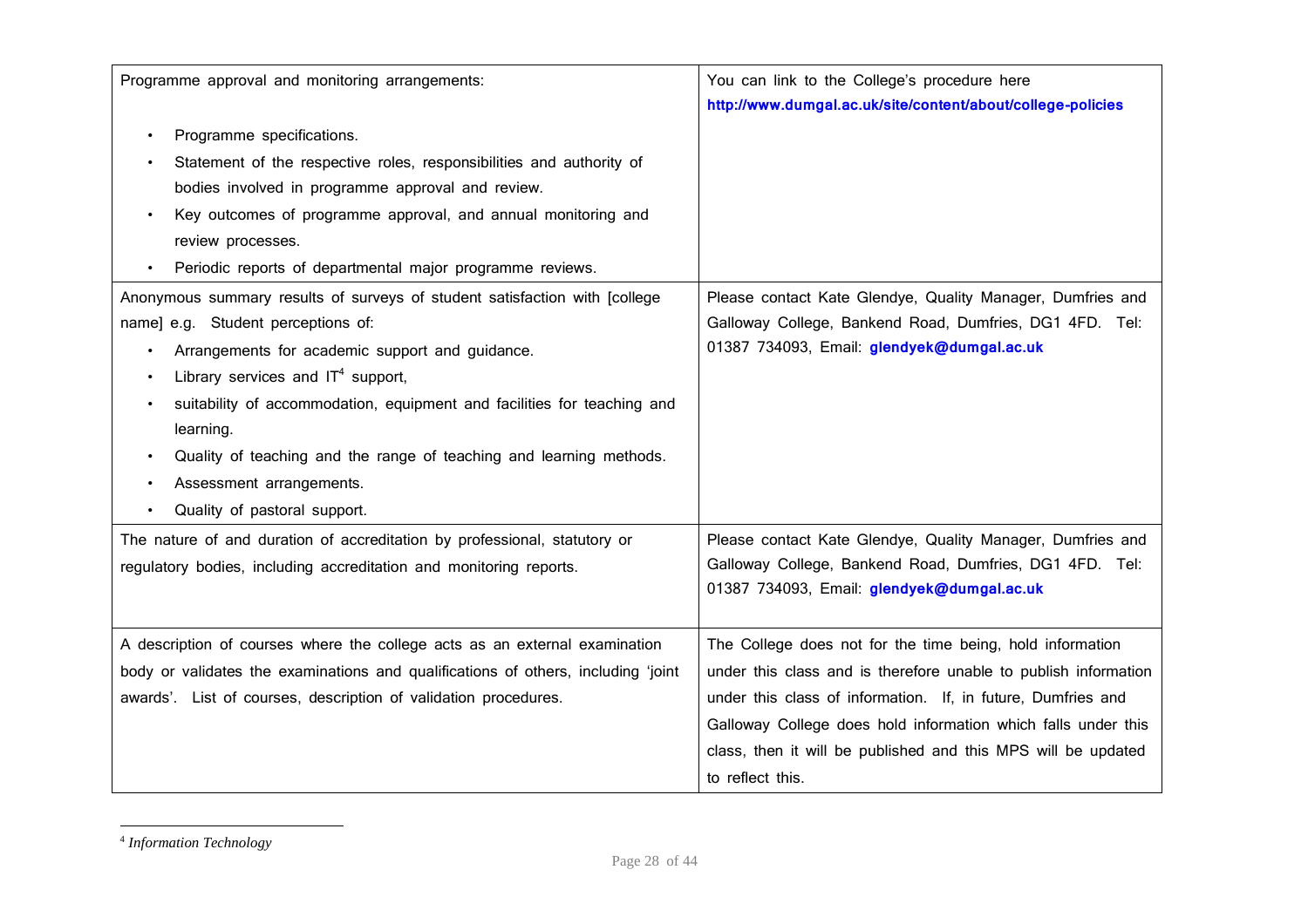| Reports submitted to (and received from) external accreditation bodies<br>relating to assessment of the college's provision.<br>Reports from bodies such as SQA, Scottish Quality Management<br>System (SQMS), Charter Mark, Investors in People etc.                                                                                                                                                                                           | Please contact Kate Glendye, Quality Manager, Dumfries and<br>Galloway College, Bankend Road, Dumfries, DG1 4FD. Tel:<br>01387 734093, Email: glendyek@dumgal.ac.uk |
|-------------------------------------------------------------------------------------------------------------------------------------------------------------------------------------------------------------------------------------------------------------------------------------------------------------------------------------------------------------------------------------------------------------------------------------------------|---------------------------------------------------------------------------------------------------------------------------------------------------------------------|
| Education Scotland reports on teaching quality.                                                                                                                                                                                                                                                                                                                                                                                                 |                                                                                                                                                                     |
| Summary of the findings and evidence presented to teams undertaking<br>the college's own internal reviews of quality and standards                                                                                                                                                                                                                                                                                                              | Please contact Kate Glendye, Quality Manager, Dumfries and<br>Galloway College, Bankend Road, Dumfries, DG1 4FD. Tel:<br>01387 734093, Email: glendyek@dumgal.ac.uk |
|                                                                                                                                                                                                                                                                                                                                                                                                                                                 | Links/where to find the information                                                                                                                                 |
| Range of teaching methods used.<br>Availability and use of specialist equipment, other resources and<br>materials to support teaching and learning.<br>Staff access to professional development.<br>Peer observation and mentoring programmes.<br>Use of external benchmarking and other comparators, both home and<br>overseas.<br>Involvement of external peers in the review method, their observations,<br>and the action taken in response |                                                                                                                                                                     |
|                                                                                                                                                                                                                                                                                                                                                                                                                                                 | Quality assurance assessments of the college's provision e.g.<br>Institutional internal reviews e.g.<br><b>Description</b>                                          |

## **Information Services**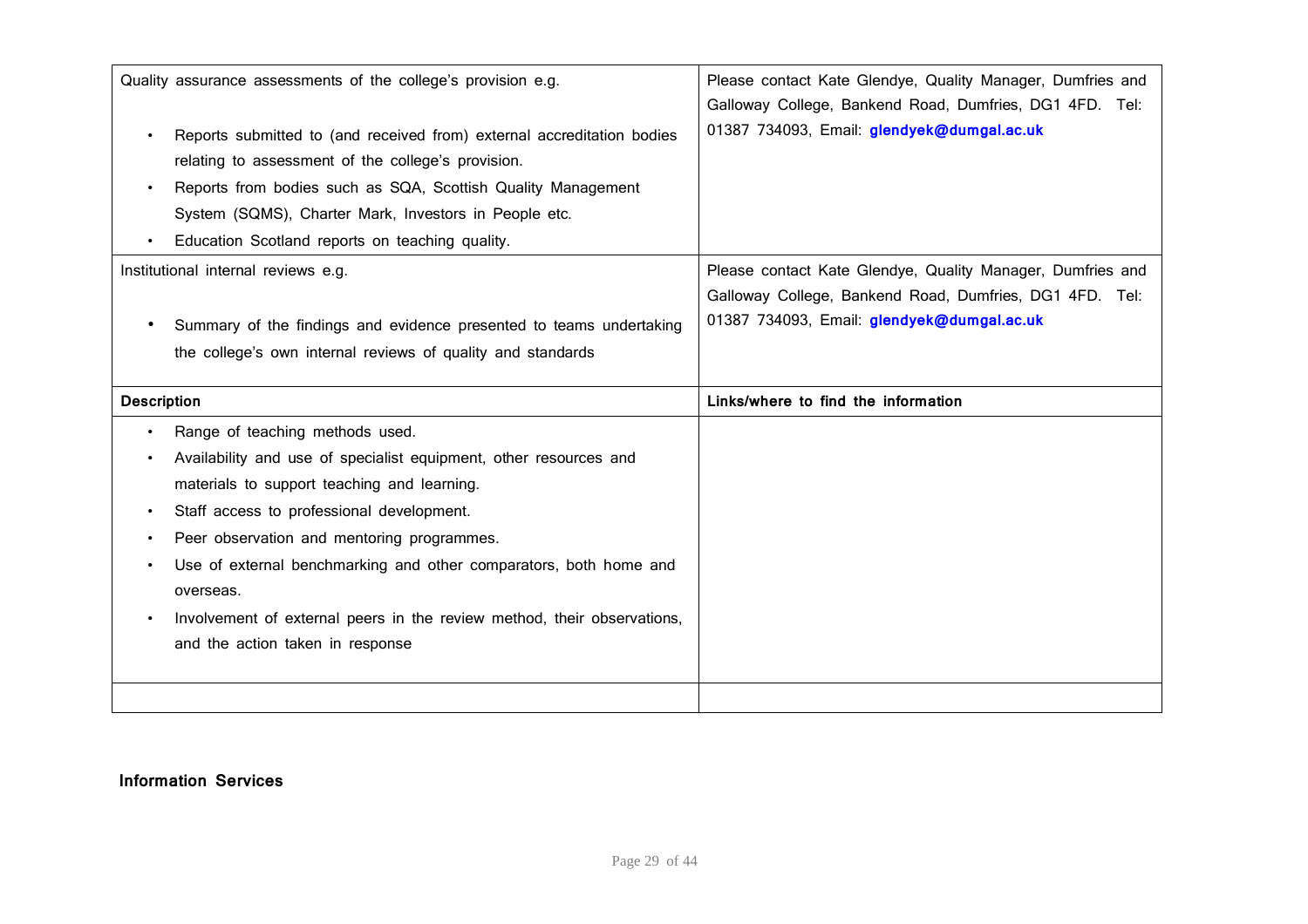| <b>Description</b>                                                                      | Links/where to find the information                       |
|-----------------------------------------------------------------------------------------|-----------------------------------------------------------|
| Availability and conditions of use of library facilities. Library catalogue if publicly | Please contact: Billy Currie, Head of Corporate Services, |
| available. Including:                                                                   | Dumfries and Galloway College, Bankend Road, Dumfries,    |
|                                                                                         | DG1 4FD. Tel:                                             |
| Information about who can access systems and services and the                           | 01387 734174; Email: curriew@dumgal.ac.uk                 |
| facilities that they can access.                                                        |                                                           |
| Opening hours of libraries.                                                             |                                                           |
| General rules and conditions of use (e.g. on smoking, drinking, eating,                 |                                                           |
| use of mobile phones; policies with regard to law such as copyright;                    |                                                           |
| use of national and/or external services.)                                              |                                                           |
| List of charges and fines                                                               |                                                           |
| Availability and conditions of use of computing facilities. Including:                  | Please contact: Billy Currie, Head of Corporate Services, |
|                                                                                         | Dumfries and Galloway College, Bankend Road, Dumfries,    |
| Information about who can access systems and services and the                           | DG1 4FD. Tel:                                             |
| facilities that they can access.                                                        | 01387 734174; Email: curriew@dumgal.ac.uk                 |
| Opening hours of computing facilities.                                                  |                                                           |
| General rules and conditions of use (e.g. on smoking, drinking, eating,                 |                                                           |
| use of mobile phones; policies with regard to law such as copyright;                    |                                                           |
| mail spamming/ bombing)                                                                 |                                                           |
| Computing code of practice.                                                             |                                                           |
| Use of national/external services.                                                      |                                                           |
| Details of logging, monitoring and procedures followed in case of                       |                                                           |
| breach of conditions of use should also be included here (e.g. RIPA <sup>5</sup> ).     |                                                           |
| High-level aims and strategies of information services units and definition of the      | Please contact: Billy Currie, Head of Corporate Services, |
| service provided.                                                                       | Dumfries and Galloway College, Bankend Road, Dumfries,    |
|                                                                                         | DG1 4FD. Tel:                                             |
| <b>Description</b>                                                                      | 01387 734174; Email: curriew@dumgal.ac.uk                 |

<sup>5</sup> *Regulation of Investigatory Powers Act*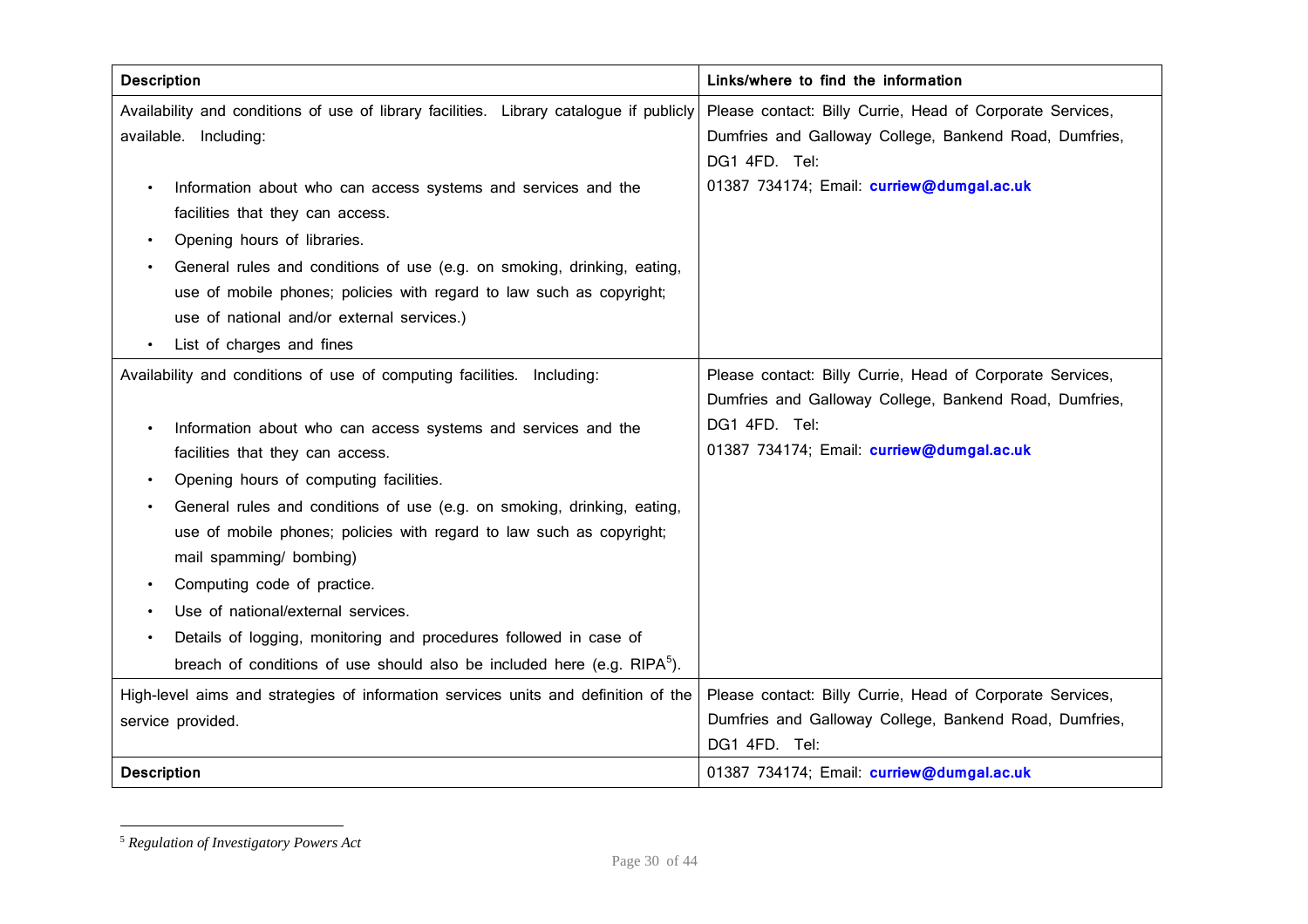|                                                          | Please contact: Billy Currie, Head of Corporate Services,<br>Dumfries and Galloway College, Bankend Road, Dumfries,<br>DG1 4FD. Tel: |
|----------------------------------------------------------|--------------------------------------------------------------------------------------------------------------------------------------|
| Information services policies and procedures. Including: | You can link to the College's social media policy here<br>http://www.dumgal.ac.uk/site/content/about/college-policies                |
| Use of social media<br>$\bullet$                         |                                                                                                                                      |
| Notice and take-down procedures<br>$\bullet$             | The College does not for the time being, hold information on                                                                         |
|                                                          | 'notice and take-down' procedure and is therefore unable to                                                                          |
|                                                          | publish information under this class of information. If, in                                                                          |
|                                                          | future, Dumfries and Galloway College does, then it will be                                                                          |
|                                                          | published and this MPS will be updated to reflect this.                                                                              |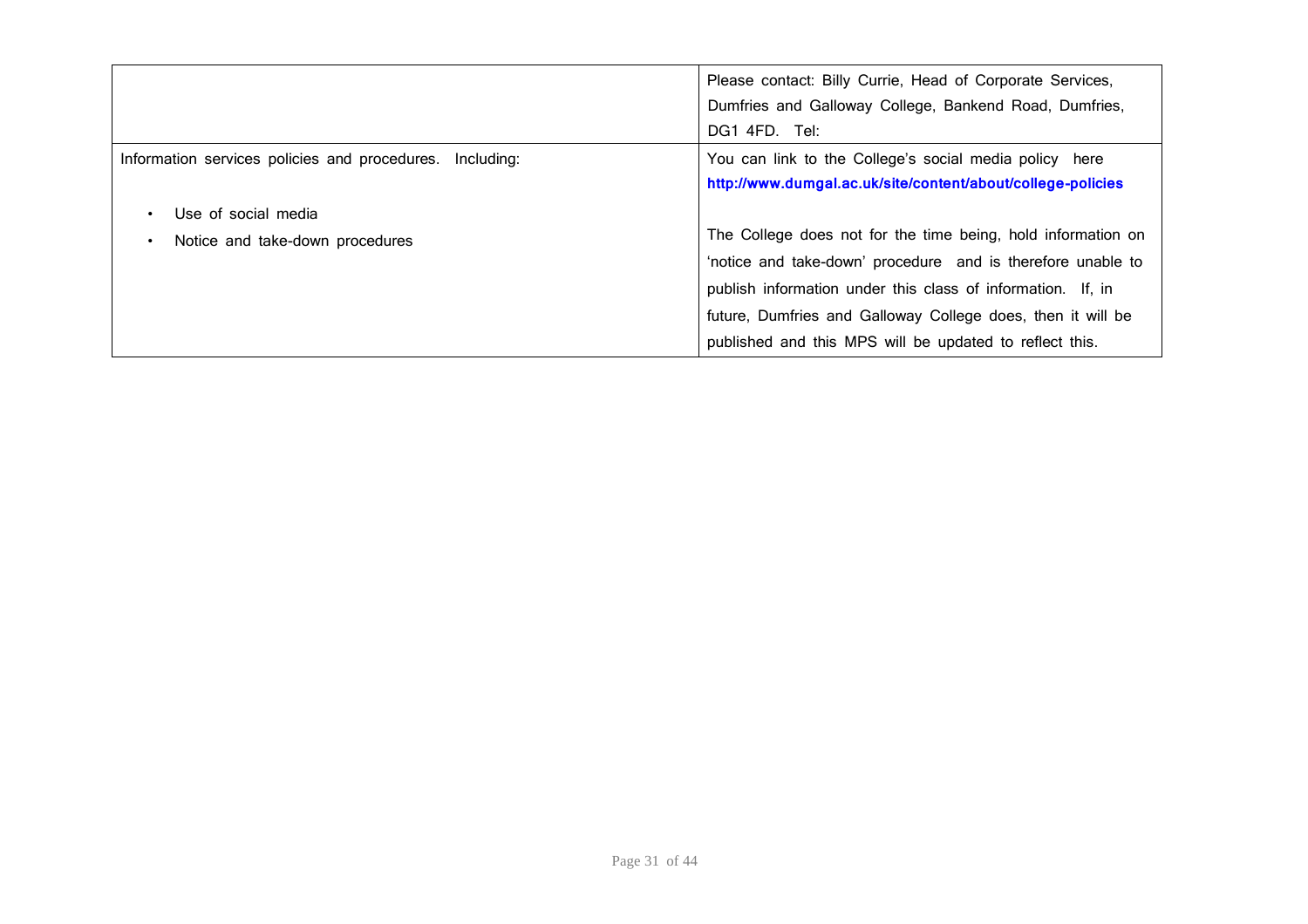## **Class 3: How we take decisions and what we have decided**

Information about the decisions we take, how we make decisions and how we involve others.

| <b>Description</b>                                                          | Links/where to find the information                        |
|-----------------------------------------------------------------------------|------------------------------------------------------------|
| The activities of major committees with devolved decision-making powers     | You can link to this information here:                     |
|                                                                             | http://www.dumgal.ac.uk/site/content/about/boardmanagement |
| Committee memberships and remits (e.g. Board of Management and              |                                                            |
| Committees, Academic Board, Health & Safety Committee.)                     |                                                            |
| Committee appointments procedures.<br>$\bullet$                             |                                                            |
| Standing orders, codes of conduct and other papers describing               |                                                            |
| operations of major committees.                                             |                                                            |
| Agendas of meetings of Board of Management and other major                  |                                                            |
| committees.                                                                 |                                                            |
| Minutes and papers of meetings of Board of Management and other             |                                                            |
| major committees.                                                           |                                                            |
| Calendar of meeting dates for Board of Management and other major           |                                                            |
| committees                                                                  |                                                            |
| Public consultation and engagement strategies                               | Please contact: Shona Dougall, Interim Head of Human       |
|                                                                             | Resources, Dumfries and Galloway College, Bankend Road,    |
|                                                                             | Dumfries, DG1 4FD. Tel: 01387 734006. Email:               |
|                                                                             | dougalls@dumgal.ac.uk                                      |
| Reports of regulatory inspections, audits and investigations carried out by | Please contact: Shone Dougall, Interim Head of Human       |
| Dumfries and Galloway College                                               | Resources, Dumfries and Galloway College, Bankend Road,    |
|                                                                             | Dumfries, DG1 4FD. Tel: 01387 734006. Email:               |
|                                                                             | dougalls@dumgal.ac.uk                                      |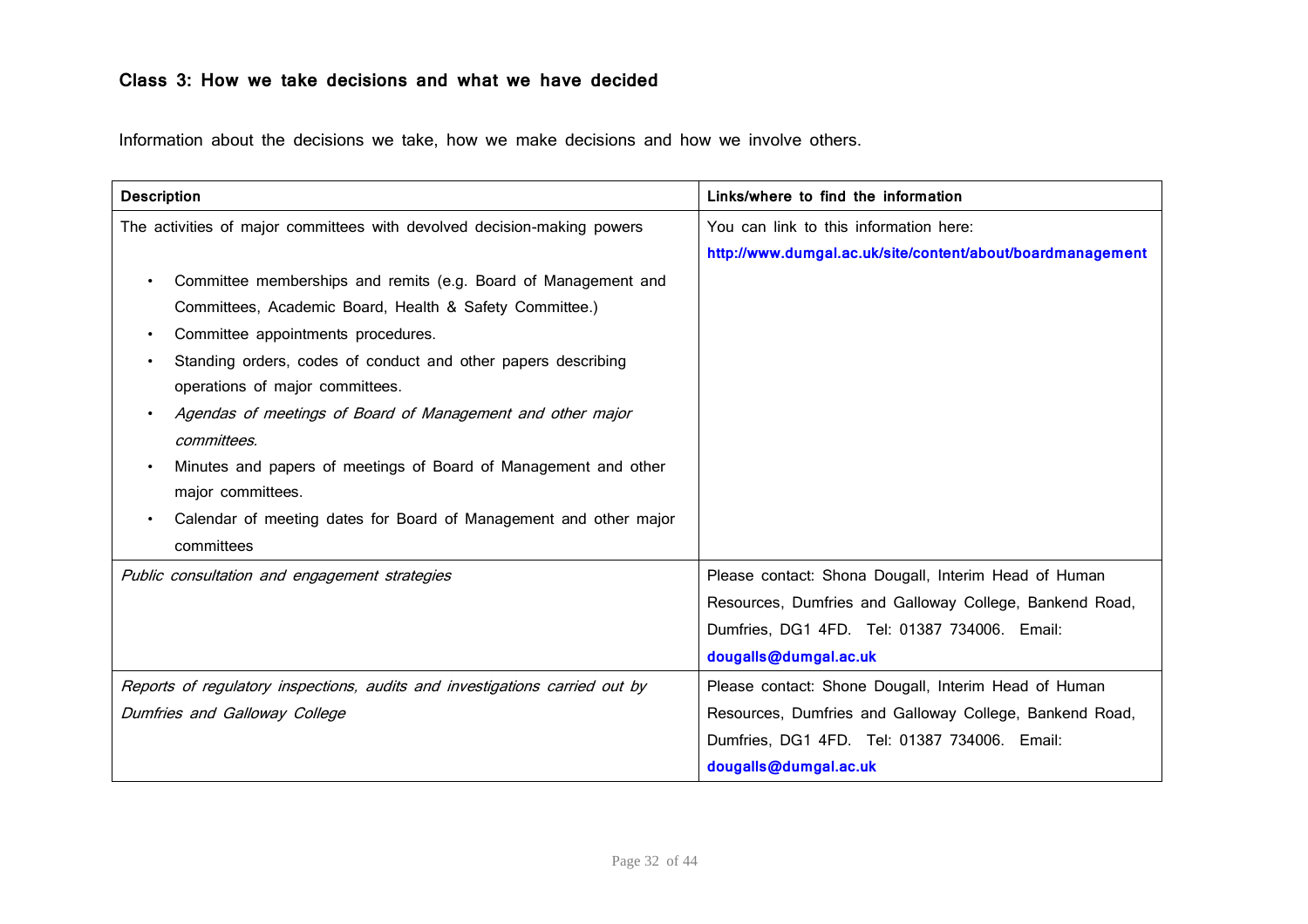| Environmental impact studies and risk assessments which underpin decisions  | Please contact: Billy Currie, Head of Corporate Services, |
|-----------------------------------------------------------------------------|-----------------------------------------------------------|
| that Dumfries and Galloway College takes, including the facts and analysis. | Dumfries and Galloway College, Bankend Road, Dumfries,    |
|                                                                             | DG1 4FD. Tel:                                             |
|                                                                             | 01387 734174; Email: curriew@dumgal.ac.uk                 |
|                                                                             |                                                           |
|                                                                             |                                                           |

## **Class 4: What we spend and how we spend it**

Information about our strategy for, and management of, financial resources (in sufficient detail to explain how we plan to spend public money and what has actually been spent).

| <b>Class Description</b>                                                         | Links/where to find the information                          |
|----------------------------------------------------------------------------------|--------------------------------------------------------------|
| Financial statements approved by the governing body e.g Dumfries and             | You can link audited annual accounts here:                   |
| Galloway College annual accounts                                                 | http://www.dumgal.ac.uk/site/content/about/financial-reports |
|                                                                                  |                                                              |
| Policies and procedures for making budgetary allocations to major budgetary      | Please contact: Karen Hunter, Head of Finance, Dumfries      |
| units                                                                            | and Galloway College, Bankend Road, Dumfries, DG1 4FD.       |
|                                                                                  | Tel: 01387 734070. Email: hunterk@dumgal.ac.uk               |
|                                                                                  |                                                              |
| Summary of budgetary allocations to major budgetary units                        | Please contact: Karen Hunter, Head of Finance, Dumfries and  |
|                                                                                  | Galloway College, Bankend Road, Dumfries, DG1 4FD. Tel:      |
|                                                                                  | 01387 734070. Email: hunterk@dumgal.ac.uk                    |
|                                                                                  |                                                              |
| Financial regulations: College's financial administration manual, including e.g. | Please contact: Karen Hunter, Head of Finance, Dumfries and  |
| information on purchasing goods and services, and on reclaiming expenses.        | Galloway College, Bankend Road, Dumfries, DG1 4FD. Tel:      |
|                                                                                  | 01387 734070. Email: hunterk@dumgal.ac.uk                    |
|                                                                                  |                                                              |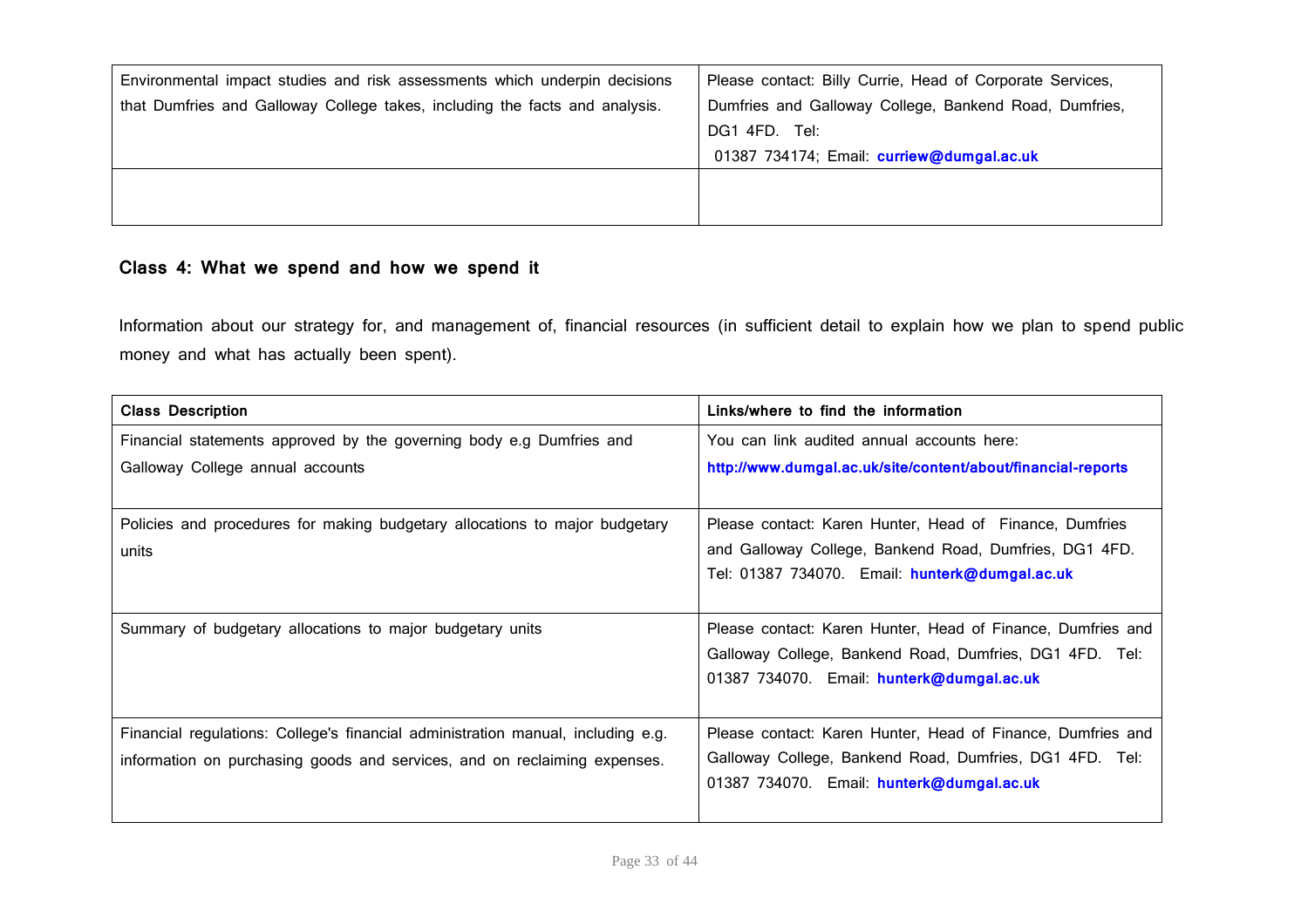| Summary information on the college's major insurance policies - names and<br>addresses of the college's insurers and broad information on the range of risks<br>covered.                                                    | Please contact: Karen Hunter, Head of Finance, Dumfries and<br>Galloway College, Bankend Road, Dumfries, DG1 4FD. Tel:<br>01387 734070. Email: hunterk@dumgal.ac.uk                                     |
|-----------------------------------------------------------------------------------------------------------------------------------------------------------------------------------------------------------------------------|---------------------------------------------------------------------------------------------------------------------------------------------------------------------------------------------------------|
| Summary information on institutional endowments and investments                                                                                                                                                             | Please contact: Karen Hunter, Head of Finance, Dumfries and<br>Galloway College, Bankend Road, Dumfries, DG1 4FD. Tel:<br>01387 734070. Email: hunterk@dumgal.ac.uk                                     |
| Plans for use of major external capital and other sources of external funding<br>e.g.<br>information relating to external funding received by the college, e.g. European<br>Social Fund, European Regional Development Fund | Please contact: Karen Hunter, Head of Finance, Dumfries and<br>Galloway College, Bankend Road, Dumfries, DG1 4FD. Tel:<br>01387 734070. Email: hunterk@dumgal.ac.uk                                     |
| Expenses policies and procedures                                                                                                                                                                                            | Please contact: Karen Hunter, Head of Finance, Dumfries and<br>Galloway College, Bankend Road, Dumfries, DG1 4FD. Tel:<br>01387 734070. Email: hunterk@dumgal.ac.uk                                     |
| Senior staff/Board member expenses at category level e.g. travel, subsistence<br>and accommodation                                                                                                                          | Please contact: Karen Hunter, Head of Finance, Dumfries and<br>Galloway College, Bankend Road, Dumfries, DG1 4FD. Tel:<br>01387 734070. Email: hunterk@dumgal.ac.uk                                     |
| Board member remuneration, other than expenses                                                                                                                                                                              | Members of Dumfries and Galloway Board of Management do<br>not receive any remuneration.                                                                                                                |
| Pay and grading structures (levels of pay, rather than individual salaries)                                                                                                                                                 | Please contact: Shona Dougall, Interim Head of Human<br>Resources,<br>Dumfries and Galloway College, Bankend Road, Dumfries,<br>DG <sub>1</sub><br>4FD. Tel: 01387 734006. Email: dougalls@dumgal.ac.uk |
| Salary awards, bonuses and staff benefits                                                                                                                                                                                   | Please contact: Shona Dougall, Interim Head of Human<br>Resources,                                                                                                                                      |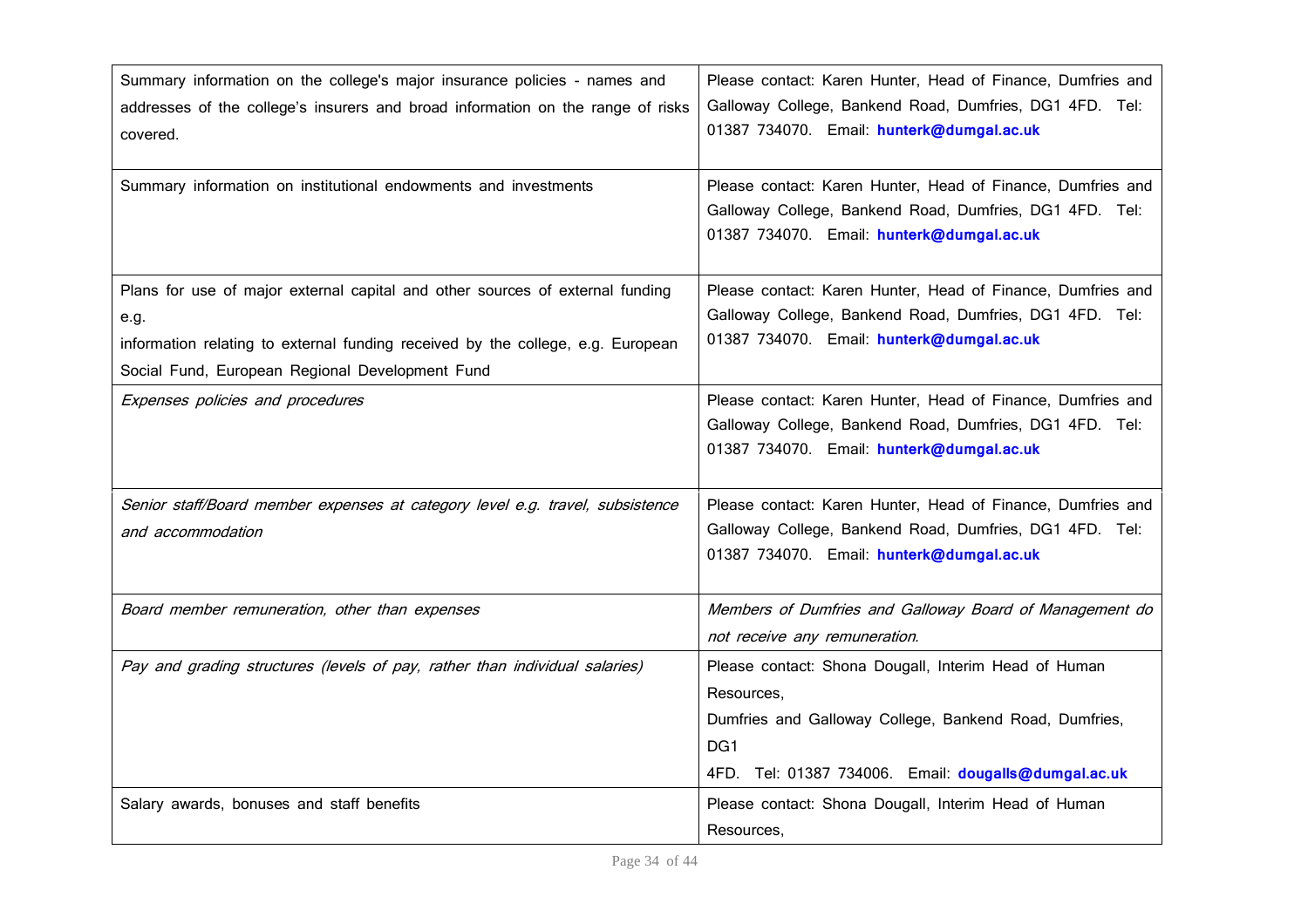|                                                                        | Dumfries and Galloway College, Bankend Road, Dumfries,   |
|------------------------------------------------------------------------|----------------------------------------------------------|
|                                                                        | DG1                                                      |
|                                                                        | 4FD. Tel: 01387 734006. Email: dougalls@dumgal.ac.uk     |
| Senior staff salaries e.g. Principal and senior management team        | Please contact: Shona Dougall, Interim Head of Human     |
|                                                                        | Resources,                                               |
|                                                                        | Dumfries and Galloway College, Bankend Road, Dumfries,   |
|                                                                        | DG <sub>1</sub>                                          |
|                                                                        | Tel: 01387 734006. Email: dougalls@dumgal.ac.uk<br>4FD.  |
| Funding awards made by Dumfries and Galloway College, how to apply for | The College does not offer any funding awards however it |
| them and funding awards made by Dumfries and Galloway College.         | does administer Educational Maintenance Allowance on     |
|                                                                        | behalf of the Scottish Government and Further Education  |
|                                                                        | Bursaries on behalf of the Scottish Funding Council      |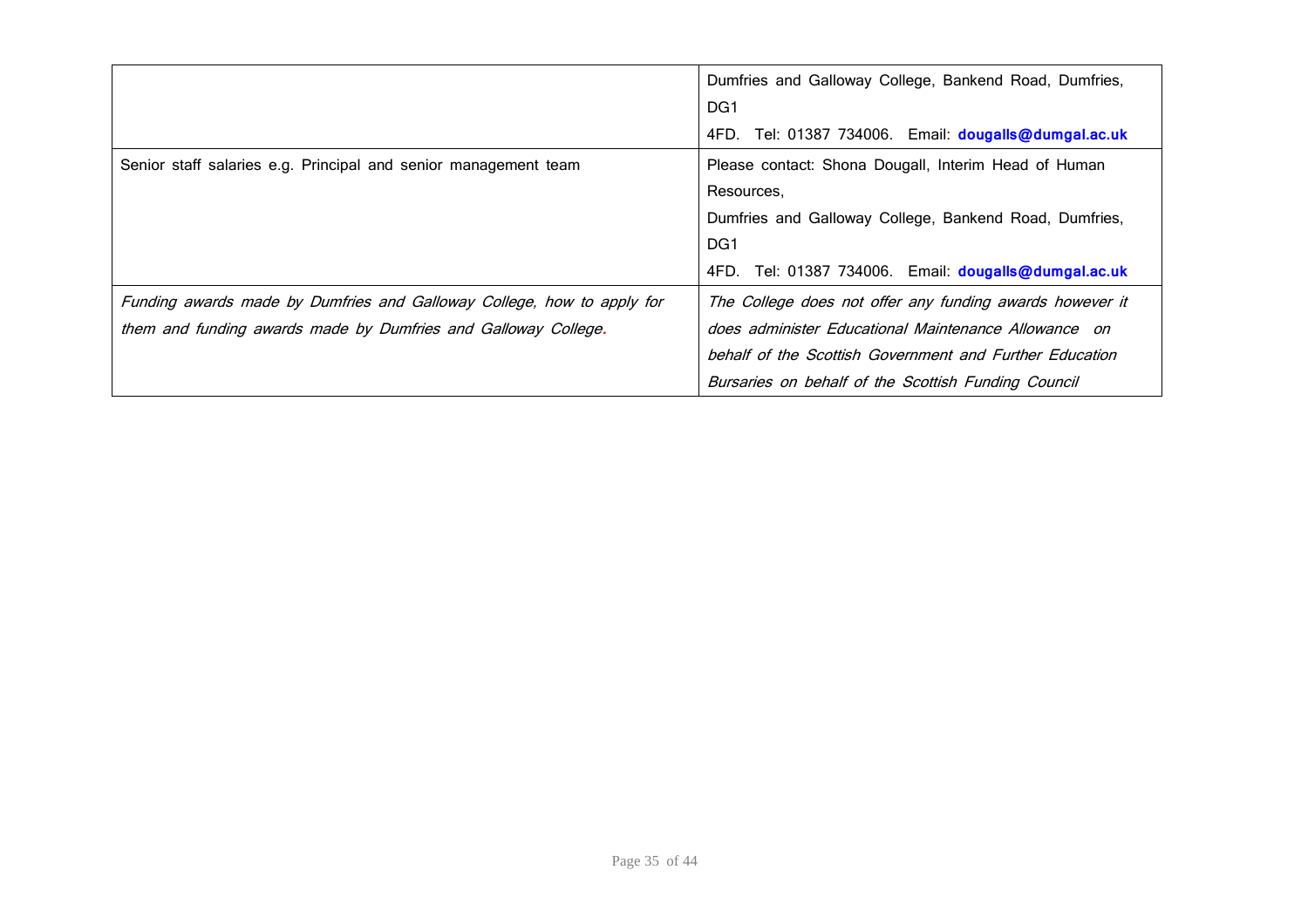## **Class 5: How we manage our human, physical and information resources**

Information about how we manage the human, physical and information resources of the authority.

### **Human Resources**

| <b>Description</b>                                                            | Links/where to find the information                    |
|-------------------------------------------------------------------------------|--------------------------------------------------------|
| Statistical information on staff - at institutional level by grade, sex, etc. | Please contact: Shona Dougall, Interim Head of Human   |
|                                                                               | Resources,                                             |
|                                                                               | Dumfries and Galloway College, Bankend Road, Dumfries, |
|                                                                               | DG1                                                    |
|                                                                               | 4FD. Tel: 01387 734006. Email: dougalls@dumgal.ac.uk   |
| Staffing structure                                                            | Please contact: Shona Dougall, Interim Head of Human   |
|                                                                               | Resources,                                             |
|                                                                               | Dumfries and Galloway College, Bankend Road, Dumfries, |
|                                                                               | DG1                                                    |
|                                                                               | 4FD. Tel: 01387 734006. Email: dougalls@dumgal.ac.uk   |
| Policies, statements, procedures and guidelines relating to recruitment       | Please contact: Shona Dougall, Interim Head of Human   |
|                                                                               | Resources,                                             |
|                                                                               | Dumfries and Galloway College, Bankend Road, Dumfries, |
|                                                                               | DG1                                                    |
|                                                                               | 4FD. Tel: 01387 734006. Email: dougalls@dumgal.ac.uk   |
| Policies and procedures relating to performance management e.g. information   | Please contact: Shona Dougall, Interim Head of Human   |
| on probation and appraisal arrangements                                       | Resources,                                             |
|                                                                               | Dumfries and Galloway College, Bankend Road, Dumfries, |
|                                                                               | DG <sub>1</sub>                                        |
|                                                                               | 4FD. Tel: 01387 734006. Email: dougalls@dumgal.ac.uk   |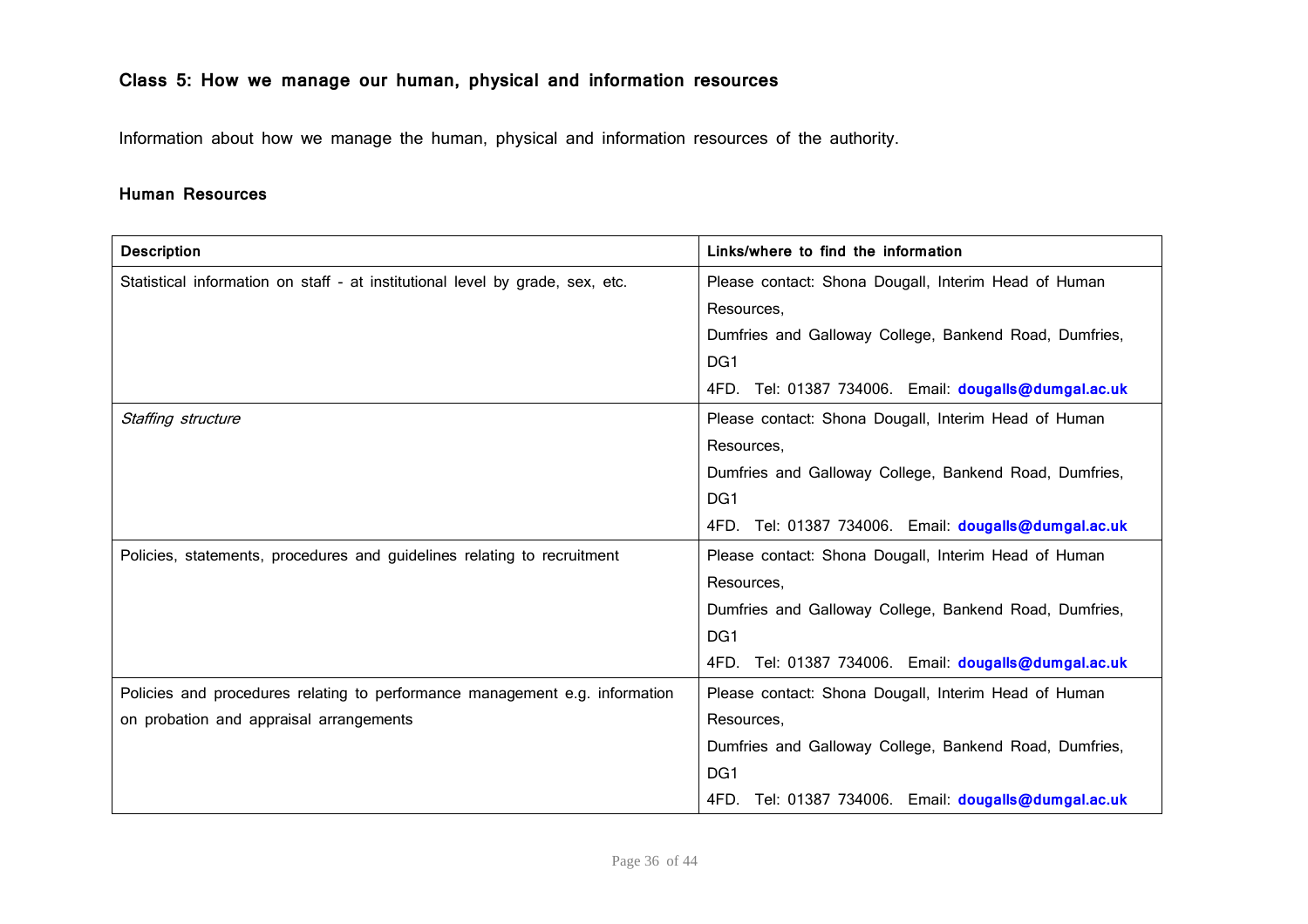| Policies, statements, procedures, guidelines and statistics relating to promotion, | Please contact: Shona Dougall, Interim Head of Human          |
|------------------------------------------------------------------------------------|---------------------------------------------------------------|
| regrading and salary reviews including statistical information on outcomes         | Resources,                                                    |
|                                                                                    | Dumfries and Galloway College, Bankend Road, Dumfries,        |
|                                                                                    | DG1                                                           |
|                                                                                    | 4FD. Tel: 01387 734006. Email: dougalls@dumgal.ac.uk          |
| Policies and guidelines on pension arrangements for staff e.g.                     | Please contact: Shona Dougall, Interim Head of Human          |
| Contribution rates (institutional and employee).                                   | Resources.                                                    |
| Benefits and benefit accrual rates.                                                | Dumfries and Galloway College, Bankend Road, Dumfries,        |
| Funding valuations of pension schemes                                              | DG1                                                           |
|                                                                                    | 4FD. Tel: 01387 734006. Email: dougalls@dumgal.ac.uk          |
| Disciplinary procedures and policies e.g.                                          | Please contact: Shona Dougall, Interim Head of Human          |
| Harassment and bullying policy.                                                    | Resources,                                                    |
| Other Human Resources policies not covered by any other class,                     | Dumfries and Galloway College, Bankend Road, Dumfries,        |
| where disciplinary action may follow if breached.                                  | DG1                                                           |
|                                                                                    | 4FD. Tel: 01387 734006. Email: dougalls@dumgal.ac.uk          |
| Grievance procedures and policies                                                  | Please contact: Shona Dougall, Interim Head of Human          |
|                                                                                    | Resources.                                                    |
|                                                                                    | Dumfries and Galloway College, Bankend Road, Dumfries,        |
|                                                                                    | DG1                                                           |
|                                                                                    | 4FD. Tel: 01387 734006. Email: dougalls@dumgal.ac.uk          |
| Race equality policies as required under the Race Relations Amendment Act          | You can link to equalities information here:                  |
| 2000.                                                                              | http://www.dumgal.ac.uk/site/content/about/equalopportunities |
|                                                                                    |                                                               |
| Equality and diversity policies, statements, procedures, and guidelines.           | You can link to equalities information here:                  |
|                                                                                    | http://www.dumgal.ac.uk/site/content/about/equalopportunities |
| Information required for compliance with the Public Interest Disclosure Act        | Please contact: Shona Dougall, Interim Head of Human          |
|                                                                                    | Resources,                                                    |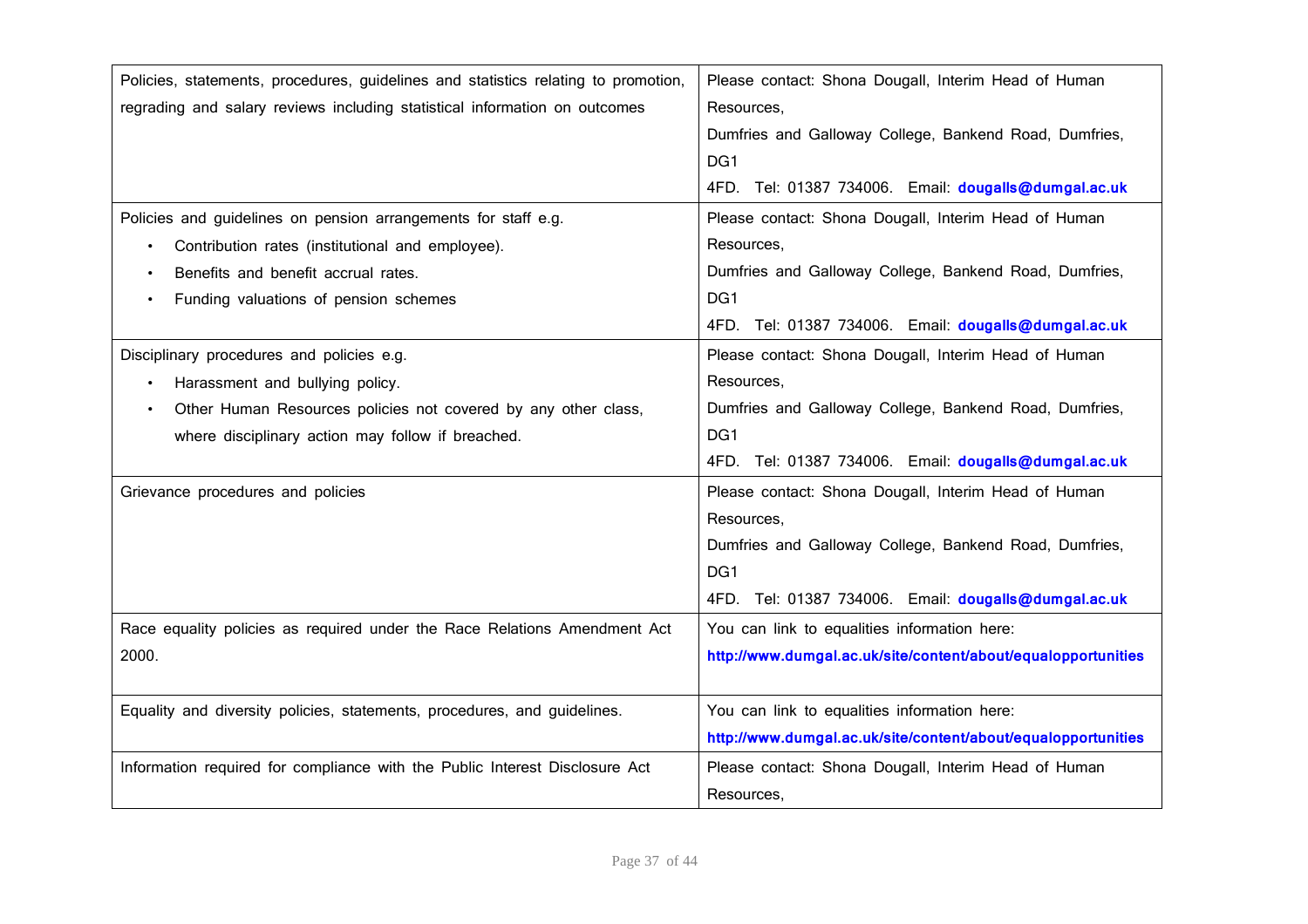|                                                                           | Dumfries and Galloway College, Bankend Road, Dumfries,  |
|---------------------------------------------------------------------------|---------------------------------------------------------|
|                                                                           | DG1                                                     |
|                                                                           | Tel: 01387 734006. Email: dougalls@dumgal.ac.uk<br>4FD. |
| <b>Description</b>                                                        | Links/where to find the information                     |
| Policies and procedures relating to the on-going development of staff     | Please contact: Shona Dougall, Interim Head of Human    |
| Induction arrangements.<br>$\bullet$                                      | Resources.                                              |
| Access to internal and external training opportunities                    | Dumfries and Galloway College, Bankend Road, Dumfries,  |
|                                                                           | DG1                                                     |
|                                                                           | 4FD. Tel: 01387 734006. Email: dougalls@dumgal.ac.uk    |
| Description of the facilities and services available to members of staff. | Please contact: Shona Dougall, Interim Head of Human    |
|                                                                           | Resources,                                              |
|                                                                           | Dumfries and Galloway College, Bankend Road, Dumfries,  |
|                                                                           | DG <sub>1</sub>                                         |
|                                                                           | 4FD. Tel: 01387 734006. Email: dougalls@dumgal.ac.uk    |
| Employee relations structures and agreement reached with recognised trade | Please contact: Shona Dougall, Interim Head of Human    |
| unions and professional organisations.                                    | Resources,                                              |
|                                                                           | Dumfries and Galloway College, Bankend Road, Dumfries,  |
|                                                                           | DG1                                                     |
|                                                                           | Tel: 01387 734006. Email: dougalls@dumgal.ac.uk<br>4FD. |

## **Physical Resources**

| <b>Class Description</b>                                 | Links/where to find the information                       |
|----------------------------------------------------------|-----------------------------------------------------------|
| Overview of the college's estate e.g.                    | Please contact: Billy Currie, Head of Corporate Services, |
|                                                          | Dumfries and Galloway College, Bankend Road, Dumfries,    |
| Location, size, usage, and condition of major buildings. | DG1 4FD. Tel:                                             |
| Details of listed buildings                              | 01387 734174. Email: curriew@dumgal.ac.uk                 |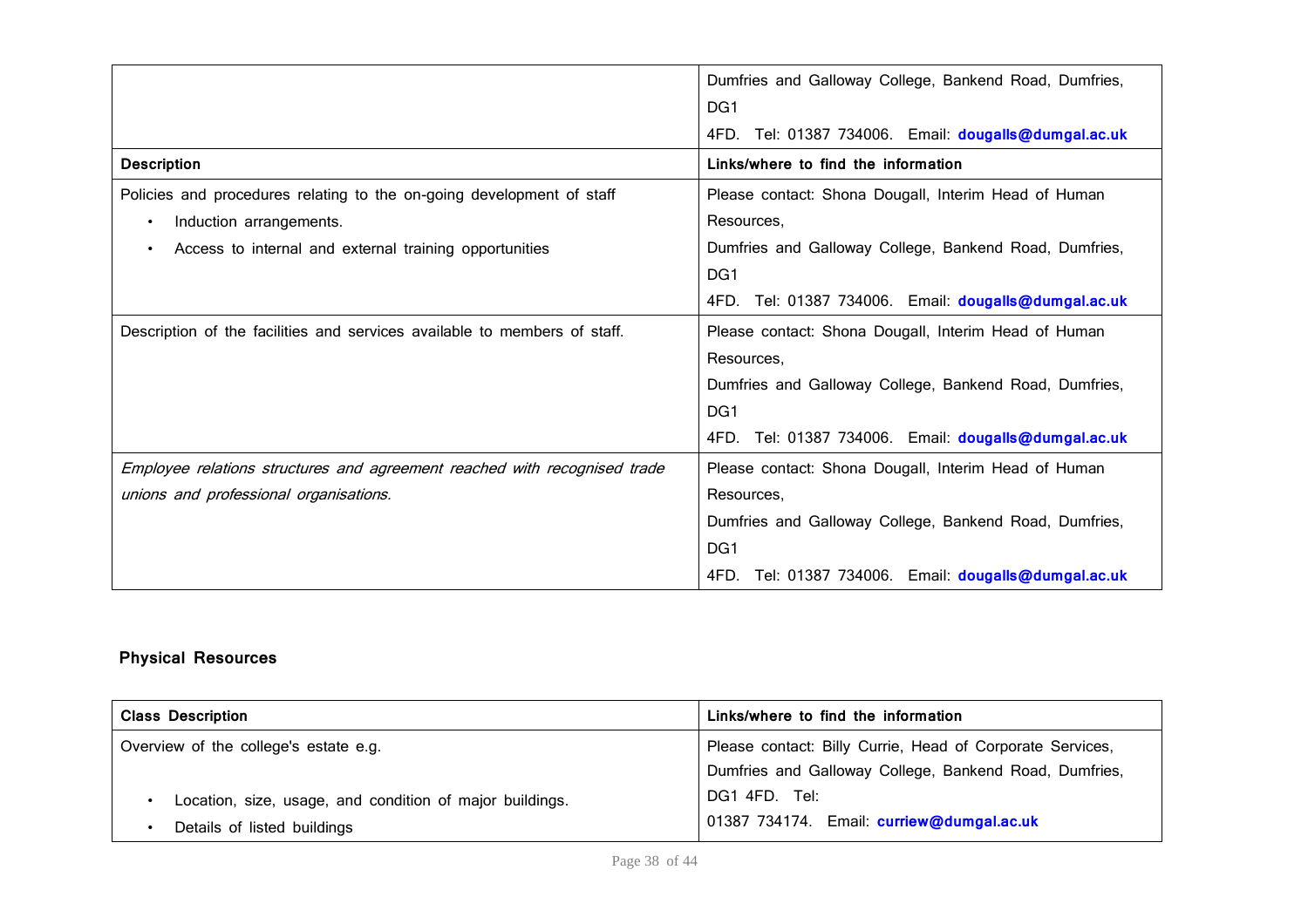| Plans for major changes to the estate e.g. additions to/disposals of major<br>components of estate.                                                                                                                                                                       | Please contact: Billy Currie, Head of Corporate Services,<br>Dumfries and Galloway College, Bankend Road, Dumfries,<br>DG1 4FD. Tel:<br>01387 734174. Email: curriew@dumgal.ac.uk |
|---------------------------------------------------------------------------------------------------------------------------------------------------------------------------------------------------------------------------------------------------------------------------|-----------------------------------------------------------------------------------------------------------------------------------------------------------------------------------|
| Summary information about buildings under construction                                                                                                                                                                                                                    | Please contact: Billy Currie, Head of Corporate Services,<br>Dumfries and Galloway College, Bankend Road, Dumfries,<br>DG1 4FD. Tel:<br>01387 734174. Email: curriew@dumgal.ac.uk |
| Maintenance arrangements and policies for buildings and grounds including<br>longterm/programmed maintenance arrangements and schedules.                                                                                                                                  | Please contact: Billy Currie, Head of Corporate Services,<br>Dumfries and Galloway College, Bankend Road, Dumfries,<br>DG1 4FD. Tel:<br>01387 734174. Email: curriew@dumgal.ac.uk |
| Performance indicators on major estates functions                                                                                                                                                                                                                         | Please contact: Billy Currie, Head of Corporate Services,<br>Dumfries and Galloway College, Bankend Road, Dumfries,<br>DG1 4FD. Tel:<br>01387 734174. Email: curriew@dumgal.ac.uk |
| The college's environmental policies, practices and overview of their impact<br>Energy consumption.<br>Recycling policies and arrangements.<br>Transport policies and arrangements.<br>Information which is required to be published under .<br>environmental legislation | Please contact: Billy Currie, Head of Corporate Services,<br>Dumfries and Galloway College, Bankend Road, Dumfries,<br>DG1 4FD. Tel:<br>01387 734174. Email: curriew@dumgal.ac.uk |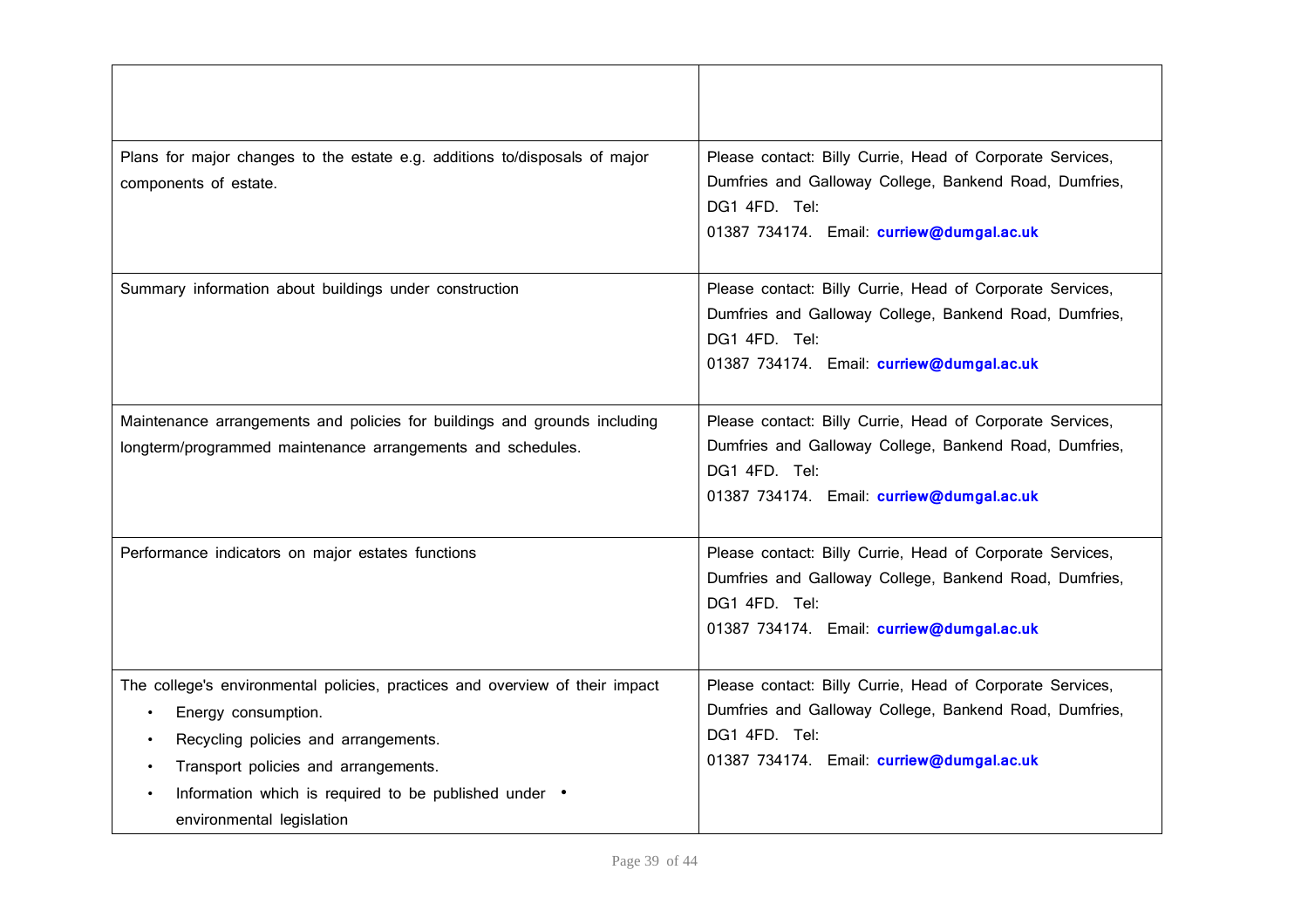## **Information Resources**

| <b>Class Description</b>                                                                                                                                                                                                                                        | Links/where to find the information                                                                                                                                                                                                                                                                  |
|-----------------------------------------------------------------------------------------------------------------------------------------------------------------------------------------------------------------------------------------------------------------|------------------------------------------------------------------------------------------------------------------------------------------------------------------------------------------------------------------------------------------------------------------------------------------------------|
| The college's policy on the collection, maintenance and use of personal                                                                                                                                                                                         | You can also link to the College Data Protection Policy here                                                                                                                                                                                                                                         |
| information about staff.                                                                                                                                                                                                                                        | http://www.dumgal.ac.uk/site/content/about/college-policies                                                                                                                                                                                                                                          |
| Policies and procedures covering the collection, checking, maintenance<br>$\bullet$<br>and disposal of data, management of the staff records system itself,<br>and allocation of responsibilities to staff.<br>Arrangements for making subject access requests. | Any member of staff wishing to access their data will normally<br>be required to apply in writing to.<br>Please contact: Shona Dougall, Interim Head of Human<br>Resources,<br>Dumfries and Galloway College, Bankend Road, Dumfries,<br>DG1<br>4FD. Tel: 01387 734006. Email: dougalls@dumgal.ac.uk |
|                                                                                                                                                                                                                                                                 | Any student wishing to access their data will normally be<br>required to apply in writing to Lorraine Grierson, Secretary to<br>the Board, Dumfries and Galloway College, Bankend Road,<br>Dumfries, DG1 4FD. Tel: 01387 734364, Email:<br>boardsecretary@dumgal.ac.uk                               |
| Records management policy, including records retention schedule.                                                                                                                                                                                                | You can also link to the College Data Protection Policy here<br>http://www.dumgal.ac.uk/site/content/about/college-policies                                                                                                                                                                          |
| Information governance/asset management policies and procedures.                                                                                                                                                                                                | The College does not for the time being, hold information<br>governance/asset management policies and procedures and is<br>therefore unable to publish information. If, in future, Dumfries                                                                                                          |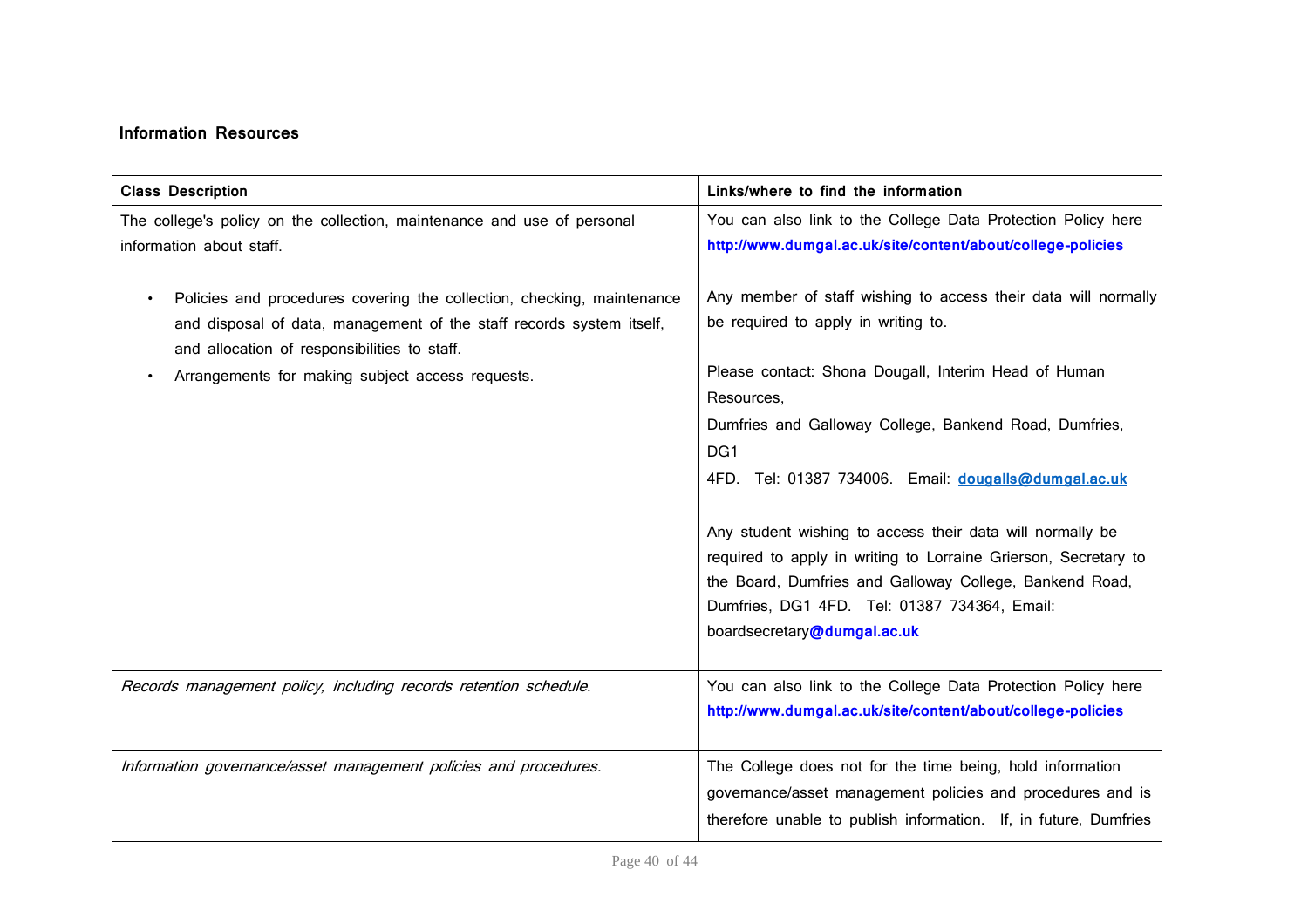|                                                                             | and Galloway College does, then it will be published and this<br>MPS will be updated to reflect this                                                                                                                                                                             |
|-----------------------------------------------------------------------------|----------------------------------------------------------------------------------------------------------------------------------------------------------------------------------------------------------------------------------------------------------------------------------|
| Knowledge management policies and procedures.                               | The College does not for the time being, hold knowledge<br>management policies and procedures and is therefore unable<br>to publish information. If, in future, Dumfries and Galloway<br>College does, then it will be published and this MPS will be<br>updated to reflect this |
| List of statistical information published by Dumfries and Galloway College. | Please contact: Shona Dougall, Interim Head of Human<br>Resources,<br>Dumfries and Galloway College, Bankend Road, Dumfries,<br>DG <sub>1</sub><br>Tel: 01387 734006. Email: dougalls@dumgal.ac.uk<br>4FD.                                                                       |

## **Class 6: How we procure goods and services from external providers**

Information about how we procure goods and services, and our contracts with external providers.

| <b>Description</b>                                                                                                                         | Links/where to find the information                                                                                                                                 |
|--------------------------------------------------------------------------------------------------------------------------------------------|---------------------------------------------------------------------------------------------------------------------------------------------------------------------|
| College's policies on major procurement exercises                                                                                          |                                                                                                                                                                     |
| Procurement procedures:<br>College's procurement and purchasing manuals.<br>Contact information for staff seeking advice on procurement or | Please contact: Karen Hunter, Head of Finance, Dumfries and<br>Galloway College, Bankend Road, Dumfries, DG1 4FD. Tel:<br>01387 734070. Email: hunterk@dumgal.ac.uk |
| purchasing.<br>Contact information for potential suppliers.                                                                                |                                                                                                                                                                     |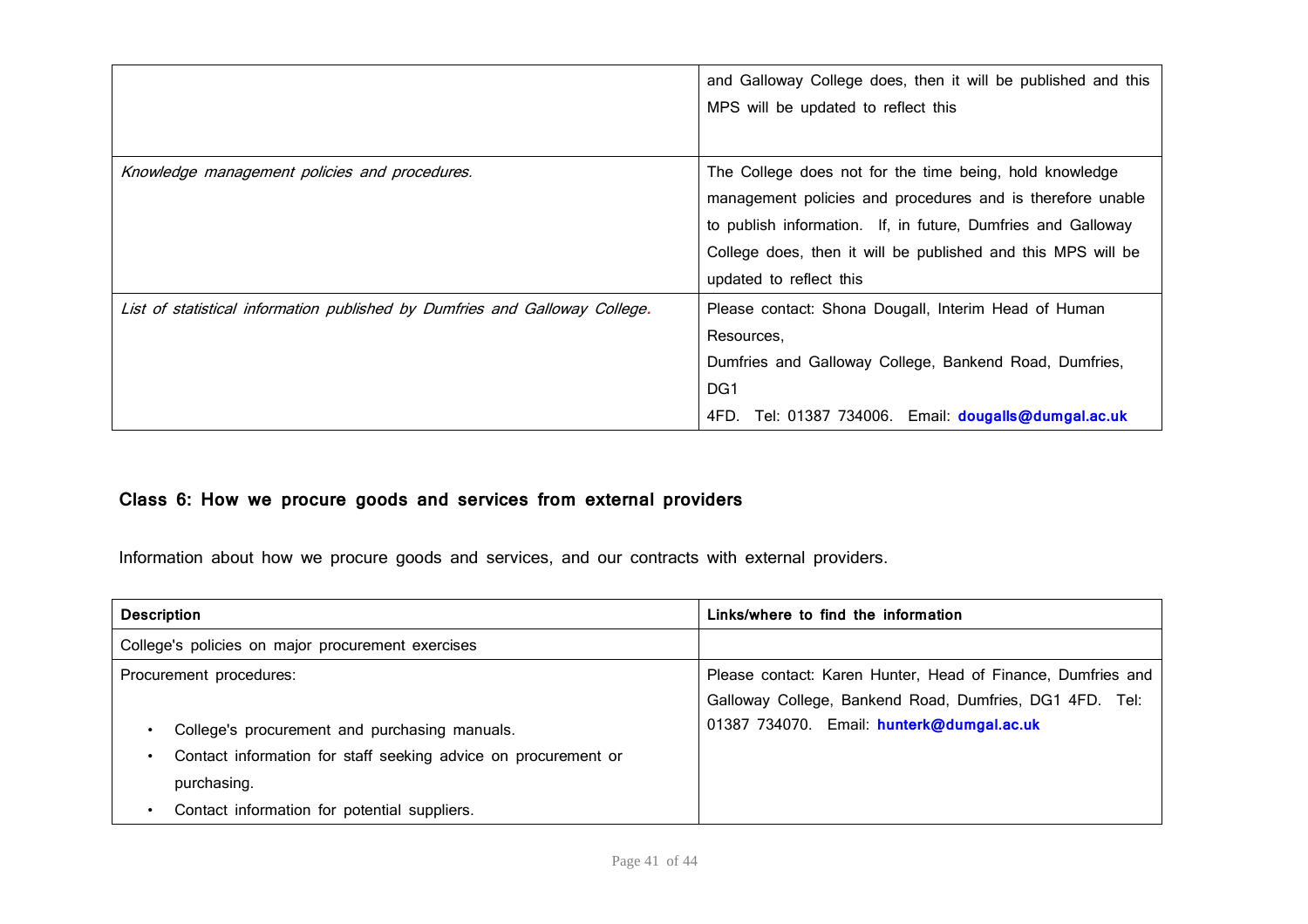| Procurement contacts:                                                                     | Please contact: Karen Hunter, Head of Finance, Dumfries and<br>Galloway College, Bankend Road, Dumfries, DG1 4FD. Tel: |
|-------------------------------------------------------------------------------------------|------------------------------------------------------------------------------------------------------------------------|
| Contact information for procurement and purchasing information.<br>$\bullet$              | 01387 734070. Email: hunterk@dumgal.ac.uk                                                                              |
| Contact information for staff seeking advice on procurement or<br>$\bullet$               |                                                                                                                        |
| purchasing.                                                                               |                                                                                                                        |
| Planned procurements:                                                                     | Please contact: Karen Hunter, Head of Finance, Dumfries and                                                            |
|                                                                                           | Galloway College, Bankend Road, Dumfries, DG1 4FD. Tel:                                                                |
| Summary information about the college's significant planned procurements (i.e.            | 01387 734070. Email: hunterk@dumgal.ac.uk                                                                              |
| those subject to formal EU <sup>6</sup> procurement processes) required by EU legislation |                                                                                                                        |
| Prior Information Notices (PINs) including when detailed information should be            |                                                                                                                        |
| available, expected date of appearance in EU Journal.                                     |                                                                                                                        |
| Tender documentation - EU prescribed documentation for significant                        | Please contact: Karen Hunter, Head of Finance, Dumfries and                                                            |
| procurements, which the college is required to publish in the EU Journal                  | Galloway College, Bankend Road, Dumfries, DG1 4FD. Tel:                                                                |
|                                                                                           | 01387 734070. Email: hunterk@dumgal.ac.uk                                                                              |
|                                                                                           |                                                                                                                        |
| Supplier contracts:                                                                       | Please contact: Karen Hunter, Head of Finance, Dumfries and                                                            |
|                                                                                           | Galloway College, Bankend Road, Dumfries, DG1 4FD. Tel:                                                                |
| EU-prescribed award notices of major contracts over EU thresholds<br>$\bullet$            | 01387 734070. Email: hunterk@dumgal.ac.uk                                                                              |
| Goods covered by the contract, name of the supplier, period of the                        |                                                                                                                        |
| contract, approximate value of the contract, expected date for re-                        |                                                                                                                        |
| tendering for the contract                                                                |                                                                                                                        |

## **Class 7: How we are performing**

Information about how we perform as an organisation, and how well we deliver our functions and services.

<sup>6</sup> *European Union*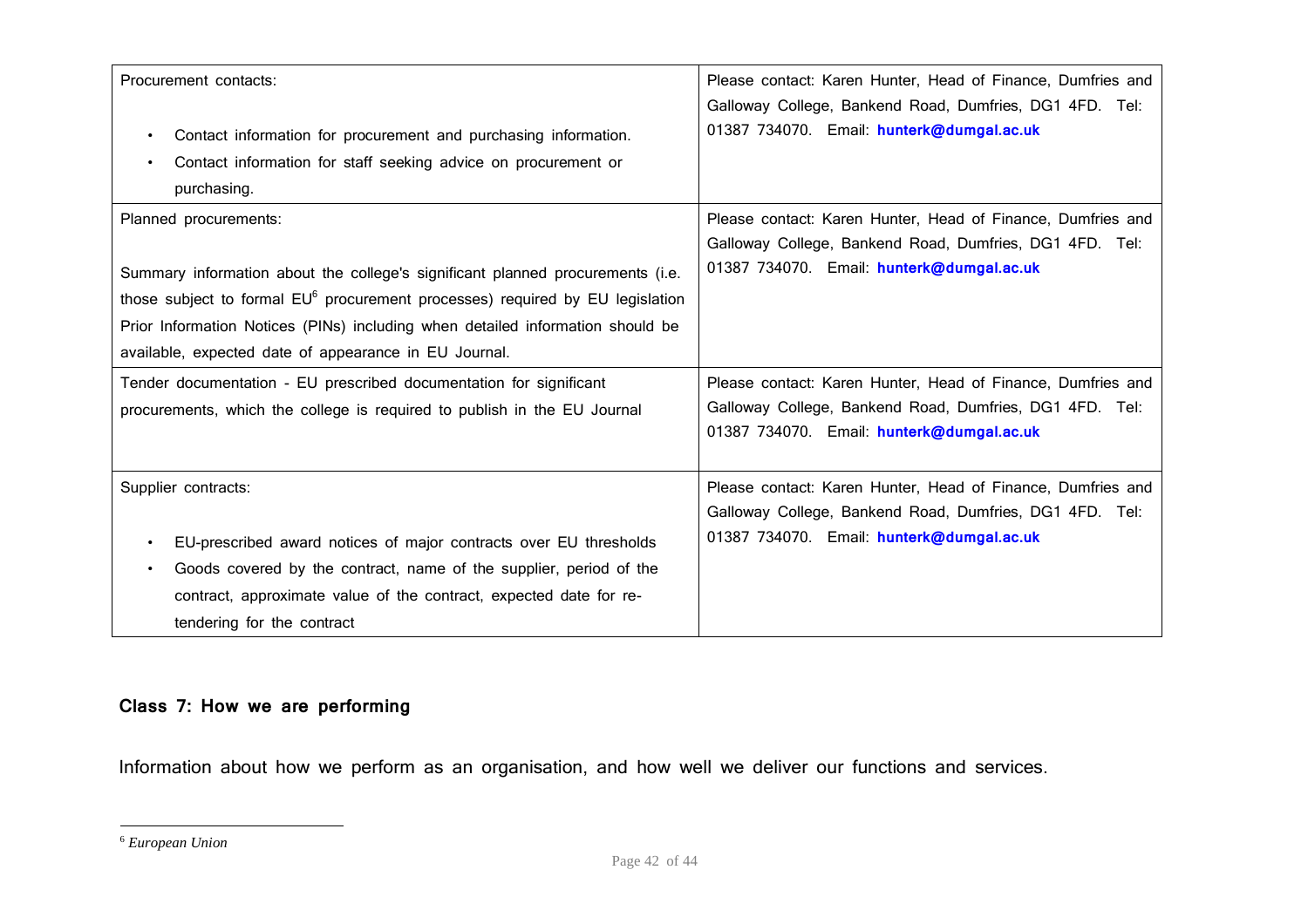| <b>Description</b>                                                       |                                                           |
|--------------------------------------------------------------------------|-----------------------------------------------------------|
| Indicators used by the governing body and senior management to measure   | Please contact: Shona Dougall, Interim Head of Human      |
| overall institutional performance                                        | Resources.                                                |
|                                                                          | Dumfries and Galloway College, Bankend Road, Dumfries,    |
|                                                                          | DG <sub>1</sub>                                           |
|                                                                          | 4FD. Tel: 01387 734006. Email: dougalls@dumgal.ac.uk      |
| Actual performance against performance indicators.                       | Please contact: Shona Dougall, Interim Head of Human      |
|                                                                          | Resources,                                                |
|                                                                          | Dumfries and Galloway College, Bankend Road, Dumfries,    |
|                                                                          | DG <sub>1</sub>                                           |
|                                                                          | 4FD. Tel: 01387 734006. Email: dougalls@dumgal.ac.uk      |
| Environmental reports e.g.                                               | Please contact: Billy Currie, Head of Corporate Services, |
|                                                                          | Dumfries and Galloway College, Bankend Road, Dumfries,    |
| Progress reports on the implementation of the legislation and policies   | DG1 4FD. Tel: 01387 734006. Email:                        |
| referred to in the above two rows when prepared or held by the Colleges  | curriew@dumgal.ac.uk                                      |
| in electronic form                                                       |                                                           |
|                                                                          |                                                           |
| Data or summaries of data derived from the monitoring of activities that |                                                           |
| effect or are likely to affect the Environment                           |                                                           |
|                                                                          |                                                           |

## **Class 8: Our commercial publications**

Information packaged and made available for sale on a commercial basis and sold at market value through a retail outlet e.g, bookshop, museum or research journal.